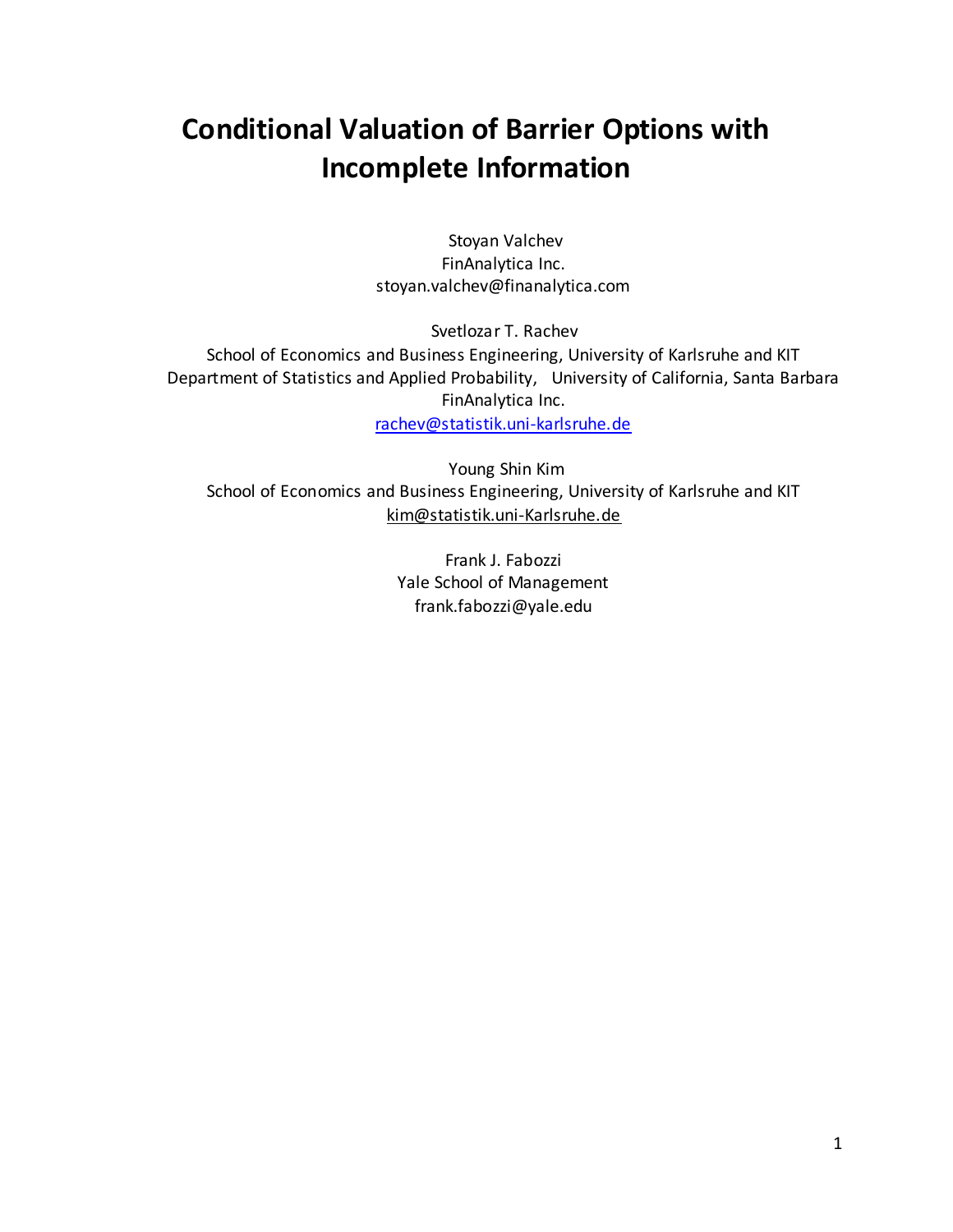# **Conditional Valuation of Barrier Options with Incomplete Information**

In this paper, we investigate the role of reduced available information on the valuation of single and double barrier options. We present closed-form analytical solutions for barrier options with three different types of information about the underlying: full information arriving continuously, delayed continuous observations and multiple discrete observations. Such information structures are the typical information sets available in liquid markets for mark-to-model valuations, market risk and credit risk mangement. We also consider the case where additional observation noise is layered over the underlying asset price – information set that is common for some investors in unlisted stocks and other illiquid assets.

**Key words:** single and double barrier options; incomplete information; conditional valuation; risk management; value-at-risk (VaR); potential future exposure (PFE)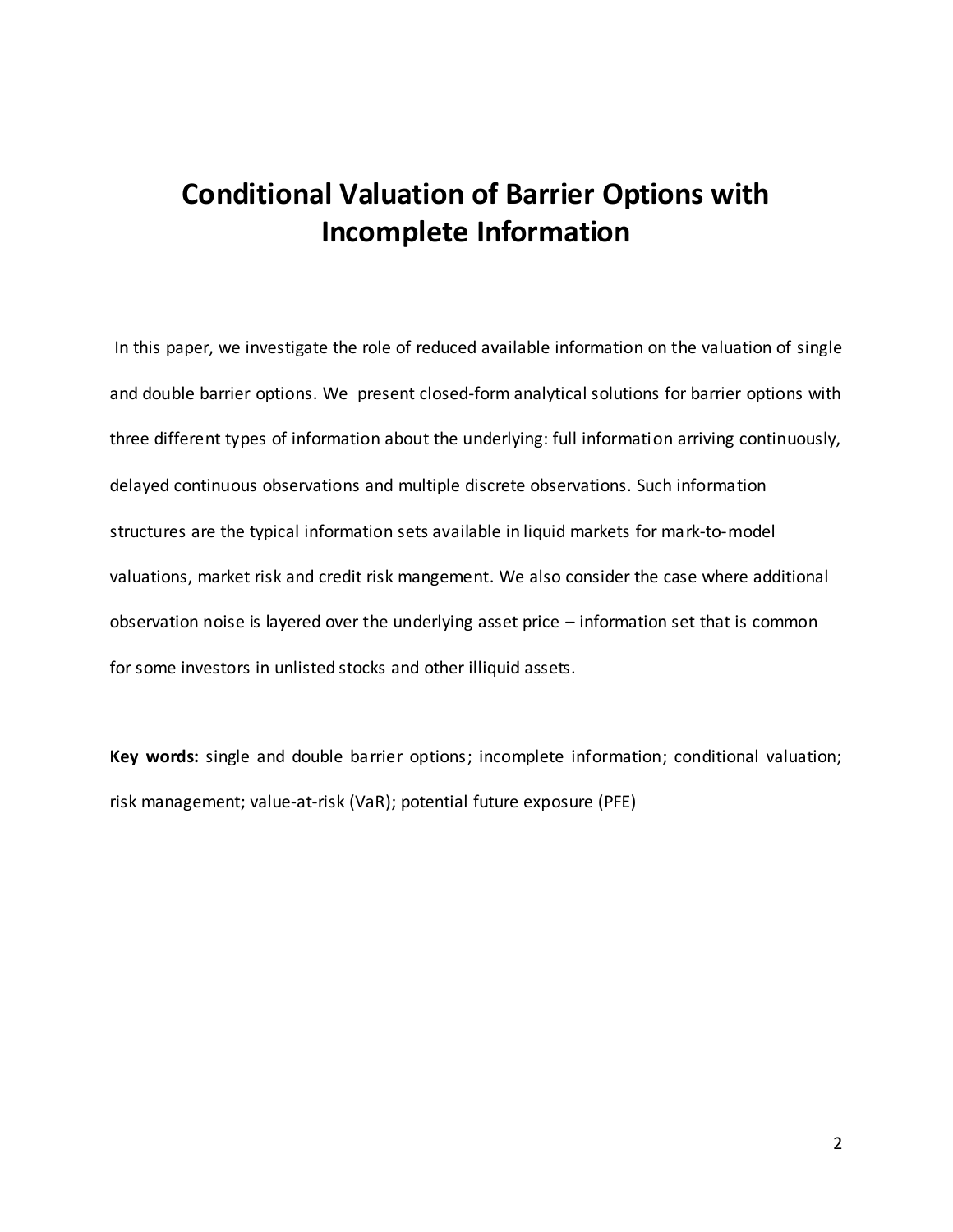# **Conditional Valuation of Barrier Options with Incomplete Information**

## **1 Introduction**

A barrier option is a path-dependent derivative, similar to a standard option with the additional feature that the final payoff depends on whether the underlying has crossed a prespecified barrier level. For the knock-out barrier option, rebate is the payoff to the option holder if the barrier level is reached, otherwise the payoff is that of a European option. In the knock-in barrier option, the option holder receives a European option if the barrier is hit. In contrast to standard barrier options, the payoff of digital barrier options is one if the prespecified barrier condition is met and zero otherwise.

Barrier options exist on underlying assets from almost every asset class with the underlyings being either spot or forward prices (rates), futures prices or, less frequently, average prices. Barrier options are popular derivative instruments among hedge funds and directional traders since their premiums are lower than those of European options and, thus, they allow for greater leverage. They are also used to express a more complex directional view enhanced with a view on the probability of the barrier-crossing the underlying asset. Another ussage is for hedging of corporate exposure, with popular structures in which barrier options are attached to swaps and forward contracts. Barrier options are frequently used in foreign exchange (FX) margin and carry trades in order to hedge exposures to clients and counterparties.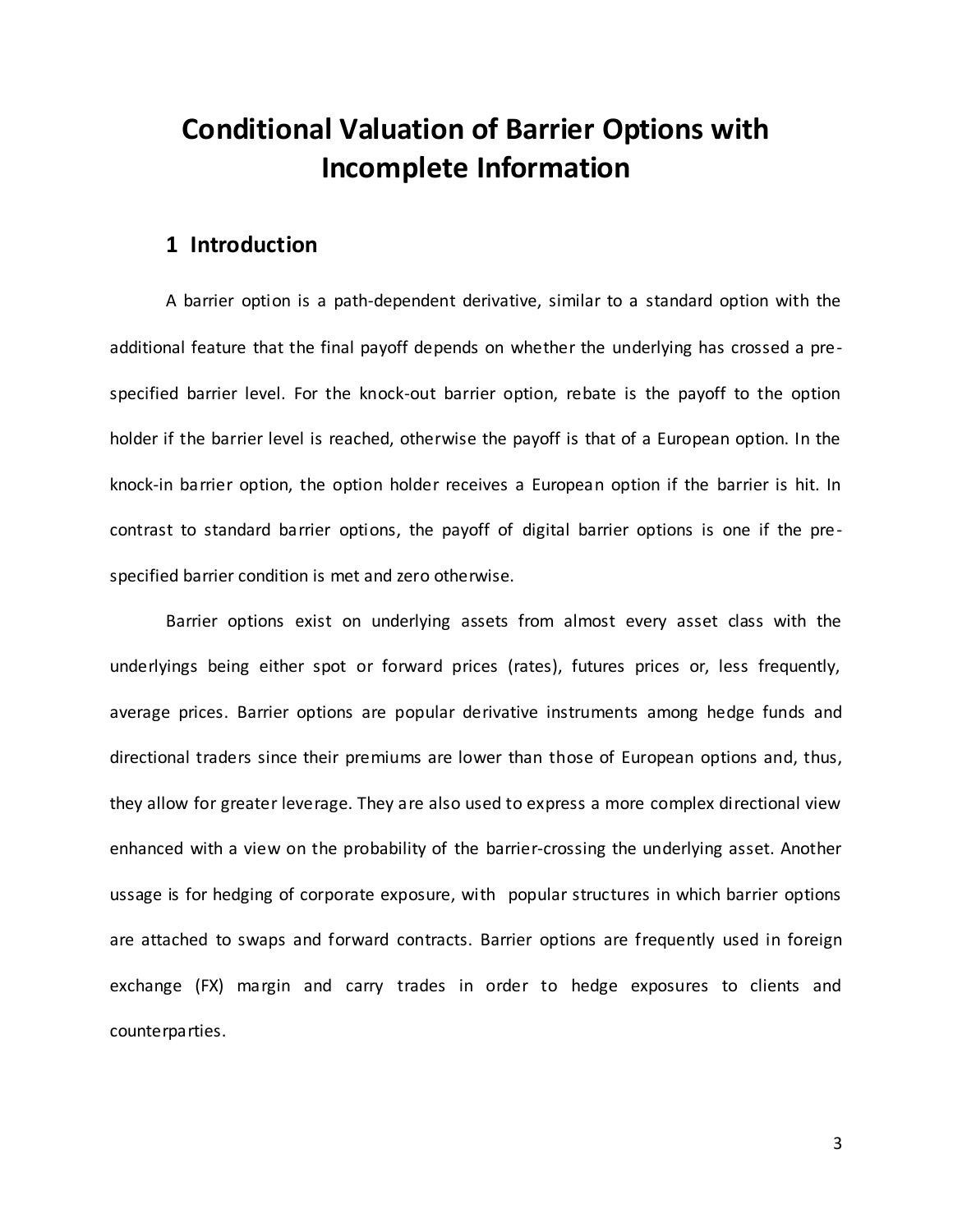Barrier options started to be actively traded on the over-the-counter markets in the late 1960s, which inspired a significant academic interest in their valuations. Inital research focused on the valuation of single barrier options on assets with lognormal dynamics and continuous monitoring of the barrier. Merton (1973) obtained closed-form analytical solutions for the most popular, down-and-out barrier call option. Reiner and Rubinstein (1991) provided analytical solutions for all eight types of single barrier European options. Broadie et al. (1997) developed a methods for continutity correction of the barrier level for barrier options with discrete monitoring of the barrier, moving the valuation problem back to the classical setting. Although the valuation of more complex barrier options has been solved in by several researchers (see, e.g., Carr (1995) and Lou (2001)) and there are studies that investigated valuation under alternative stochastic processes (see, e.g., Mitov et al. (2009)), there is no systematic study on barrier options valuation under incomplete information.

Valuation with incomplete information is very important, because the barrier option value depends on the whole path of the underlying asset from the issue date to the valuation date, but in many situations, investors and risk managers have imperfect information about the sample path of the underlying. To our knowledge, the only study dealing with barrier option valuation with incomplete information is Lomibao and Zhu (2005) who focus on credit exposure computations, but employ a highly restrictive type of information sets that consist of only two observations ─ at a start date and at a single future simulation date − which is not the information set available in the most credit risk systems. Their typical information structure consists of multiple underlying asset observations at all the preceding discrete simulation dates.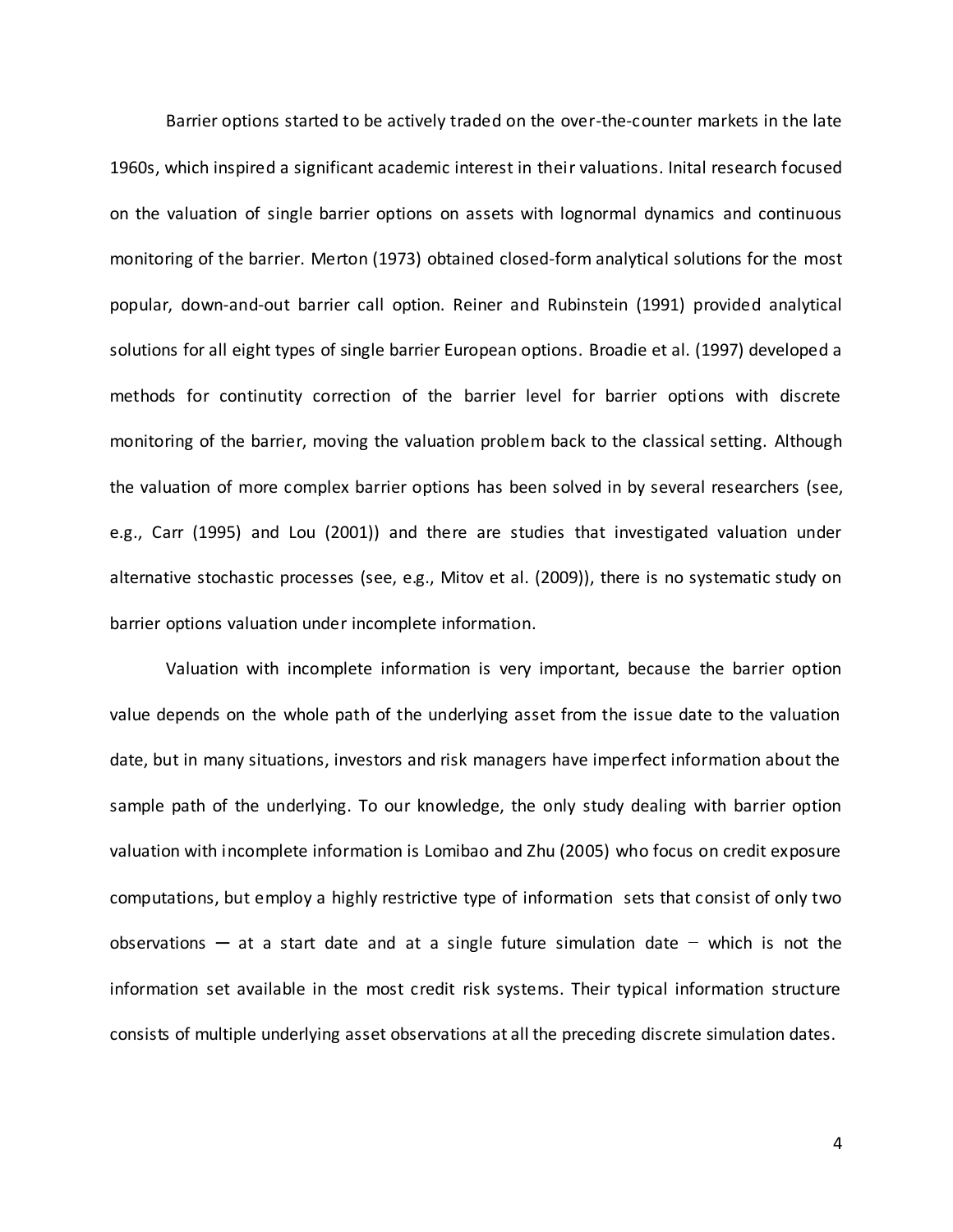In this paper, we provide analytical valuation formulas of barrier options with three different types of information: continuous observations of the underlying asset value, delayed continuous observations, and multiple discrete observations. The first type of information is used for derivative valuations on underlyings with high-frequency data, such as in the foregn exchange (FX) market. The second type of information is the information available for most Monte Carlo-based market risk systems which compute the value-at-risk (VaR) metric. The third type of information is the information available in most of the credit risk systems. The time of barrier crossing is a predictable time in the full information filtration generated by continuous observations of the underlying. Jeanblanc and Valchev (2005) demonstrate that the time of barrier hitting changes to a totally inaccessible random time in the filtrations generated by delayed continuous observations and observations at discrete simulation (observation) times and derive closed-form analytical expressions for the conditional probability of barrier-crossing in a multi-period setting. In this paper, we provide multi-period conditional valuations of single and double barrier options. We show that the multiplicative separability of the barrier option value in the case of no barrier hit and the probability of no hit is valid only if the option value is replaced in the decomposition by a newly issued barrier option which retains the other terms and conditions of the old barrier option.

In addition, we consider the barrier option valution in cases where the discrete asset value information is further obscured by some observation noise – an information structure typical for unlisted stocks and other illiquid underlying assets. In the context of lognormal structural credit risk models, the influence of such information on default probabilities has been studied in Duffie and Lando (2001). For normal asset returns, we present explicit solutions

5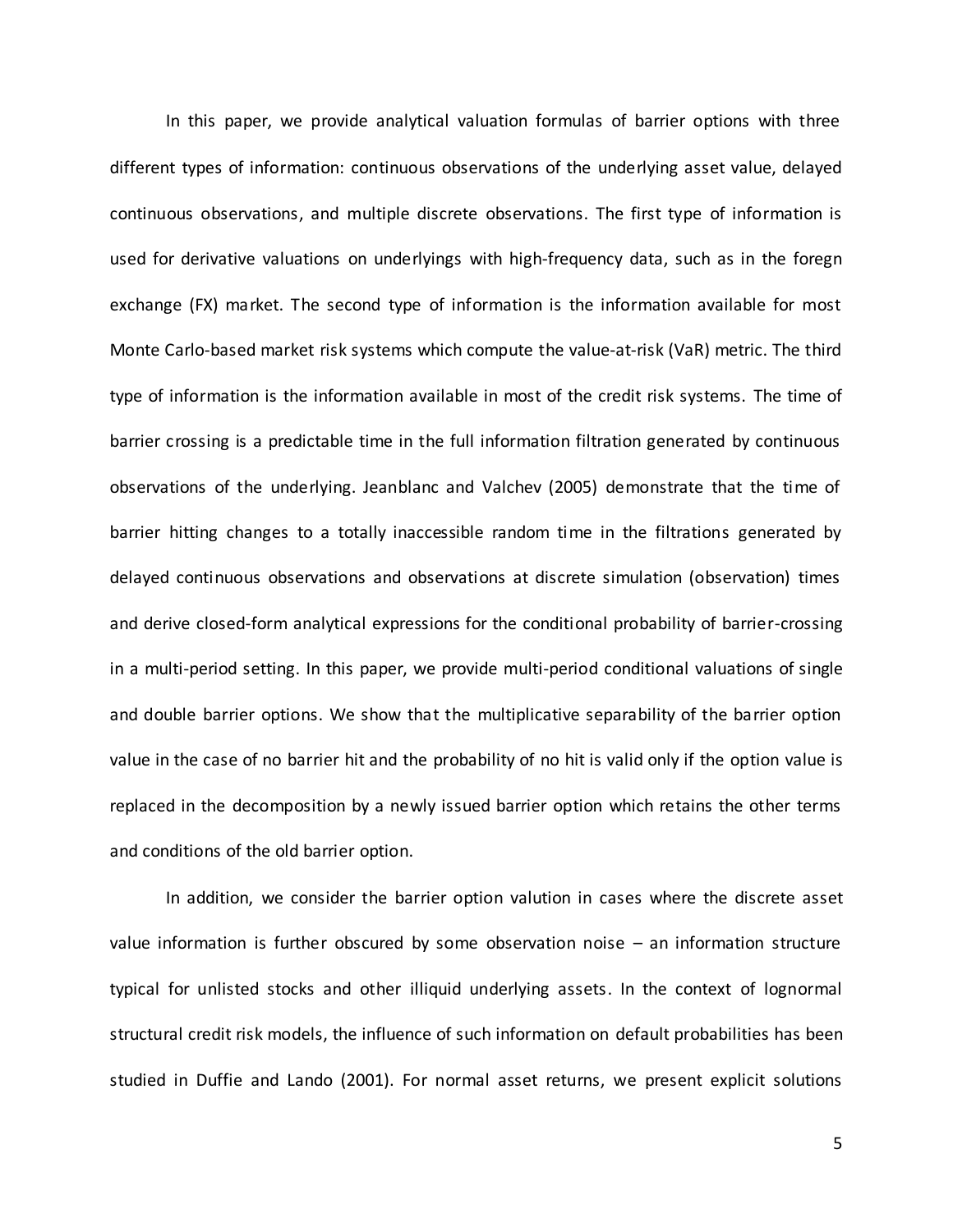based on the multiperiod barrier crossing probability of a Brownian bridge observed in noise.

Market and credit risk management applications of the valuations with incomplete information are also discussed. Panayotov and Bakshi (2009) studied the intra-horizon risk in VaR models for general Levy processes by using numerical solutions for the first passage probability of a Levy bridge process to a boundary. However, these authors treat only the cases with discrete information consisting of observations at just two dates – the start date and the single risk horizon date. We obtain explicit analytical solutions in geometric Brownian motion setting for more general information structures with delayed continuous and discrete information generated of multiple observations. The first two incomplete information filtrations converge to the full information as the distance between the observation dates converges. The non-conditional valuation of barrier options is based on the wrong assumption that the barrier crossing can occur only on the discrete observation dates, but not between them. We find that the difference in risk numbers increases with the observation lags. Also, the convergence of the risk numbers is faster for barrier options, whose barriers are set initially far away from the underlying asset values. For barrier options with barrier levels very close to the underlying asset value, using non-conditional valuation could prove costly and could lead to an incorrect assessment of the risk of portfolios containing barrier options.

The rest of this paper is organized as follows. Section 2 describes the classical case with full, continuous information about the underlying asset. Section 3 deals with the case of delayed continuous information, a reduction of the full information, where continuous historical information is obtained with some observation lag. Using this information, we derive the conditional probability of a first passage to a barrier level and obtain closed-form conditional

6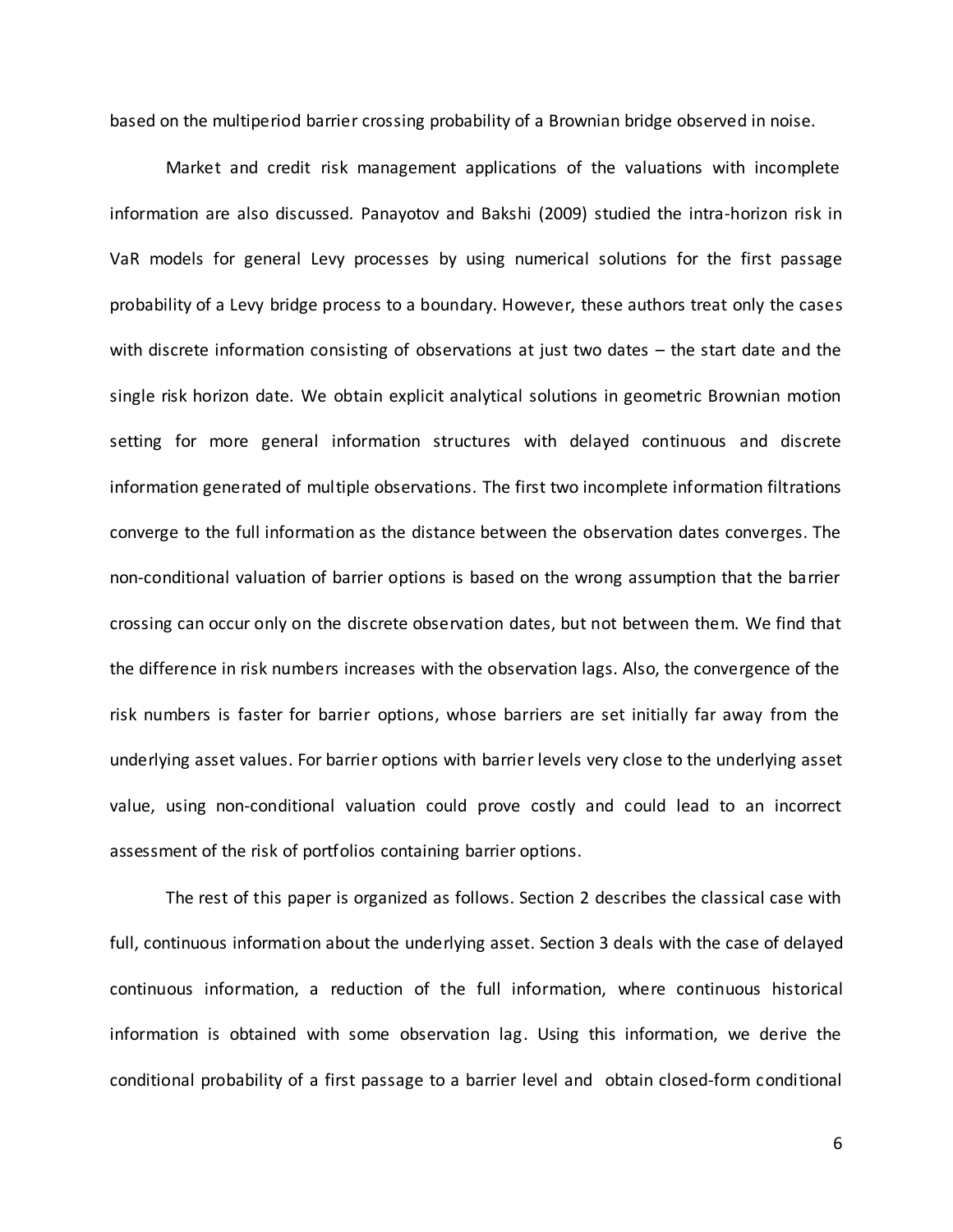valuation formulas for digital barrier options and discuss the valuation errors caused by not using conditional valuation consistent with the available information structure. Section 4 investigates the case of discrete observations of the underlying asset at multiple discrete times and computes the conditional probability of barrier crossing in this filtration. Section 5 offers explicit closed-form solutions for the main types of single barrier options with discrete information and parity results. In Section 6, we investigate the case of discrete and obscure information where the underlying asset value is observed with noise. This is the usual information set for unlisted stocks and illiquid assets. Section 7 presents credit risk management applications of the methodology as well as specific examples based on Monte Carlo simulations for FX barrier options. Section 8 provides valuation results for double barrier options and Section 9 concludes our paper.

## **2 Full information: continuous observations**

Consider an option underlying, V, and a barrier level  $\alpha$ , which is lower than the initial underlying value  $V_0 = v$ . Assume that under a risk-neutral probability,  $P$ , in a lognormal model, the underlying satisfies

$$
dV_t = V_t((r - \delta)dt + \sigma dW_t),
$$
\n(1)

where r is the short-term interest rate,  $^1$   $(W_t, t \ge 0)$  is a  $(P, F_t^V)$ -Brownian motion. The

solution of (1) is  $V_t = v e^{\sigma(W_t + vt)}$ , where  $v = \frac{1}{2}(r - \delta - \frac{\sigma}{2})$ 2  $=\frac{1}{2}$  $\delta - \frac{\sigma^2}{2}$  $v = \frac{1}{\sigma}(r - \delta - \frac{\sigma}{2})$ . We rewrite the solution in the more

convenient form

 $\overline{a}$ 

<sup>&</sup>lt;sup>1</sup>If the underlying is a dividend-paying stock,  $\delta$  is the continuous dividend rate. In FX models,  $\delta$  is the foreign short-term interest rate, while in the spot commodity models, it is the continuous storage cost.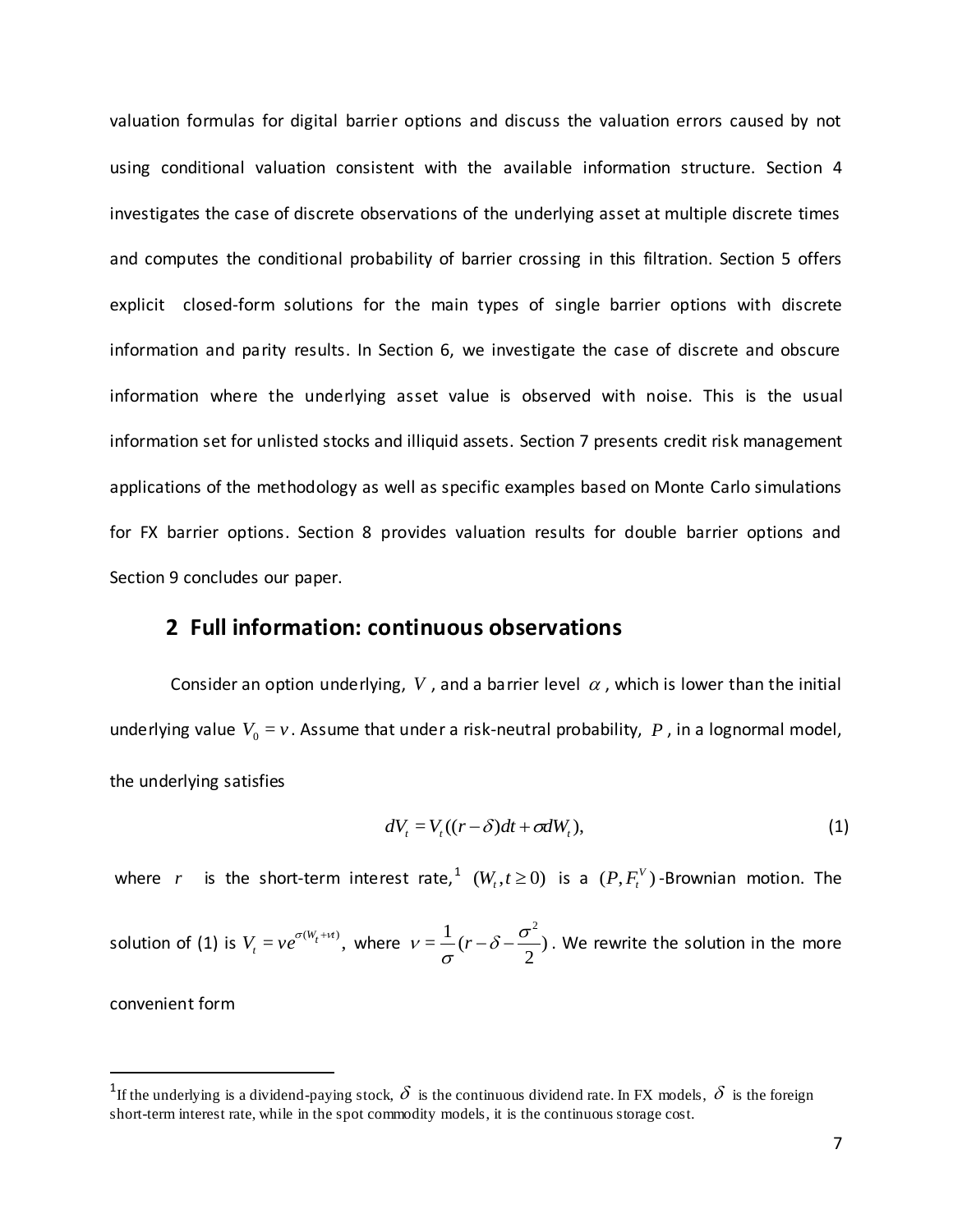$$
V_t = v e^{\sigma X_t},
$$

where  $X_t = vt + W_t$  is a  $(P, F_t^V)$ -Brownian motion with drift. It is important to notice that the filtration  $F^V$  is equal to the filtrations  $F^X$  and  $F^W$  generated by  $X$  and  $W$ , respectively.

The time of hitting the barrier  $\tau$  is given by

$$
\tau = \inf \{ t : V_t \le \alpha \} = \inf \{ t : X_t \le a \}
$$
 (2)

with  $X_{t} = \frac{1}{\sigma} \ln(V_{t}/v)$  and  $a = \frac{1}{\sigma} \ln(\alpha/v)$ .

We denote the probability that the process  $(X_s = W_s + \nu s, s \ge 0)$  remains above the barrier *z* till time *t* by

$$
\Phi(\nu, t, z) = P\left(\inf_{s \le t} X_s > z\right). \tag{3}
$$

It is important to notice that this probability depends on the drift rate  $\nu$ . The reflection principle and elementary considerations lead to

$$
\Phi(\nu, t, z) = N\left(\frac{\nu t - z}{\sqrt{t}}\right) - e^{2\nu z} N\left(\frac{z + \nu t}{\sqrt{t}}\right), \qquad \text{for } z < 0, t > 0,
$$
  

$$
\Phi(\nu, t, z) = 0, \qquad \text{for } z \ge 0, t \ge 0,
$$
  

$$
\Phi(\nu, 0, z) = 1, \qquad \text{for } z < 0.
$$

Note that  $\Phi$ , being a probability, satisfies  $0 \le \Phi \le 1$ .

The event that the barrier has not been reached up to some future date *T* can be expressed as

$$
\{\tau > T\} = \lim_{s \le T} V_s > \alpha \Big\} = \lim_{s \le t} V_s > \alpha \Big\} \bigcap \left\{ \inf_{s \le t} V_s > \alpha \right\}
$$

$$
= \lim_{s \le t} X_s > \alpha \bigcap \left\{ \inf_{t < s \le T} X_s - X_t > \alpha - X_t \right\}
$$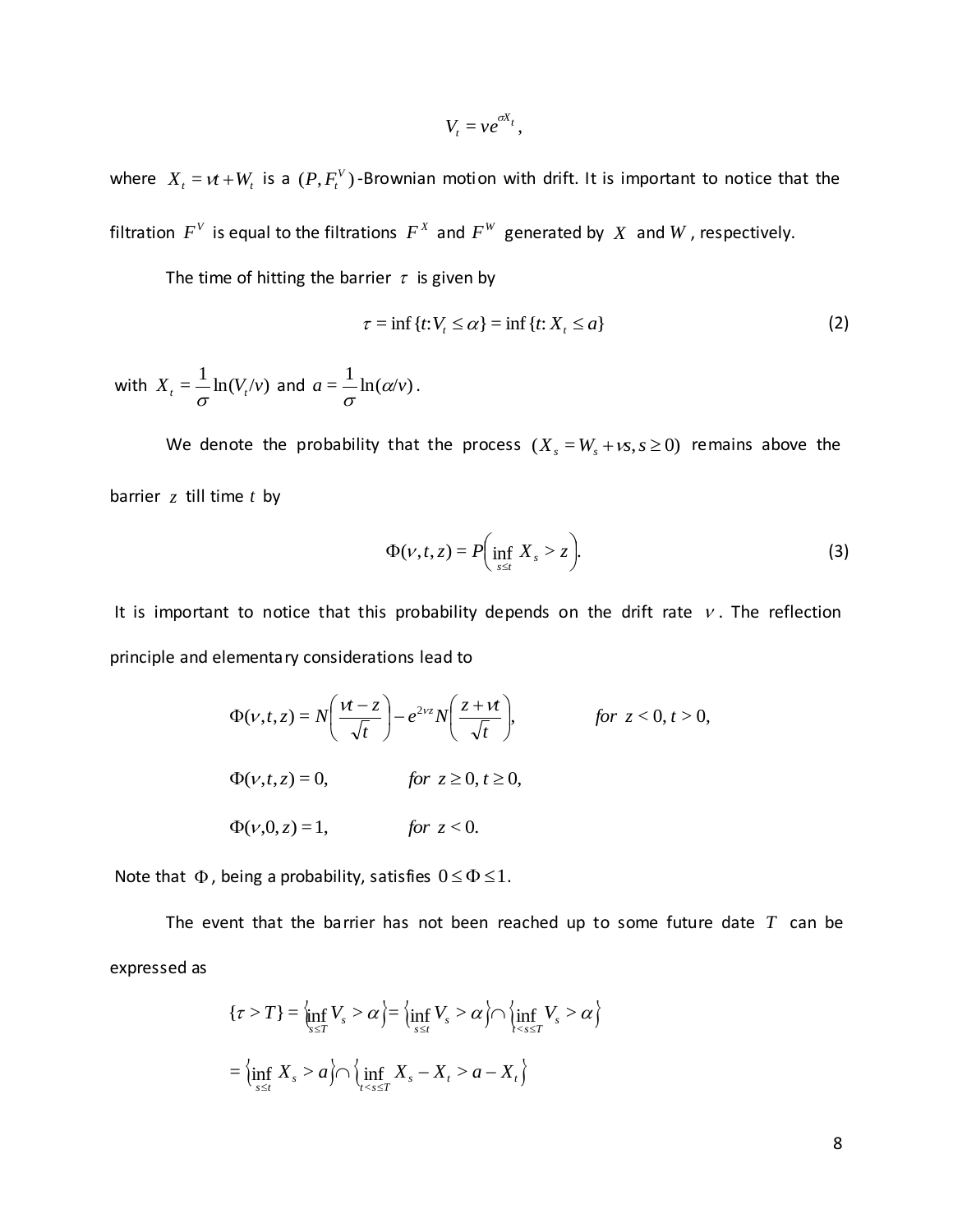$$
= \left\{\inf_{s \le t} X_s > a\right\} \cap \left\{\inf_{s \le T-t} \widetilde{X}_{s-t} > a - X_t\right\}
$$

where  $\widetilde{X} = (\widetilde{X}_u = X_{t+u} - X_t, u \ge 0)$  is independent of  $F_t^V$ . Because of the stationarity and the independence of the increments of the Brownian motion, the process  $(\widetilde{X}_u,u\,{\geq}\,0)$  is a  $(P, F_{t+u}^V)$ −Brownian motion with drift.

The conditional probability of not reaching the barrier until  $T$ ,  $P(\tau > T | F_{t}^{V})$ , can be derived as follows

$$
P(\tau > T | F_t^V) = P\left(\left\{\inf_{s \le t} X_s > a\right\} \cap \left\{\inf_{t < s \le T} V_s > \alpha\right\} | F_t^V\right)
$$
\n
$$
= \mathbb{1}_{t < \tau} P\left(\inf_{t \le s \le T} V_s > \alpha | F_t^V\right)
$$
\n
$$
= \mathbb{1}_{t < \tau} P\left(\inf_{s \le T - t} \widetilde{X}_s > a - X_t | F_t^V\right)
$$
\n
$$
= \mathbb{1}_{t < \tau} P\left(\inf_{s \le T - t} \widetilde{X}_s > a - x\right)|_{x = X_t}
$$
\n
$$
= \mathbb{1}_{t < \tau} \Phi(\nu, T - t, a - X_t), \tag{4}
$$

where  $\widetilde{X}_s = (X_{t+s} - X_t, t \ge 0)$ . In what follows, we will suppress the first coordinate of  $\Phi(\nu, T-t, a-X_t)$  and will write  $\Phi(T-t, a-X_t)$ .

The value of a down-and-out digital call option with maturity  $T$  in the filtration  $F^V$  at time *t* is

$$
DIG_C(t) = E(e^{-r(T-t)}11_{\tau>T} | F_t^V) = e^{-r(T-t)}11_{\tau>t} \Phi(T-t, a-X_t).
$$
 (5)

# **3 Delayed continuous information**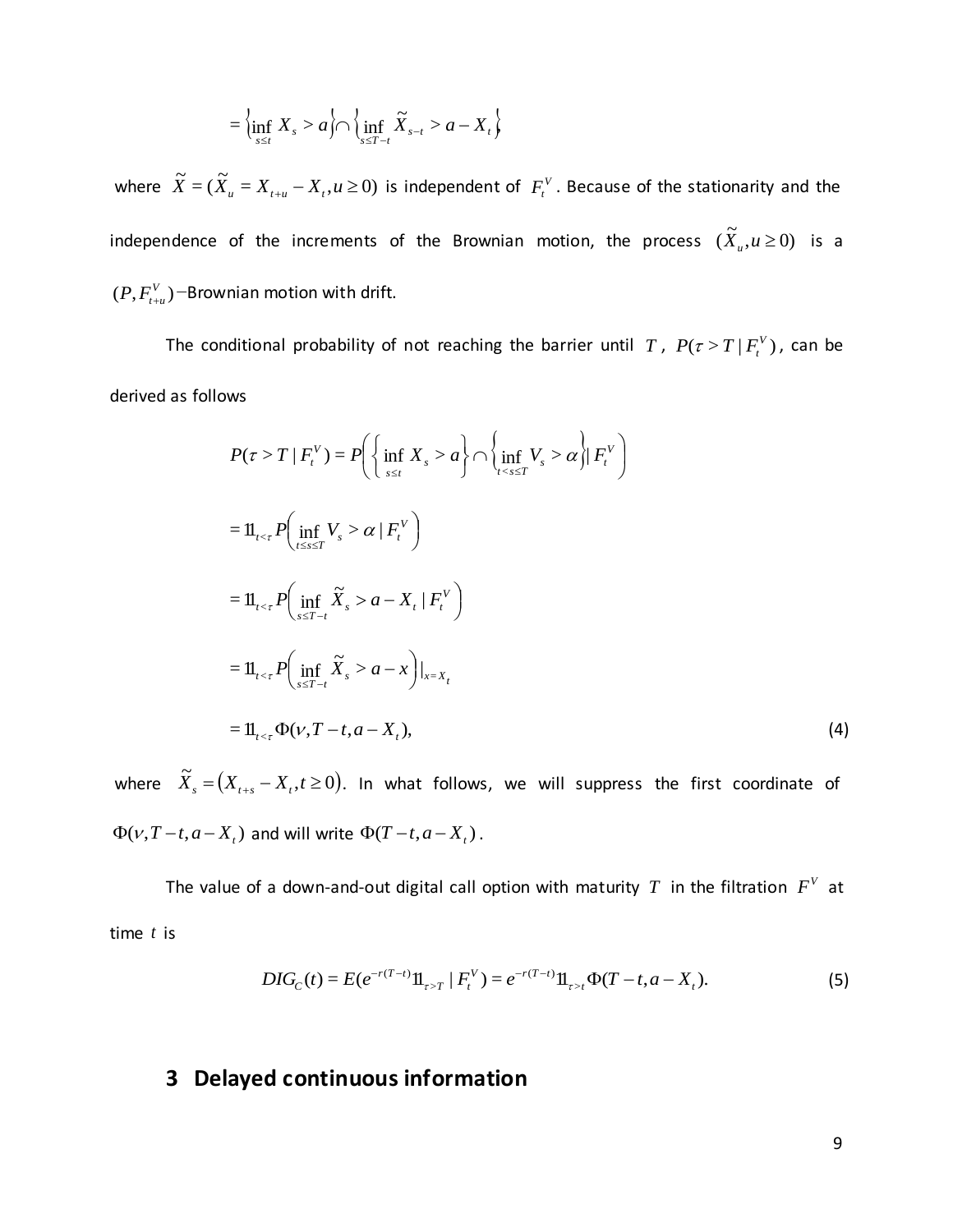In many situations, it is costly or impossible to monitor the value of the underlying continuously and information about all the past values of *V* is collected on discrete dates. Such cases arise for less liquid underlying assets, such as unlisted stocks or illiquid equity, whose prices can be obtained with some observation lag. Other cases are in the market risk VaR Monte Carlo computations. On the risk horizon date, barrier options should be evaluated conditional on delayed continuous historical information and the simulated underlying value.

Denote by  $F^1 = (F^1_t, t \ge 0)$  the filtration generated by the observations of current and all the past V at times  $t_1, \ldots, t_n$  with  $t_n \le t < t_{n+1}$ 

$$
F_t^1 = \{ \emptyset, \Omega \} \quad \text{for } t < t_1,
$$
\n
$$
F_t^1 = F_{t_1}^V = \sigma(V_s, s \le t_1) \quad \text{for } t_1 \le t < t_2,
$$
\n
$$
F_t^1 = F_{t_n}^V = \sigma(V_s, s \le t_n) \quad \text{for } t_n \le t < t_{n+1}.
$$

We write  $D_t^1 := P(\tau \leq t \mid F_t^1)$  for the  $F^1$ -conditional barrier-hitting probability. We easily extend the previous result for full information to the case of discrete observation times. For  $t_j \leq t < t_{j+1}$ , we can write

$$
D_{t}^{1} = P(\tau \leq t | F_{t}^{1}) = 1 - P(\tau > t | F_{t_{j}}^{V})
$$
  
= 1 - P\left(\inf\_{s < t} X\_{s} > a | F\_{t\_{j}}^{V}\right) = 1 - 11\_{\tau > t\_{j}} P\left(\inf\_{t\_{j} \leq s < t} X\_{s} > a | F\_{t\_{j}}^{V}\right)  
= 1 - 11\_{\tau > t\_{j}} \Phi(t - t\_{j}, a - X\_{t\_{j}}).

The value of a down-and-out digital call option with maturity  $T$  in the filtration  $F^1$  at time *t* is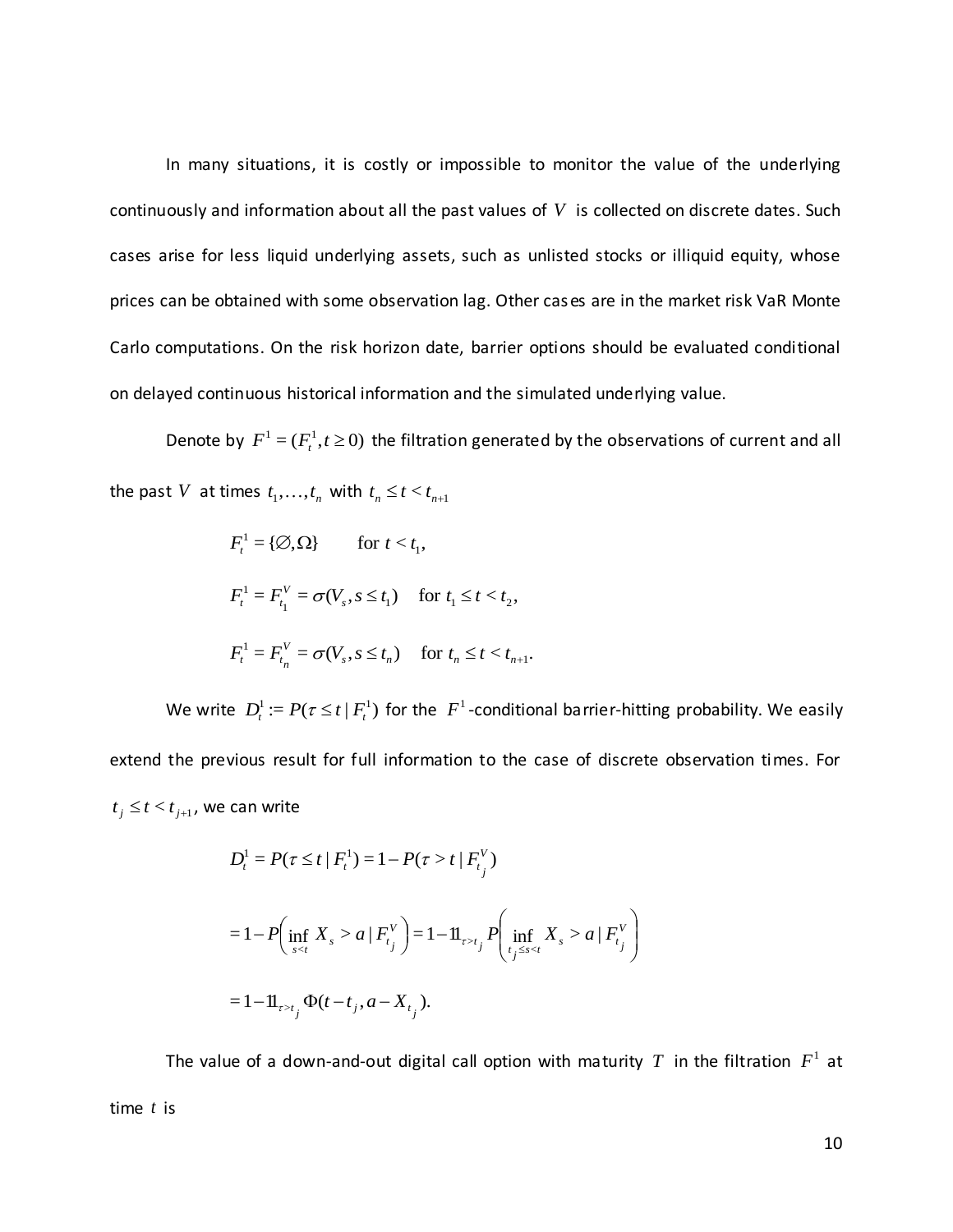$$
DIG_C^1(t) = E(e^{-r(T-t)}11_{\tau>T} | F_t^1) = e^{-r(T-t)}11_{\tau>t_j} \Phi(T-t_j, a-X_{t_j}).
$$
\n(6)

Figure 1 compares the values of a digital FX barrier call option with full and delayed continuous information arriving every 1.5 months. While  $DIG_C(t)$  varies with the underlying asset price,  $\,DIG^{1}_{C}(t)$  value is almost constant between two observation dates and is affected only by the changes of the discount factor with time. At each observation date,  $\, DIG_C^1(t_j)$  jumps to the full information price  $\,DIG_{\!C}(t_j)$  . Thus, discrete information arrivals induce jumpdiscontinuities in  $\mathit{DIG}^1_C(t)$  at the observation dates.

The amount at risk at the barrier level is known as "parity". For a regular knock-out (down-and-out) option, parity is small. Under incomplete information, the risk exposure of the option increases dramatically. The pricing errors when using complete information formulas under conditions of imperfect information are larger for deep out-of-the money regular knockout options.

#### **3.1 Market risk applications**

(*t*) =  $E(e^{-\pi(T-s)})\mathbf{I}_{F,s'} = e^{-\pi(T-s)}\mathbf{II}_{F,s'}\Phi(T-f_{s},a-K_{s})$ . (6<br>
s the values of a digital FX barrier call option with full and delayed<br>
s the values of a digital FX barrier call option with full and delayed<br>
arriving every Let us consider a down-and-out digital call option with maturity  $T$  . Write  $DIG<sub>C</sub>(t)$  for its value at time t and  $DIG_C^{CV-mr}(t)$  $c^{\text{CCV-mr}}(t)$  for its conditional value in the information set available to the market risk manager. In the market risk VaR computations, based on Monte Carlo simulations, there are two sets of present value computations: on the initial date,  $t_j$  and on the risk horizon date,  $t_{j+1}$  While the first set of present value computations is in the full information filtration  $F$ , the second set of present value computations should be in the delayed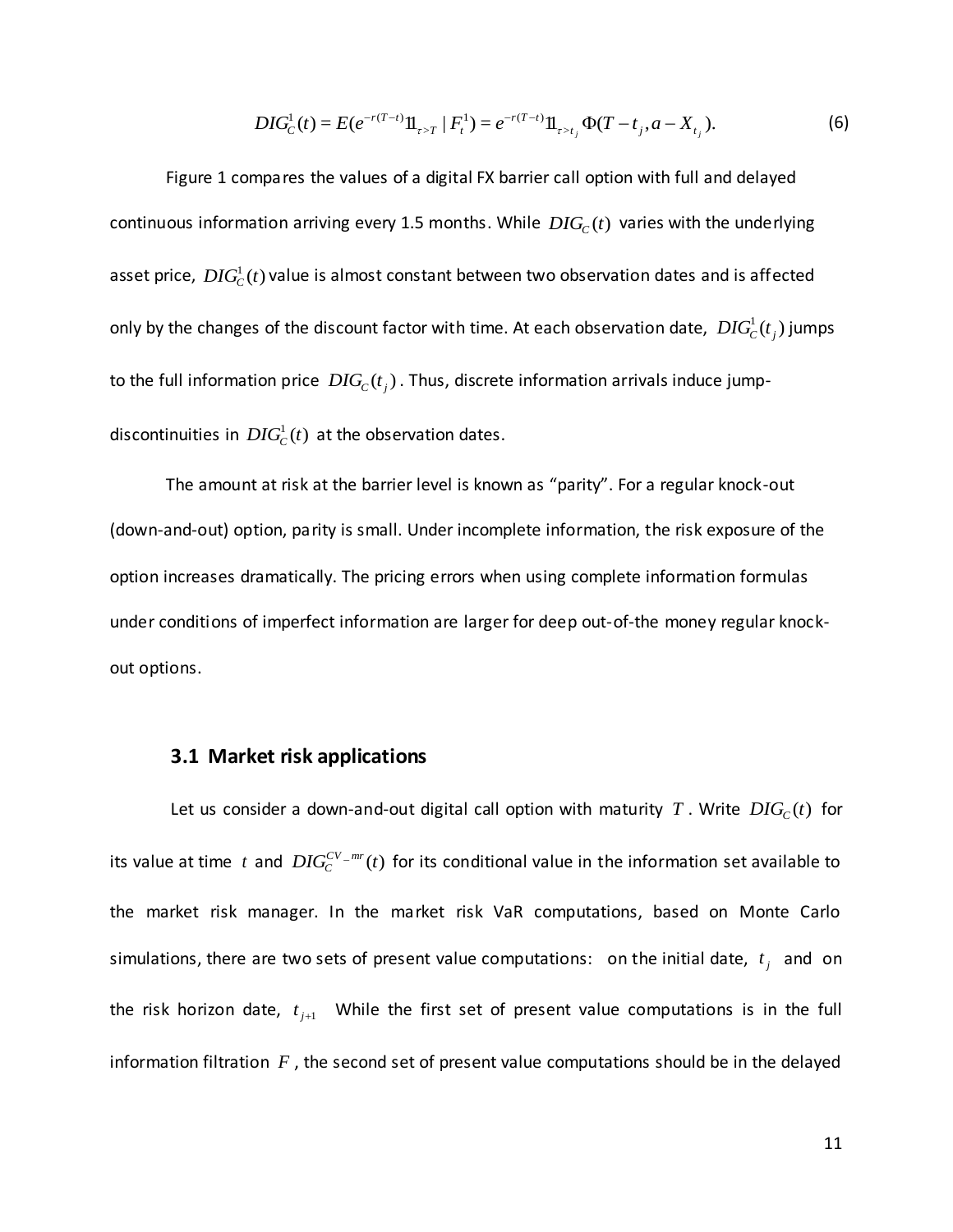continuous information filtration  $|F^1|$ , enlarged by the simulated underlying value  $V_{t_{j+1}}$ .

The conditional value of a down-and-out digital call option with the available market risk information  $\,F^1_{t_j} \vee V_{t_{j+1}}\,$ 1  $F^1_{t_j} \vee V_{t_{j+1}}$  at time  $t_{j+1}$  is

$$
DIG_C^{CV-mr}(t_{j+1}) = E(e^{-r(T-t_{j+1})}\mathbb{1}_{\tau>T} | F_{t_j}^1 \vee X_{t_{j+1}})
$$
  
= 
$$
DIG_C(t_{j+1})\mathbb{1}_{\tau>t_j} P(\tau > t_{j+1} | F_{t_j}^1 \vee X_{t_{j+1}})
$$
  
= 
$$
e^{-r(T-t_{j+1})}\mathbb{1}_{\tau>t_j} \left(1 - e^{-\frac{2}{t_{j+1}-t_j}a(a-X_{t_{j+1}})}\right) \Phi(T-t_{j+1}, a-X_{t_{j+1}}),
$$
 (7)

where the second equality follows, because of the event decomposition

$$
\{\tau > T\} = \{\tau > t_j\} \cap \{\tau \notin (t_j, T]\},\
$$

(5), because  $F_t^1 \vee V_{t+1} \subset F_t^V$  $F_{t_j}^1 \vee V_{t_{j+1}} \subset F_{t_{j+1}}^V$ 1  $\vee V_{t_{j+1}} \subset F_{t_{j+1}}^V$  and because on the interval  $(t_j, t_j + 1]$ , the process X becomes a Brownian bridge. The barrier crossing probability of a Brownian bridge, conditional on its start and end point, is well known and the exact computations can be found, for example, in Jeanblanc and Valchev (2005).

The currently available market risk systems do not use conditional valuation, that is, they

omit the term 
$$
\left(1-\exp\left(-\frac{2}{t_{j+1}-t_j}a(a-X_{t_{j+1}})\right)\right)
$$
, ignoring the probability of barrier crossing

between the initial date and the risk horizon date. This leads to overpricing of knock-out barrier options and underpricing of knock-in options. The incorrect valuations are larger for longer horizon market risk measures, such as 10-day VaR and 30-day VaR since the conditional probability of barrier crossing is increasing in the first coordinate.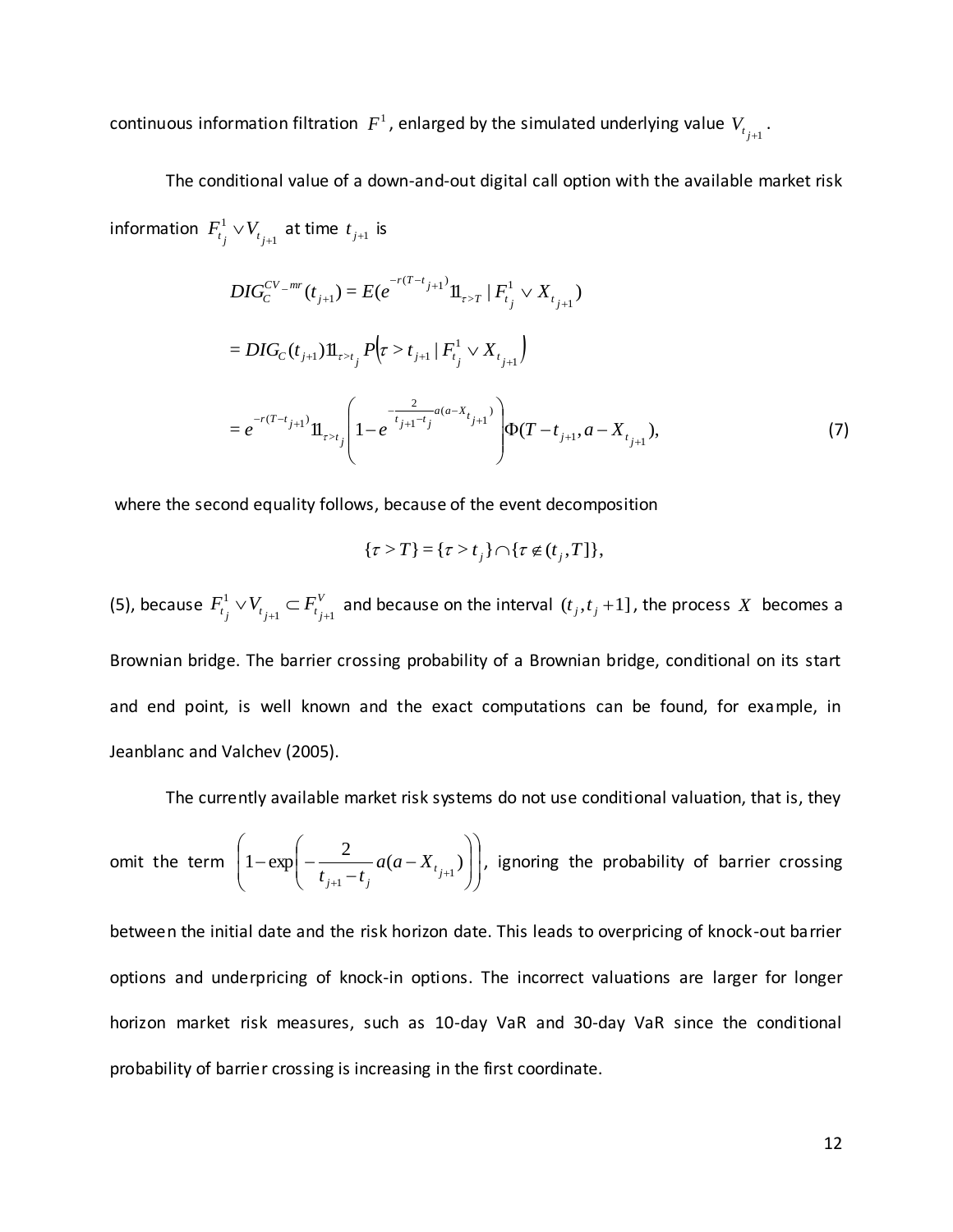#### **4 Discrete information**

Suppose that information is generated by observations of the underlying value on a discrete sequence of dates.

#### **4.1 Information structure**

We denote by  $F^2 = (F_t^2, t \ge 0)$  the filtration generated by V at dates  $t_1, \ldots, t_n$ . It follows that  $F_t^2$  is trivial for  $t < t_1$ ,

$$
F_t^2 = \{ \emptyset, \Omega \} \quad \text{for } t < t_1,
$$
\n
$$
F_t^2 = F_{t_1}^2 = \sigma(V_{t_1}) = \sigma(X_{t_1}) \quad \text{for } t_1 \le t < t_2,
$$
\n
$$
F_t^2 = F_{t_2}^2 = \sigma(V_{t_1}, V_{t_2}) = \sigma(X_{t_1}, X_{t_2}) \quad \text{for } t_2 \le t < t_3,
$$

and so on. At each observation date  $t_j$ , the filtration  $F^2$  is enlarged with the observation of the underlying at that date — that is,  $F_{t_1}^2 = F_{t_{n-1}}^2 \vee \sigma(V_{t_n})$ 1 2  $F_{t_j}^2 = F_{t_{j-1}}^2 \vee \sigma(V_{t_j}).$ 

Therefore the modeller has access to a subfiltration of the filtration  $F^V$  (i.e.,  $F^2 \subset F^V$ ). We denote the conditional barrier-hitting probability with respect to  $F^2$  by  $D_t^2 = P(\tau \le t | F_t^2)$ , where the superscript stands for the second type of information.

# **4.2 Conditional barrier-hitting probability with multiple discrete observation times**

The general formula for the multi-step barrier-hitting conditional probability in the filtration  $F^2$  is derived in Jeanblanc and Valchev (2005) by taking sequential conditional expectations and is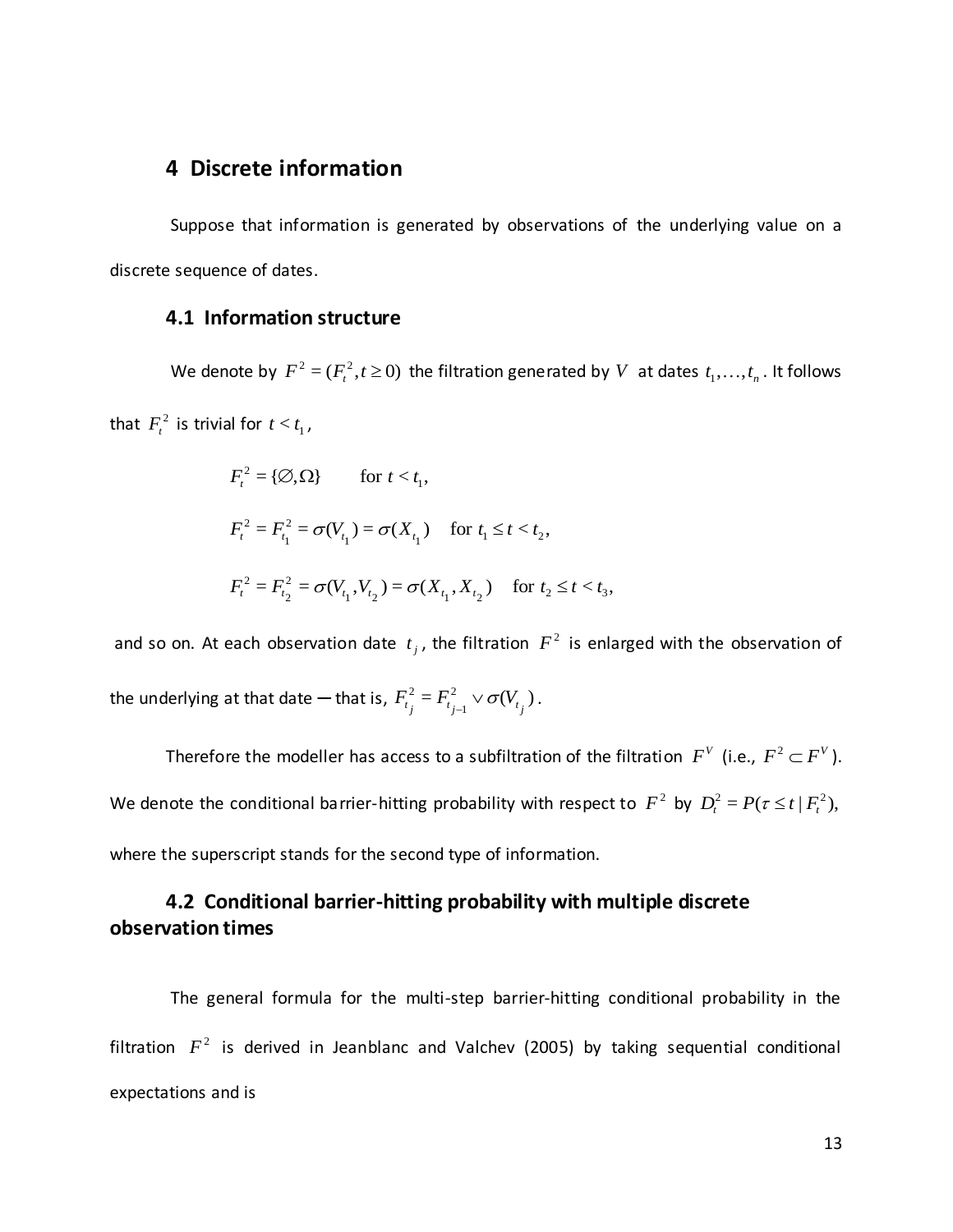$$
P(\tau \le t_j \mid F_{t_j}^2) = 1 \qquad \text{if } X_{t_k} < a \text{ for at least one } t_k, t_k \le t_j
$$

$$
= 1 - P_j^a, \quad \text{otherwise}
$$

where

$$
P_j^a = \left(1 - \exp\left(-\frac{2}{t_1}a(a - X_{t_1})\right)\right)
$$
  
 
$$
\times \left(1 - \exp\left(-\frac{2}{t_2 - t_1}(a - X_{t_1})(a - X_{t_2})\right)\right)
$$
  
...  

$$
\times \left(1 - \exp\left(-\frac{2}{t_j - t_{j-1}}(a - X_{t_{j-1}})(a - X_{t_j})\right)\right).
$$

Jeanblanc and Valchev prove that the Doob-Meyer decomposition of the conditional barrier-hitting probability  $D^2$  is

$$
D_t^2 = \zeta_t^2 + (D_t^2 - \zeta_t^2),
$$

where  $\zeta^2$  is an  $F^2$ -martingale and  $D^{2,c} := D^2 - \zeta^2$  is a continuous, hence predictable, increasing process. From the properties of  $F^2$ ,  $\zeta^2$  is the pure jump process defined by

$$
\zeta_t^2 = \sum_{i,t_i \leq t} \Delta D_{t_i}^2.
$$

# **5 Valuation of single barrier options with discrete information**

Let us consider a discrete grid of simulation times  $t_k$ ,  $k = 1,...,K$ . The problem is to evaluate a barrier option at simulation time  $t_j$ , belonging to the grid of simulation times conditional on the filtration  $F^2$ . Let  $V_{t_0}$  be the initial underlying value and  $V_t$  its time  $t$  value,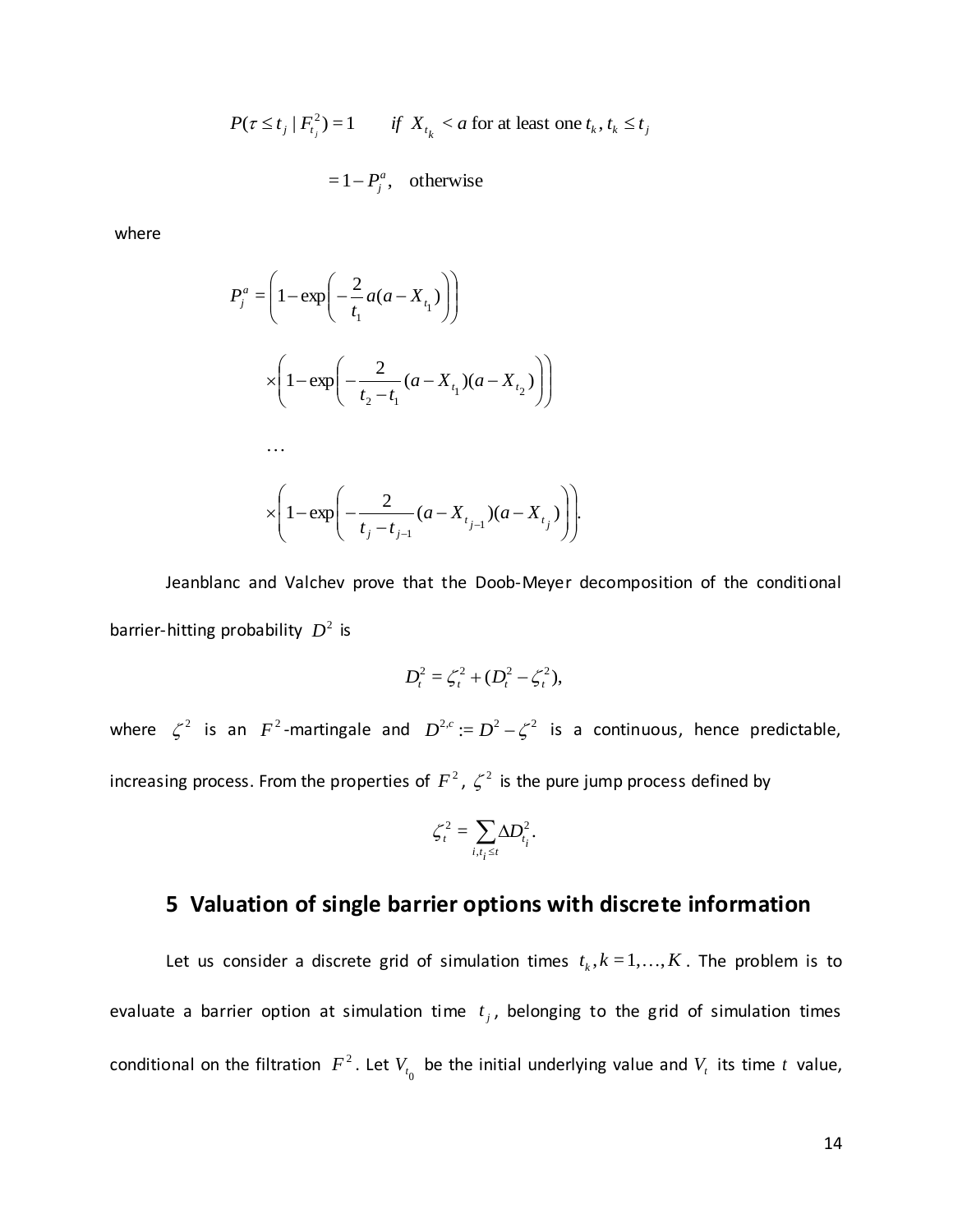$X_t = \frac{1}{\sigma} \ln(V_t/V_{t_0})$  — the transformed underlying.<sup>2</sup> Likewise,  $\alpha$  is the original barrier, while  $a$  is

the transformed barrier defined as  $a = \frac{1}{\sigma}\ln(\alpha/V_{_{l_0}})$ .

Consider an "out" call barrier option. The time  $t_j, t_j < T$  value of the option in the full information filtration  $F^V$  is

$$
C_{bar}^{O}(t_j) = E\left\{e^{-r(T-t_j)}\left((V_T - K)^+ 1\!1_{\tau > T} + R1\!1_{\tau \le T}\right)|F_{t_j}^V\right\}\right\}
$$
(8)

where  $R$  is the rebate, which is paid at the maturity date. The conditional value of the option at time  $t_j$  in  $F^2$  is

$$
CV_{bar}^{O}(t_j) = E\bigg\{e^{-r(T-t_j)}\bigg((V_T - K)^+ 11\!\!1_{\tau>T} + R11\!\!1_{\tau\leq T}\bigg)|\,F_{t_j}^2\bigg\}
$$

It can be developed further by taking into account that

$$
\mathbf{1}\!\mathbf{1}_{\tau\leq T}=\mathbf{1}\!\mathbf{1}_{\tau\leq t_j}+\mathbf{1}\!\mathbf{1}_{t_j<\tau\leq T}=\mathbf{1}\!\mathbf{1}_{\tau\leq t_j}+\mathbf{1}\!\mathbf{1}_{\tau>t_j}\mathbf{1}\!\mathbf{1}_{\tau\leq T}
$$

and

$$
\mathbf{1}\!\mathbf{1}_{\tau>T} = \mathbf{1}\!\mathbf{1}_{\tau>t_j}\mathbf{1}\!\mathbf{1}_{\tau>T},
$$

which leads to

$$
CV_{bar}^{O}(t_{j}) = E \Biggl\{ e^{-r(T-t_{j})} \Biggl( (V_{T} - K)^{+} 11_{\tau > T} + R11_{\tau \le T} \Biggr) | F_{t_{j}}^{2} \Biggr) \Biggr\}
$$
  
= 
$$
E \Biggl\{ e^{-r(T-t_{j})} \Biggl( (V_{T} - K)^{+} 11_{\tau > T} + R(11_{\tau \le t_{j}} + 11_{\tau_{j} < \tau \le T}) \Biggr) | F_{t_{j}}^{2} \Biggr) \Biggr\}
$$
  
= 
$$
E \Biggl\{ e^{-r(T-t_{j})} \Biggl( (V_{T} - K)^{+} 11_{\tau > t_{j}} 11_{\tau > T} + R11_{\tau_{j} < \tau \le T} \Biggr) | F_{t_{j}}^{2} \Biggr\}
$$
  
+ 
$$
e^{-r(T-t_{j})} R \times P(\tau \le t_{j} | F_{t_{j}}^{2})
$$

<sup>2</sup>Note that  $X_{t_0} = 0$ .

 $\overline{a}$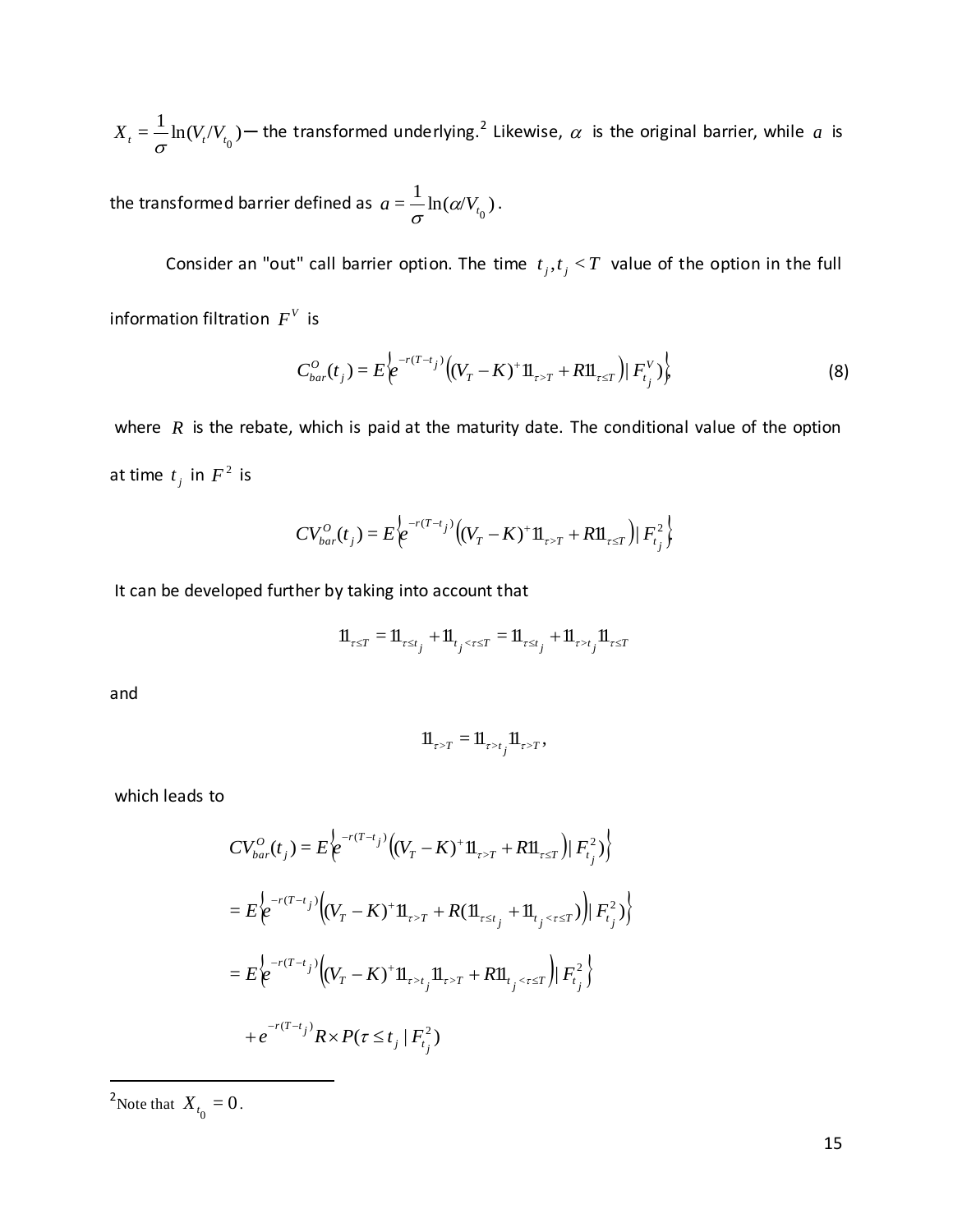$$
= E \Big[ e^{-r(T-t_j)} \Big( (V_T - K)^+ \mathbb{II}_{r \times r_j} \mathbb{II}_{r \times r} + R \mathbb{II}_{r \times r_j} \mathbb{II}_{r \times r} \Big) \Big| F_i^2 \Big\}
$$
  
\n
$$
+ e^{-r(T-t_j)} R \times P(\tau \le t_j | F_{t_j}^2)
$$
  
\n
$$
= E \Big[ e^{-r(T-t_j)} (V_T - K)^+ \mathbb{II}_{r \times r} + R \mathbb{II}_{r \times r_j} \Big] \mathbb{II}_{r \times t_j} | F_{t_j}^2 \Big]
$$
  
\n
$$
+ e^{-r(T-t_j)} R \times P(\tau \le t_j | F_{t_j}^2)
$$
  
\n
$$
= C_{bar}^{0_{max}}(t_j) P(\tau > t_j | F_{t_j}^2) + e^{-r(T-t_j)} R \times P(\tau \le t_j | F_{t_j}^2),
$$
  
\n
$$
= C_{bar}^{0_{max}}(t_j) P(\tau > t_j | F_{t_j}^2) + e^{-r(T-t_j)} R \times P(\tau \le t_j | F_{t_j}^2),
$$
  
\n
$$
= C_{bar}^{0_{max}}(t_j) P(\tau > t_j | F_{t_j}^2) + e^{-r(T-t_j)} R \times P(\tau \le t_j | F_{t_j}^2),
$$
  
\n
$$
= C_{bar}^{0_{max}}(t_j) \text{ is a new barrier option with issue date } t_j. \text{ This new concept is introduced\nis a newly starting option with issue date } t_j. \text{ This new concept is introduced\nis a newly starting option with issue date } t_j. \text{ This new concept is introduced\nis a newly starting option with issue date } t_j. \text{ This new concept is introduced\n
$$
C_{bar}^{0_{max}}(t_j) \text{ is, and can be taken out of the expectation.3 The equation before\nsince  $F_{t_j}^2 \subseteq F_{t_j}^V$ .  
\n
$$
\text{node} \text{-sub of } \mathbb{R}
$$
  
\n
$$
\text{node} \text{-sub of } \mathbb{R}
$$
  
\n
$$
\text{where } \text{in } \mathbb{R}
$$
  
\n
$$
\text{Note: } \mathbb{R}
$$
  
\n
$$
\text{node} \text{ is a new barrier option}
$$
$$
$$

where  $C^{O_{new}}_{bar}(t_j)$  is a new barrier option with the same terms and the conditions as the old one, except that it is a newly starting option with issue date  $t_j$ . This new concept is introduced because  $C^{O}_{bar}(t_{j})1\!{\rm l}_{\tau>t_{j}}=C^{O_{new}}_{bar}(t_{j})1\!{\rm l}_{\tau>t_{j}}$ *O*  $\sum_{j}$   $\mathbf{H}_{\tau>t}$   $\sum_{j}$   $-\mathbf{U}_{bar}$  $C_{bar}^{O}(t_j)1\!\!1_{\tau>t_j} = C_{bar}^{O_{new}}(t_j)1\!\!1_{\tau>t_j}$  and since the old barrier option value  $C_{bar}^{O}(t_j)$  is not  $F_{t_j}^{2}$  $F_{t_j}^2$  measurable, while  $C_{bar}^{O_{new}}(t_j)$  is, and can be taken out of the expectation.<sup>3</sup> The equation before the last follows since  $F_{t_1}^2 \subseteq F_{t_2}^V$  $F_{t_j}^2 \subseteq F_{t_j}^V$ .

## **5.1 Knock-out options**

An "out" barrier option is similar to a plain European option except that it becomes worthless if the underlying asset price rises above (for up options) or falls below (for down options) the barrier. In that event, the rebate is paid out either immediately or at maturity, depending on the setting of the rebate.

#### **5.1.1 Down-and-out option**

 $\overline{a}$ 

 $3$ The old barrier option could have been knocked out on its path, an event which is not necessarily observable in the discrete information filtration  $F^2$ .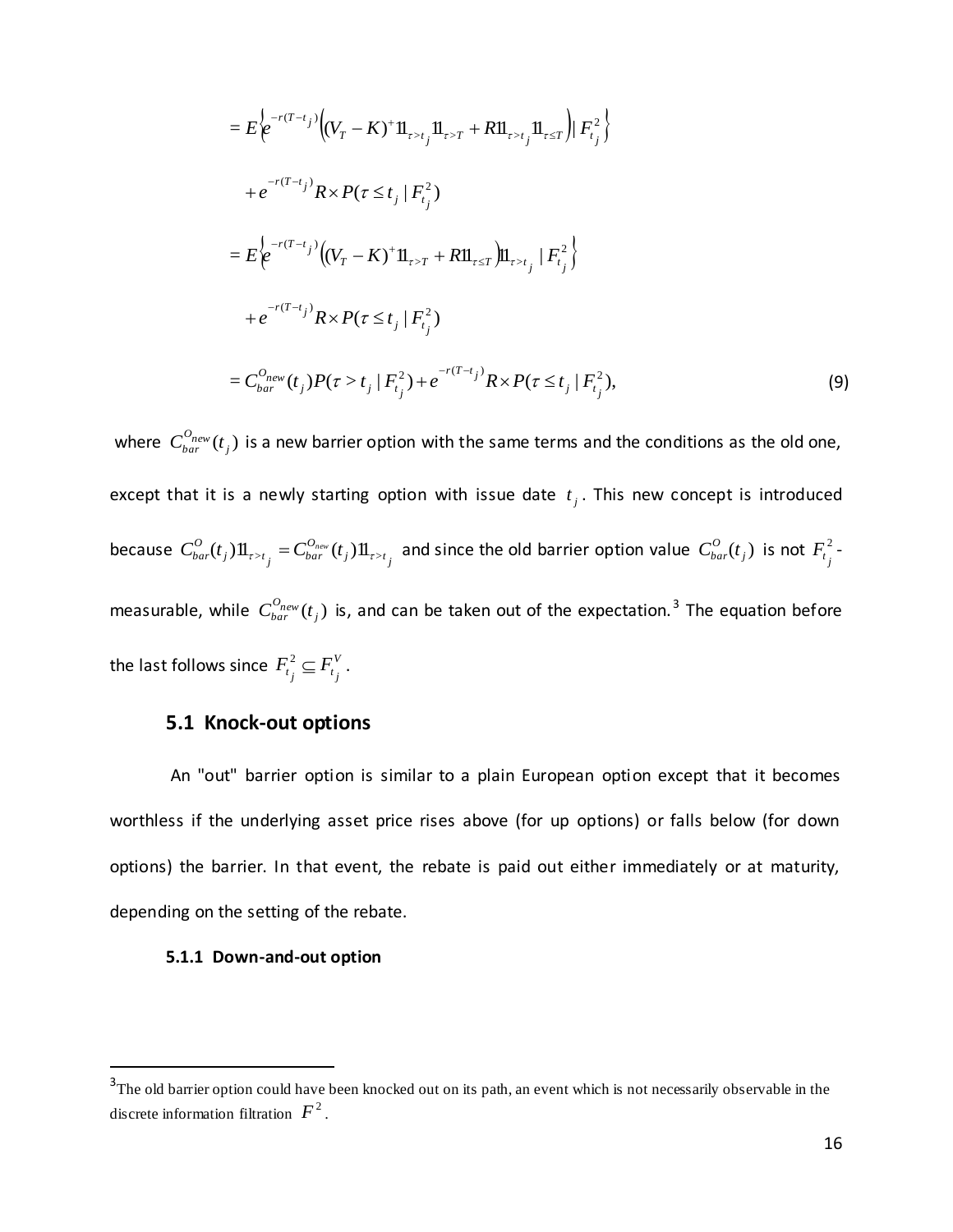The hitting time for the barrier is defined as

$$
\tau = \inf \{ t : V_t \leq \alpha \} = \inf \{ t : X_t \leq \alpha \}.
$$

Before being knocked out on its path, the option value is that of a standard down-and-out barrier option  $C^{DO}_{bar}$ , while after the knock out time, its value is the rebate  $R$ . Thus the value of the barrier option at simulation time  $t_j$  can be decomposed as

$$
CV_{bar}^{DO}(t_j) = \begin{cases} C_{bar}^{DO}(t_j, V_{t_j}) & \text{on the set } \{\tau > t_j\} \\ Re^{-r(T-t_j)} & \text{on the set } \{\tau \le t_j\} \end{cases}
$$
 (10)

Using (9), the conditional value of the down-and-out option in the filtration  $F^2$  on the simulation date  $t_j$  is the weighted average of the two values above with the respective probabilities of the two sets

$$
CV_{bar}^{DO}(t_j) = \begin{cases} C_{bar}^{DO_{new}}(t_j, V_{t_j}) \times P_j^a + Re^{-r(T-t_j)} \times (1 - P_j^a) & \text{if } X_{t_k} \ge a \text{ for all } t_k, t_k \le t_j\\ Re^{-r(T-t_j)} & \text{if } X_{t_k} < a \text{ for at least one } t_k, t_k \le t_j \end{cases}
$$
\n
$$
(11)
$$

where

$$
P_j^a = \prod_{k=1}^j \left( 1 - \exp\left( -\frac{2}{t_k - t_{k-1}} (a - X_{t_{k-1}}) (a - X_{t_k}) \right) \right)
$$

is the conditional with  $t_0 = 0$ .

#### **5.1.2 Up-and-out option**

The hitting time for the up-and-out option is defined as

$$
\tau = \inf \{ t : V_t \ge \alpha \} = \inf \{ t : X_t \ge a \}.
$$

Before being knocked out on its path, the option value is that of a standard up-and-out barrier option  $C^{UO}_{bar}$ . After the knock out time, its value is the rebate  $R$  . Hence, the conditional value of

,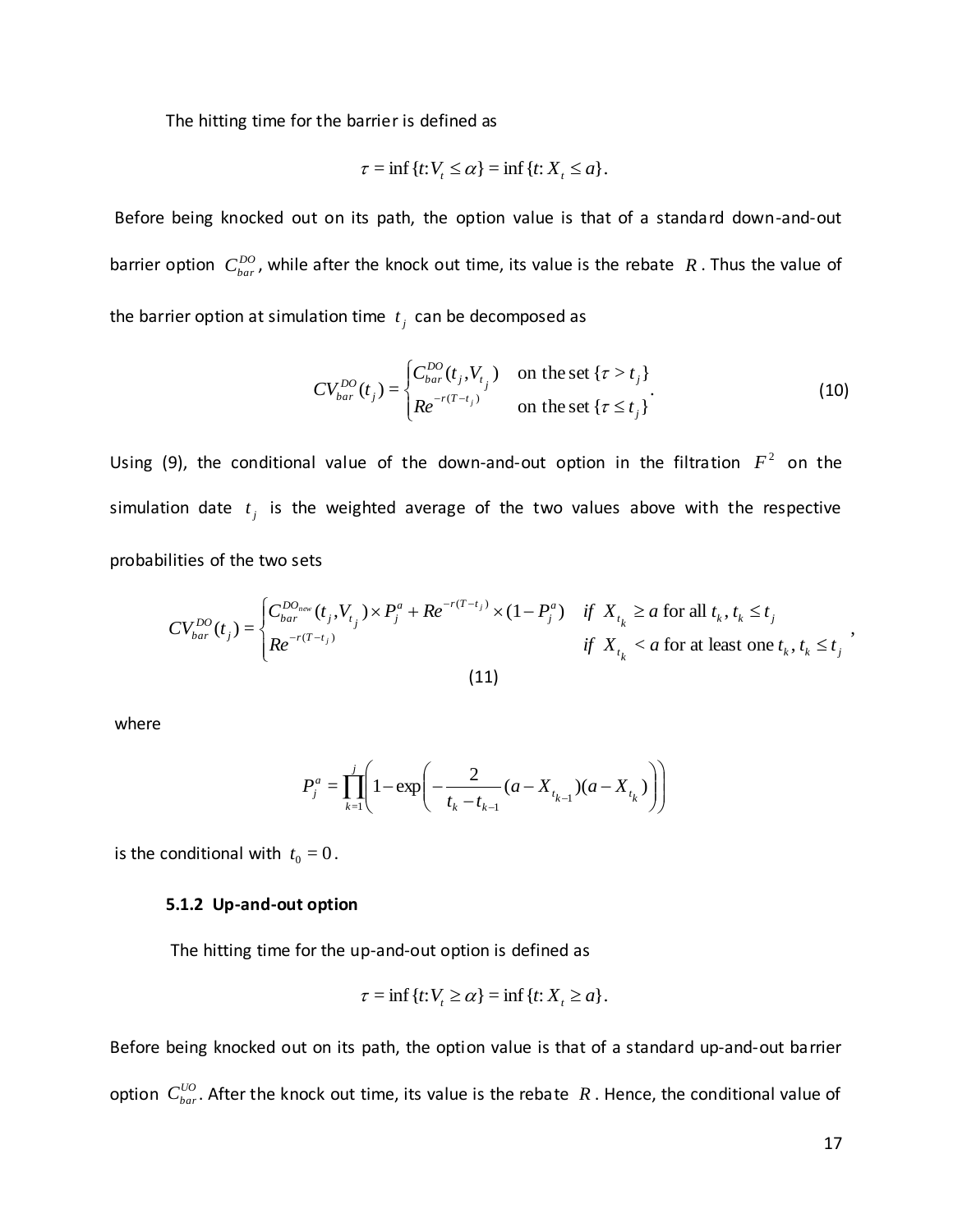the barrier option at simulation time  $t_j$  is

$$
CV_{bar}^{UO}(t_j) = \begin{cases} C_{bar}^{UO}(t_j, V_{t_j}) & \text{on the set } \{\tau > t_j\} \\ Re^{-r(T-t_j)} & \text{on the set } \{\tau \le t_j\} \end{cases}
$$
 (12)

The conditional value of the DO option in the filtration  $F^2$  on the simulation date  $t_j$  is the weighted average of the two values above with the respective probabilities of the two sets

$$
CV_{bar}^{UO}(t_j) = \begin{cases} C_{bar}^{UO_{nav}}(t_j, V_{t_j}) \times P_j^a + Re^{-r(T-t_j)} \times (1 - P_j^a) & \text{if } X_{t_k} < a \text{ for all } t_k, t_k \le t_j \\ Re^{-r(T-t_j)} & \text{if } X_{t_k} \ge a \text{ for at least one } t_k, t_k \le t_j \end{cases},
$$
\n(13)

where

$$
P_j^a = \prod_{k=1}^j \left( 1 - \exp\left( -\frac{2}{t_k - t_{k-1}} (a - X_{t_{k-1}}) (a - X_{t_k}) \right) \right)
$$

with  $t_0 = 0$ .

#### **5.2 Knock-in options**

A knock-in barrier option is similar to an out-barrier option except that the payout only occurs if the underlying asset price rises above (for up options) or falls below (for down options) the barrier. Otherwise, the rebate is paid at maturity.

#### **5.2.1 Down-and-in option**

Before being knocked in on its path, the option value is that of a standard down-and-in barrier option  $C^{DI}_{bar}$ . After the knock in time, it is transformed into a standard European option  $C_{\text{Error}}$ . Hence, the conditional value of a barrier option at simulation time  $t_j$  is

$$
CV_{bar}^{DI}(t_j) = \begin{cases} C_{bar}^{DI}(t_j, V_{t_j}) & \text{on the set } \{\tau > t_j\} \\ C_{Euro}(t_j) & \text{on the set } \{\tau \le t_j\} \end{cases}
$$
 (14)

18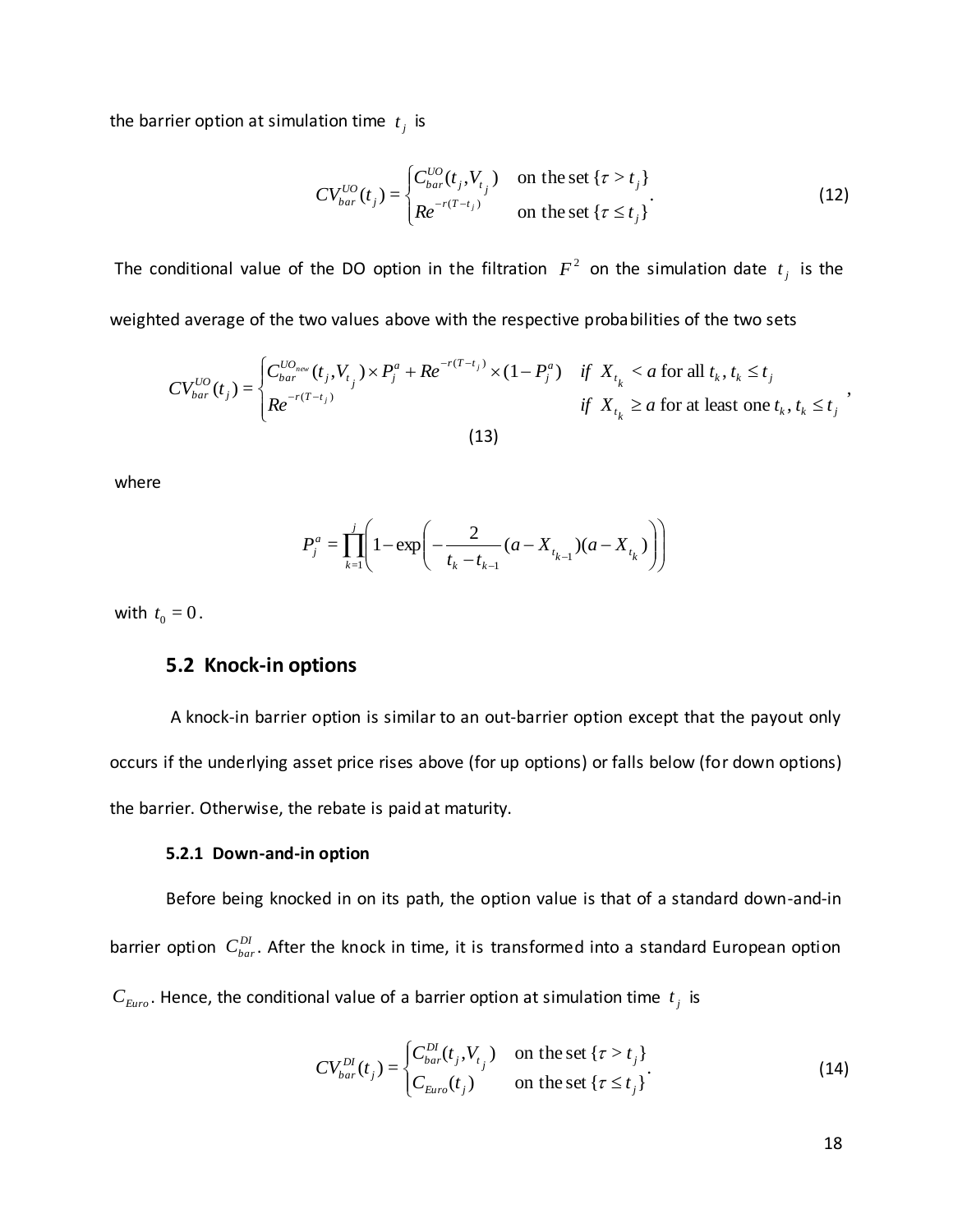The conditional value of the down-and-in option in the filtration  $F^2$  on the simulation date  $t_j$ is the weighted average of the two values in (14) with the respective probabilities of the two sets

$$
CV_{bar}^{DI}(t_j) = \begin{cases} C_{bar}^{DI_{nov}}(t_j, V_{t_j}) \times P_j^a + C_{Euro}(t_j) \times (1 - P_j^a) & \text{if } X_{t_k} > a \text{ for all } t_k, t_k \le t_j \\ C_{Euro}(t_j) & \text{if } X_{t_k} \le a \text{ for at least one } t_k, t_k \le t_j \end{cases},
$$
\n
$$
(15)
$$

where  $P_j^a$  is defined as for the down-and-out option.

#### **5.2.2 Up-and-in option**

Before being knocked in on its path, the option value of an up-and-in options is that of a standard up-and-in barrier option  $\,C^{UI}_{bar}$ . After the knock in time, it is transformed into a standard European option  $C_{Euro}$ . Hence, the conditional value of the barrier option at simulation time  $t_j$ is

$$
CV_{bar}^{UI}(t_j) = \begin{cases} C_{bar}^{UI}(t_j, V_{t_j}) \times (1 - P_j^a) & \text{on the set } \{\tau > t_j\} \\ C_{Euro}(t_j) & \text{on the set } \{\tau \le t_j\} \end{cases}
$$
(16)

The conditional value of the up-and-in option in the filtration  $|F^2|$  on the simulation date  $t_j$  is the weighted average of the two values in (16) with the respective probabilities of the two sets

$$
CV_{bar}^{UI}(t_j) = \begin{cases} C_{bar}^{UI_{new}}(t_j, V_{t_j}) \times P_j^a + C_{Euro}(t_j) \times (1 - P_j^a) & \text{if } X_{t_k} < a \text{ for all } t_k, t_k \le t_j \\ C_{Euro}(t_j) & \text{if } X_{t_k} \ge a \text{ for at least one } t_k, t_k \le t_j \end{cases}
$$
 (17)

where  $P_j^a$  is defined as for the up-and-out option.

## **5.3 Parity conditions for barrier options**

Here we present derivation of the standard parity conditions for single barrier options. Consider a portfolio of one up-and-out option and one up-and-in barrier option with the same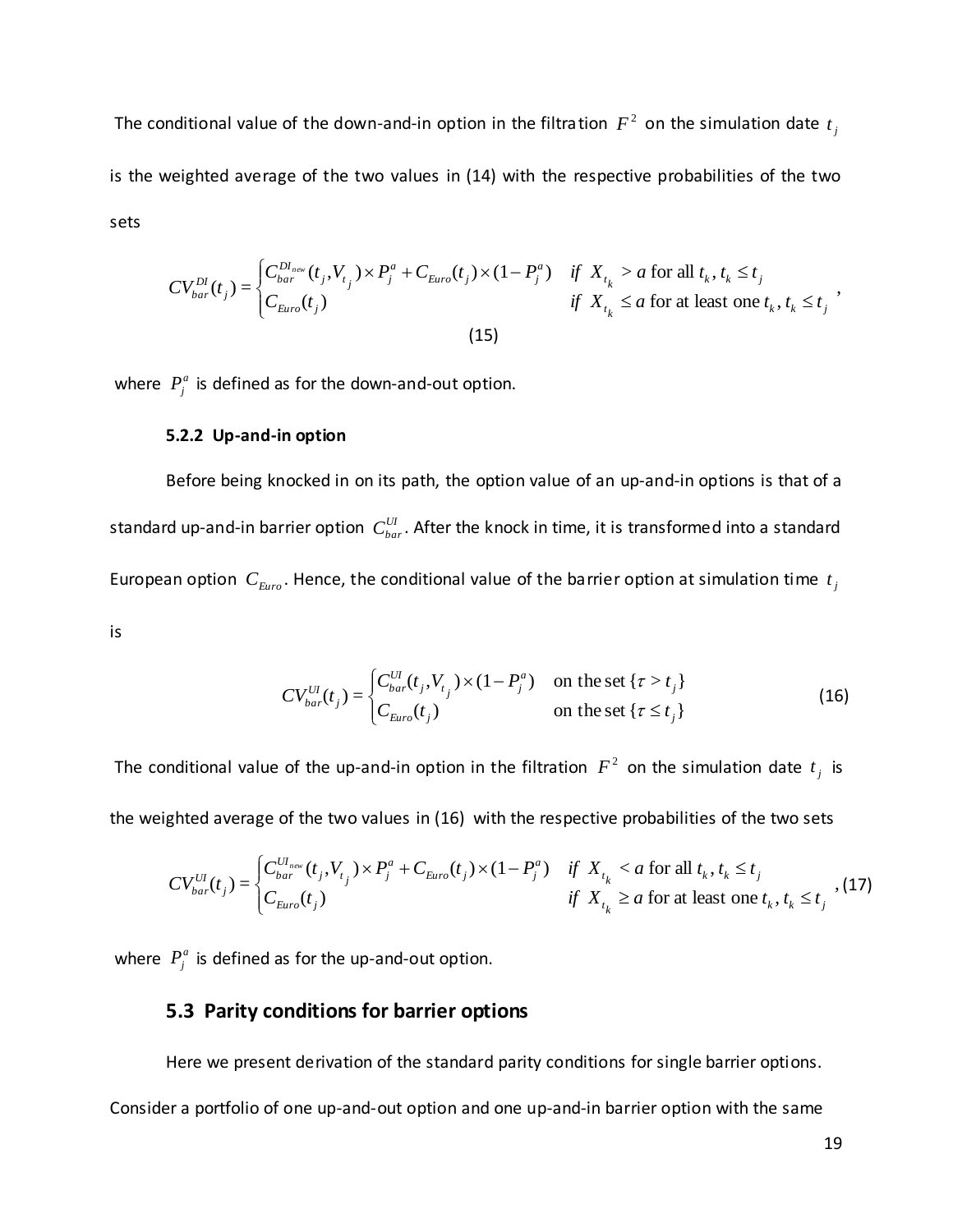remaining terms and conditions. The value of this portfolio at simulation time  $t_j$  is

$$
C_{bar}(t_j) + C_{bar}(t_j) = (C_{bar}(t_j) + C_{bar}(t_j))\mathbb{I}_{\tau \leq T} + (C_{bar}(t_j) + C_{bar}(t_j))\mathbb{I}_{\tau > T}
$$
  
\n
$$
= (C_{bar}(t_j)\mathbb{I}_{\tau \leq T} + C_{bar}(t_j)\mathbb{I}_{\tau \leq T}) + (C_{bar}(t_j)\mathbb{I}_{\tau > T} + C_{bar}(t_j)\mathbb{I}_{\tau > T})
$$
  
\n
$$
= (0 + C_{\text{Euro}}(t_j)\mathbb{I}_{\tau \leq T}) + (C_{\text{Euro}}(t_j)\mathbb{I}_{\tau > T} + 0)
$$
  
\n
$$
= C_{\text{Euro}}(t_j).
$$

Repeating similar computations for a portfolio of a down-and-out option and down-and-in option, one has

$$
C_{bar}^{DO}(t_j) + C_{bar}^{DI}(t_j) = C_{Euro}(t_j).
$$

These parity conditions are valid for any information structure. Thus, information reductions change the relative valuations of  $C^{UO}_{bar}(t_j)$  and  $C^{UI}_{bar}(t_j)$ . It is important to note that the partial information sets change the value of the portfolio of the two options, which is the value of the European option with the same remaining terms and conditions, but without the barrier feathure  $C_{Euro}(t_j)$  since, in general,  $C_{Euro}(t_j) \neq E$  $C_{Euro}(t_j)$  $F_t^k$ , where  $k = 1,...,3$  denotes the available partial information set.

## **6 Noisy observations of illiquid underlying assets**

There are assets such as unlisted stocks and illiquid assets, for which the modeler does not observe the market prices exactly. Instead, he gets some estimate of the underlying asset value based on expert estimates or accounting information. Incomplete accounting information in the context of credit risk models has been introduced in Duffie and Lando (2001). The available asset price information is obscured by some noise process. We present a methodology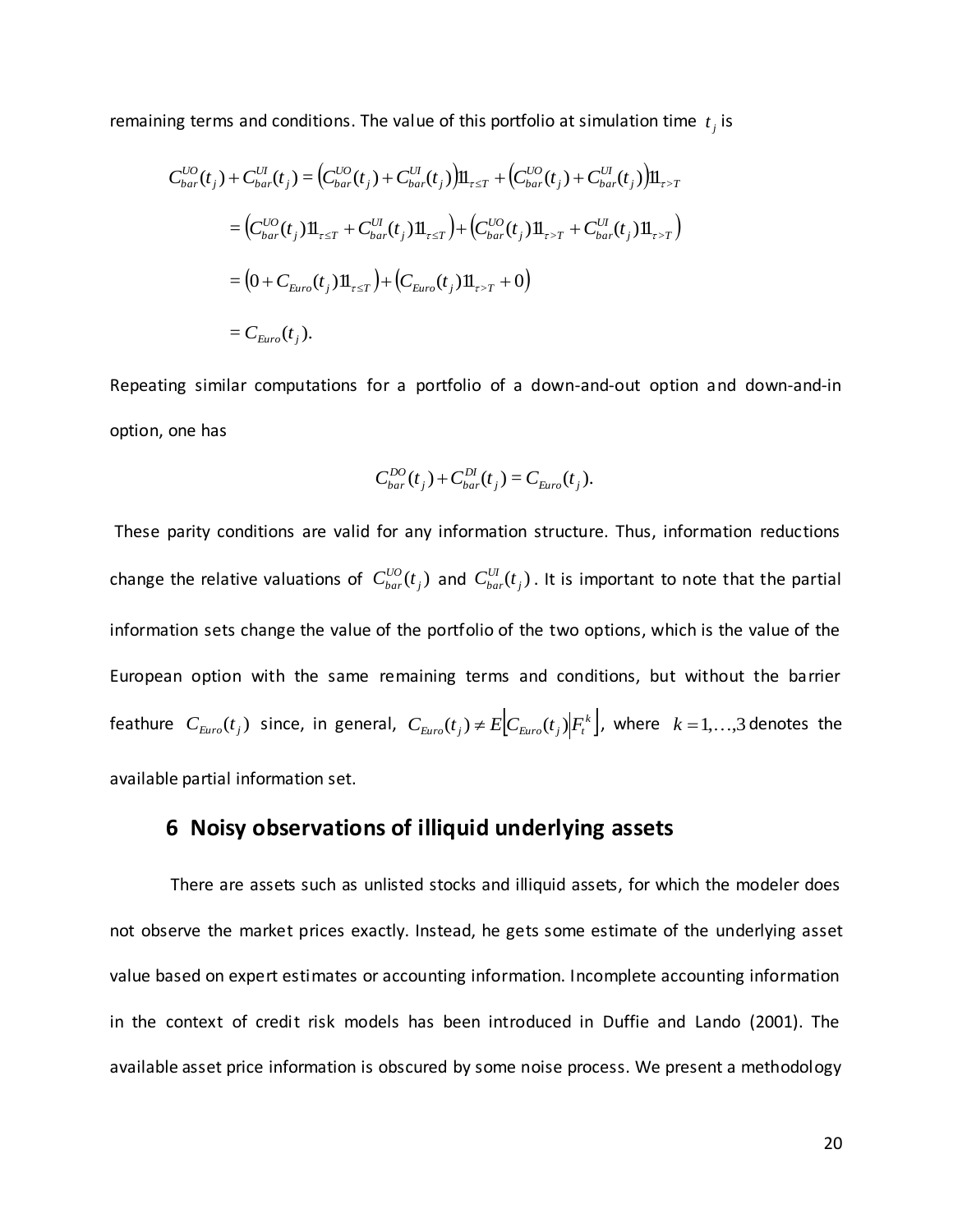for evaluation of barrier options with such information.

We assume that, at each observation date, the process  $X$ , which determines the underlying asset value, is observed in noise. Write

$$
Y_{t_i} = X_{t_i} + \varepsilon_{t_i}, \qquad \varepsilon_t \perp X_t,
$$
\n(18)

where  $\varepsilon_{t_i}$  is the observation noise noise. Write  $F^3$  for the filtration generated by the observation process, i.e.,  $F^3 = (Y_t, t \ge 0)$ , where  $F^3_t = (Y_s, s \le t)$ .

Our aim is to compute the probability of not reaching a lower barrier *a* conditional on this information, i.e.,

$$
P(\inf_{s\leq T} X_s > a \,|\, Y_t).
$$

Consider first information of one noisy observation of the underlying asset. For  $t_1 \leq t < t_2$ ,  $F_t^3 = \sigma(X_{t_1} + \varepsilon_{t_1})$ . We have

$$
P\left(\min_{s\leq T} X_s > a \mid X_{t_1} + \varepsilon_{t_1} = x_1\right) = \frac{P\left(\min_{s\leq T} X_s > a, X_{t_1} + \varepsilon_{t_1} \in dx_1\right)}{P\left(X_{t_1} + \varepsilon_{t_1} \in dx_1\right)}.
$$

The numerator can be expressed as

$$
P\Big(\min_{s \leq T} X_s > a, X_{t_1} + \varepsilon_{t_1} \in dx_1\Big) = \int_{-\infty}^{+\infty} P\Big(\min_{s \leq T} X_s > a, X_{t_1} + u \in dx_1\Big) f(u) du,
$$

where  $f(u)$  is the density of  $\varepsilon_{_{t_1}}$ .

We can write

$$
P\left(\min_{s \le T} X_s > a, X_{t_1} + u \in dx_1\right) = P\left(\min_{s \le T} X_s > a, X_{t_1} \in dx_1 - u\right)
$$
  
= 
$$
P\left(\min_{s \le t_1} X_s > a, \min_{t_1 < s \le T} X_s > a, X_{t_1} \in dx_1 - u\right)
$$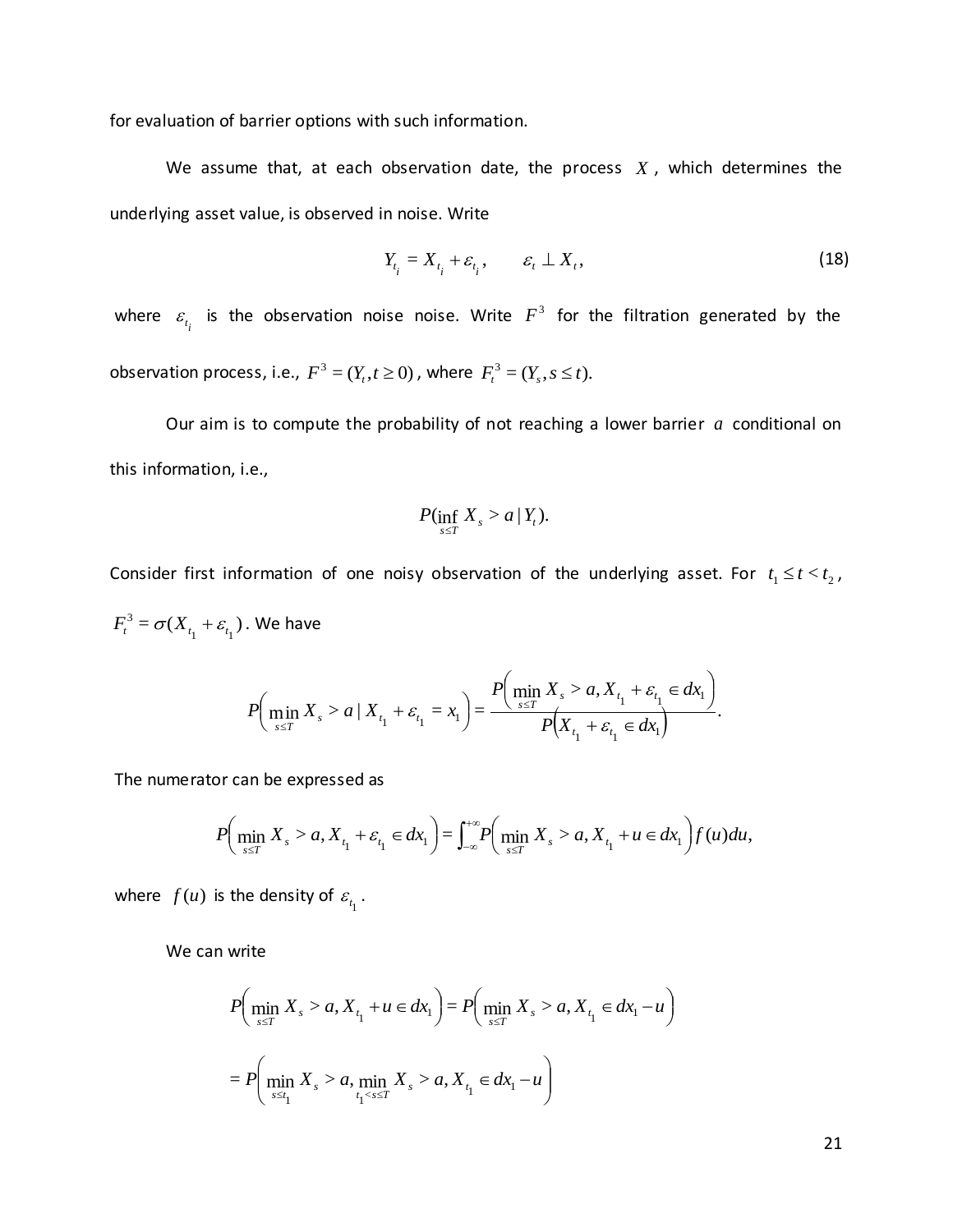$$
= P\left(\min_{s \le t_1} X_s > a, \min_{t_1 < s \le T} X_s - X_{t_1} > a - X_{t_1}, X_{t_1} \in dx_1 - u\right)
$$
\n
$$
= E\left(\mathbb{1}\underset{\max_{s \le t_1} x_s > a} \min_{x_{s} > a} \mathbb{1}_{X_{t_1} \in dx_1 - u} \mathbb{1}_{\min_{t_1 < s \le T} x_s - x_{t_1} > a - X_{t_1}}\right)
$$
\n
$$
= E\left(\mathbb{1}\underset{\max_{s \le t_1} x_s > a} \min_{x_{s} > a} \mathbb{1}_{X_{t_1} \in dx_1 - u} E\left(\mathbb{1}\underset{\max_{t_1 < s \le T} x_s - x_{t_1} > a - X_{t_1}} \mid F_{t_1}^X\right)\right)
$$
\n
$$
= E\left(\mathbb{1}\underset{\max_{s \le t_1} x_s - x_{t_1} > a} \min_{x_s > a} \mathbb{1}_{X_{t_1} \in dx_1 - u} E\left(\mathbb{1}\underset{\max_{s \le t_1} x_s - x_{t_1} > a, X_{t_1} \in dx_1 - u}{\min_{s \le t_1} x_s - x_{t_1} > a, X_{t_1} \in dx_1 - u\right)
$$
\n
$$
= \Phi(T - t_1, a - x_1 + u) P\left(\underset{\max_{s \le t_1} x_s > a, X_{t_1} \in dx_1 - u}{\min_{t_1} x_s - x_{t_1} > a, X_{t_1} \in dx_1 - u\right)
$$
\n
$$
= \left(1 - \exp\left(-\frac{2}{t_1}a(a - x_1 + u)\right) \Phi(T - t_1, a - x_1 + u)dx_1.
$$

Since the process  $X$  is an arithmetic Brownian motion with drift rate  $\nu$  and volatility coefficient 1,  $X_t \sim N(\nu t, t)$ .

Assume that the noise is Gaussian and its variance is proportional to the observation lag ~  $N(0, \sigma_{\varepsilon}^2 t_1)$  $\varepsilon_{t_1} \sim N(0, \sigma_\varepsilon^2 t_1)$ . Using the independence between  $X_{t_1}$  and the noise, we have

$$
Y_{t_1} = X_{t_1} + \varepsilon_{t_1} \sim N(\nu_{t_1}, (\sigma_{\varepsilon}^2 + 1)t_1).
$$

Hence,

$$
P(X_{t_1} + \varepsilon_{t_1} \in dx_1) = \frac{1}{\sqrt{2\pi(\sigma_{\varepsilon}^2 + 1)t_1}} \exp\left(\frac{(X_{t_1} + \varepsilon_{t_1} - vt_1)^2}{2(\sigma_{\varepsilon}^2 + 1)t_1}\right) dx_1
$$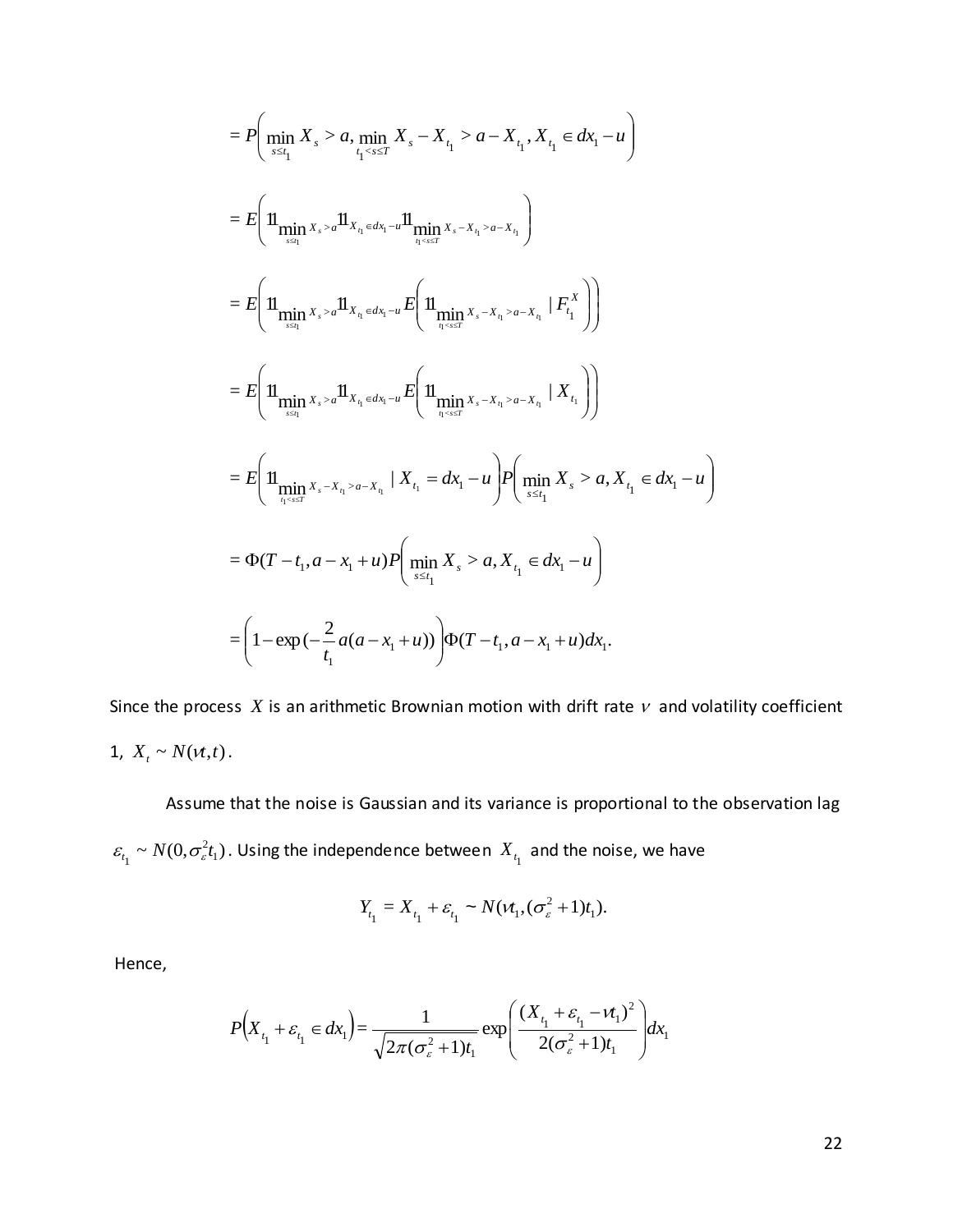$$
=\frac{1}{\sqrt{2\pi(\sigma_{\varepsilon}^2+1)t_1}}\exp\left(\frac{(x_1+u-vt_1)^2}{2(\sigma_{\varepsilon}^2+1)t_1}\right)dx_1.
$$
\n(19)

## **6.1 Multiple noisy observations**

Consider the case where the available information set consists of noisy observations of the underlying asset value at multiple discrete dates times  $t_1, \ldots, t_n$  with  $t_n \le t < t_{n+1}$ . In this case, the information set at time t is  $F_i^3 = \sigma(X_{t_1} + \varepsilon_{t_1}, ..., X_{t_n} + \varepsilon_{t_n})$ 3  $F_t^3 = \sigma(X_{t_1} + \varepsilon_{t_1}, ..., X_{t_n} + \varepsilon_{t_n})$  with  $\varepsilon_{t_j} \sim N(0, \sigma_{\varepsilon_j}^2 t_j)$  for

$$
j=1,\ldots,n.
$$

Using the computations from the beginning of this section, and taking consecutive conditional expectations, as in Jeanblanc and Valchev (2005) with discrete non-noisy observations, leads to

$$
P\left(\min_{s \leq T} X_s > a, X_{t_1} + u_1 \in dx_1, \dots, X_{t_n} + u_n \in dx_n\right) = P\left(\min_{s \leq T} X_s > a, X_{t_1} \in dx_1 - u_1, \dots, X_{t_n} \in dx_n - u_n\right)
$$
\n
$$
= \Phi(T - t_n, a - x_n + u_n)
$$
\n
$$
\times \left(1 - \exp\left(-\frac{2}{t_1}a(a - x_1 + u_1)\right)\right) \times \dots \times \left(1 - \exp\left(-\frac{2}{t_n - t_{n-1}}(a - x_{n-1} + u_{n-1})(a - x_n + u_n)\right)\right) dx_1 \dots dx_n. \tag{20}
$$

With the assumption of independence of the estimation errors for different periods, we have

$$
P(X_{t_1} + \varepsilon_{t_1} \in dx_1, ..., X_{t_n} + \varepsilon_{t_n} \in dx_n) =
$$
\n
$$
= \frac{1}{\sqrt{\prod_{j=1}^n 2\pi \Big[ (\sigma_{\varepsilon_j}^2 + 1)t_j \Big]}} \exp\left( \sum_{j=1}^n \frac{(X_{t_j} + \varepsilon_{t_j} - vt_j)^2}{2(\sigma_{\varepsilon_j}^2 + 1)(t_j - t_{j-1})} \right) dx_1 ... dx_n
$$
\n
$$
= \frac{1}{\sqrt{\prod_{j=1}^n 2\pi \Big[ (\sigma_{\varepsilon_j}^2 + 1)t_j \Big]}} \exp\left( \sum_{j=1}^n \frac{(X_{t_j} + u_j - vt_j)^2}{2(\sigma_{\varepsilon_j}^2 + 1)t_j} \right) dx_1 ... dx_n.
$$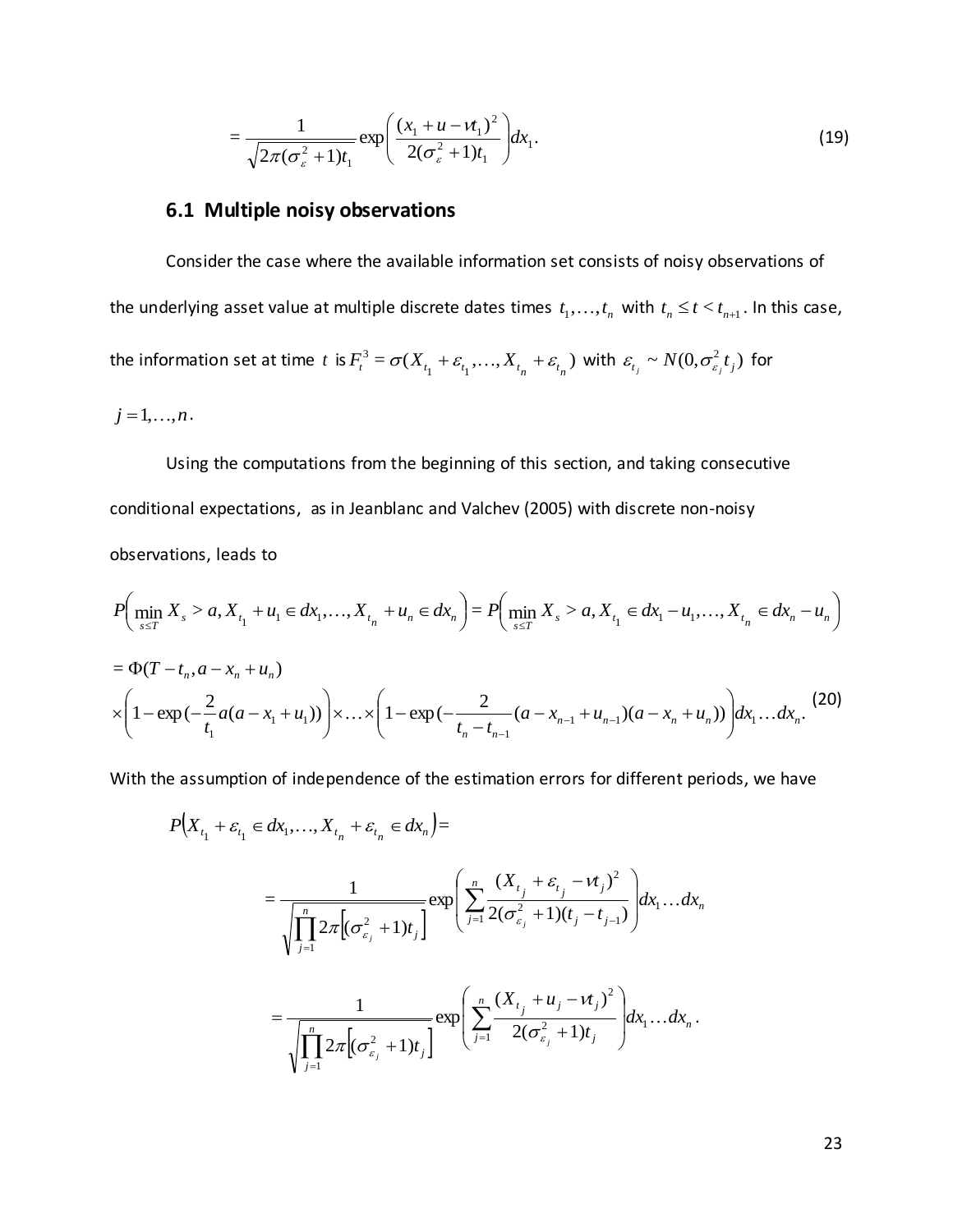The conditional value of the digital barrier option in the filtration  $F^3 = (Y_t, t \ge 0)$  can be computed as in (9) by taking conditional expectations with respect to  $|F^3|$  instead of  $|F^2|$ :

$$
CV_{bar}^{O,3}(t_j) = C_{bar}^{O_{new}}(t_j)P(\tau > t_j | F_{t_j}^3) + e^{-r(T-t_j)}R \times P(\tau \le t_j | F_{t_j}^3).
$$
 (21)

It is easy to notice that the prices of knock-in barrier options are decreasing in the degree of the observation noise as measured by its volatility  $\sigma_{\varepsilon}$ .

## **7 Credit risk management applications**

 In the modern credit risk system available to banks, counterparty risk is measured not at a single time, but over some prespecified future period. The potential future exposure (PFE) measures the close-out value of a portfolio consisting of financial instruments at some confidence level (usually 95%). In contrast to market risk, the high-risk scenarios are those with high portfolio value because the higher the portfolio value is, the higher the loss associated with counterparty default. Thus PFE measures the credit exposure under plausible, but extreme riskfactor scenarios. The scenarios generating PFE are used also for Exposure at Default (EAD) and effective maturity computations, quantities which are used for minimum capital requirement for corporate exposure under the Basel II rules. For PFE computations, it is important to evaluate the derivative instruments in a bank's portfolio consistently with the information structure represented by risk factor scenarios. These scenarios are generated on a prespecified grid of discrete simulation dates and the information consists of financial variables observed at a sequence of discrete simulation times (i.e., the second type of incomplete information that we described in Section 4).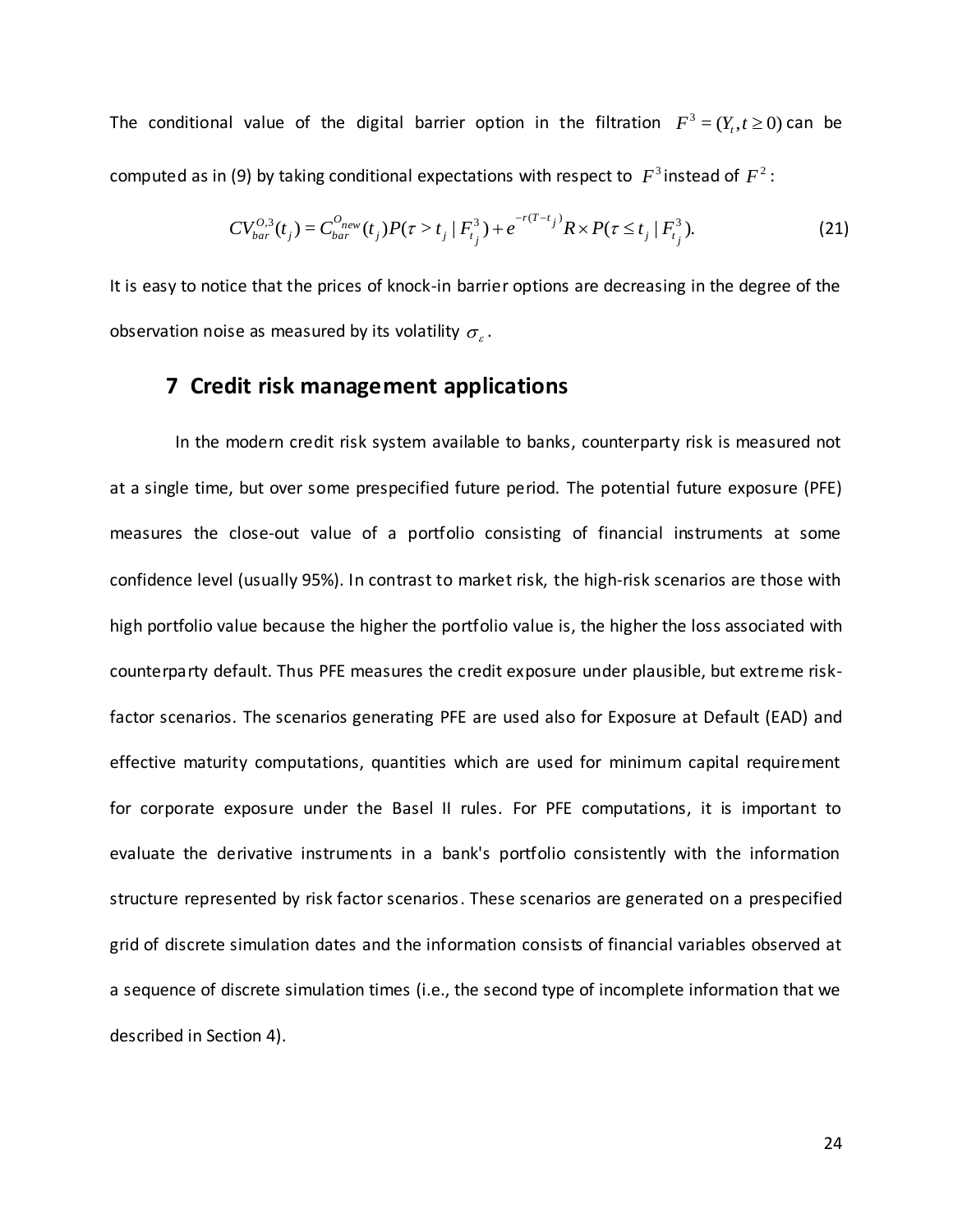Lomibao and Zhu (2005) present credit risk applications of conditional valuation, but they consider the very restrictive case when the information consists of the underlying values at just two dates  $-$  the start date and the risk horizon date, referred to as the direct-jump to the simulation date (DJS) approach. However, the DJS approach is not used in commercially available credit risk systems since there is no consistency between scenarios at different horizons on the same path. Simply the value of the financial variable at time  $t_j$  depends on its value at  $t_{j-1}$ , a feature which is not captured in the DJS approach. Most credit exposure systems utlize path-dependent-simulation (PDS) with multiple simulation times. We provide solutions in a multi-period setting with PDS with scenario generations typical for a bank's credit risk system, requiring derivation of the credit exposure over the life of the trade.<sup>4</sup>

The underlying asset for a barrier option is some financial variable and, in turn, the financial variable is a function of one or more risk factors. A scenario for the financial variable is obtained by assigning values to all the financial variables used in the calculation at a particular future time, while a path is a sequence of scenarios for all future times. There are, logically, several steps to modeling the dynamics of a financial variable and they are:

 1. Generate paths for the risk factors, such as exchange rates and certain interest rates.

 2. Generate paths for the financial variable which depends directly on the risk factors, such as spot FX rates, stock prices and the yield curve.

 3. Generate paths for the financial variables which depend directly on other financial variables (modeled in step 2), such as swap prices, caps, floors, swaptions and forwards.

 $\overline{a}$ 

<sup>&</sup>lt;sup>4</sup> Some advanced market risk management system such as the new Risk Metrics (2006) model also use multi-step path-dependent simulations.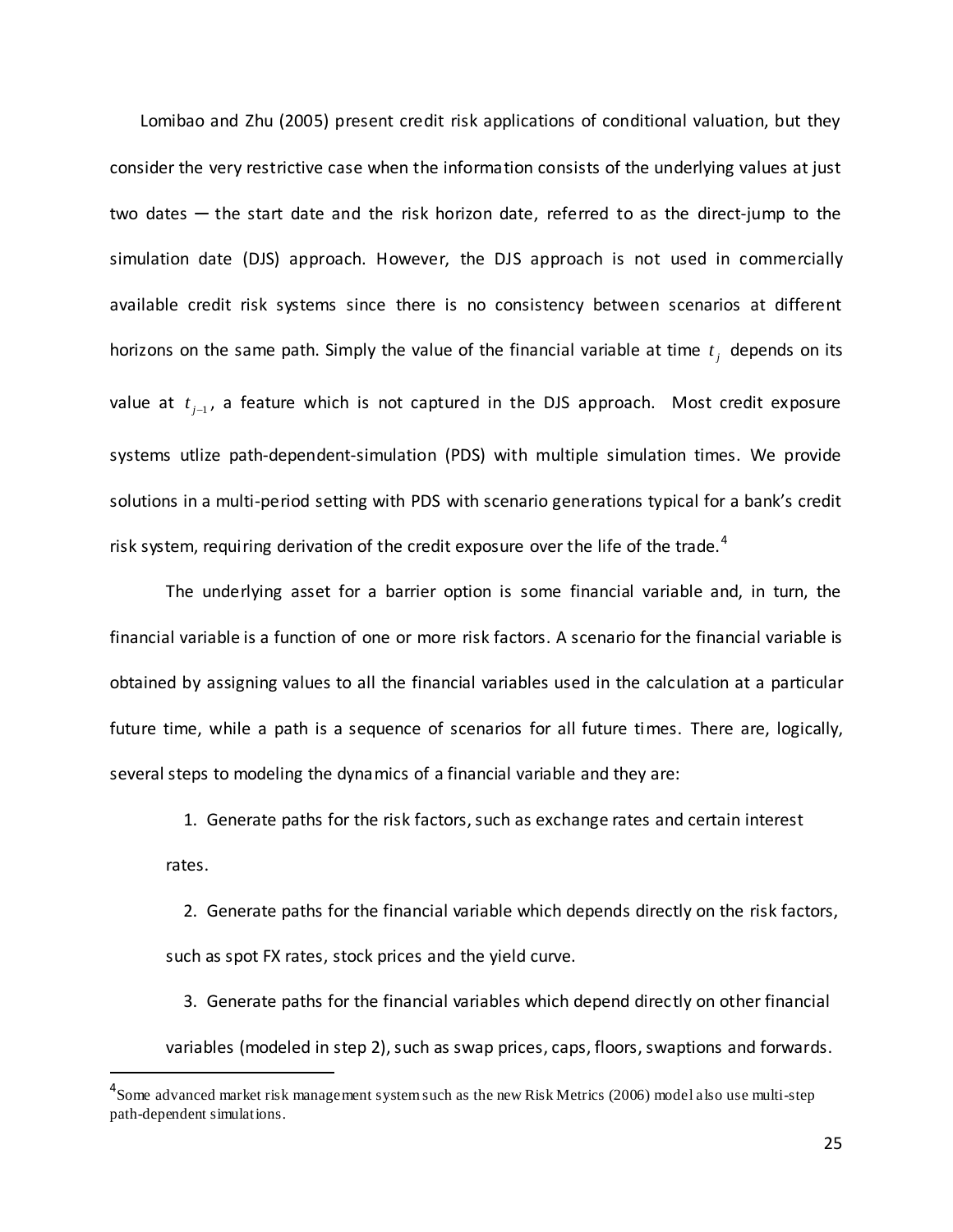For FX single barrier options, the conditional probabilities of hitting the barriers between the simulation dates depend on the FX barrier, the spot FX rate level at the start of the simulations, and the historical FX rate drift and volatility coefficients, which are computed from historical data. For double barrier options, the conditional value depends on the two rebates and on the conditional probabilities of hitting the upper and lower barrier. In this case, there are four possible combinations of barrier-crossing events.

Figure 2 illustrates the PFE profile of an up-and-out call barrier option on the USD/EUR rate with barrier level approximately 9% above the initial spot rate with conditional and nonconditional valuation. The PFE 95 of the barrier option is convex in contrast to the concave 95-th quantile of a standard European option. In the scenarios with extremely high FX rates, the value of the underlying European call option is increasing, but the option gets knocked out more frequently. The price impact of the second events is stronger and the PFEs are decreasing for longer horizons. For short simulation times, the PFEs with conditional and non-conditional valuation are smoothly varying and are very close. However, for longer horizons, since the distance between the simulation gridpoints is increasing, the non-conditional valuation overestimates the normal and extreme price appreciations of the option (the mean and 95th quantile) and underestimates the extreme depreciations (5-th quantile) since it is based on the assumption that the barrier crossing can occur only on the simulation gridpoints, but not between them. Thus, it leads to scenarios with less barrier crossing than in the conditional valuation. The mispricing of barrier options using non-conditional valuation is larger the coarser the simulation grid is, a fact which is evident from the simulation grid points after year one. On

26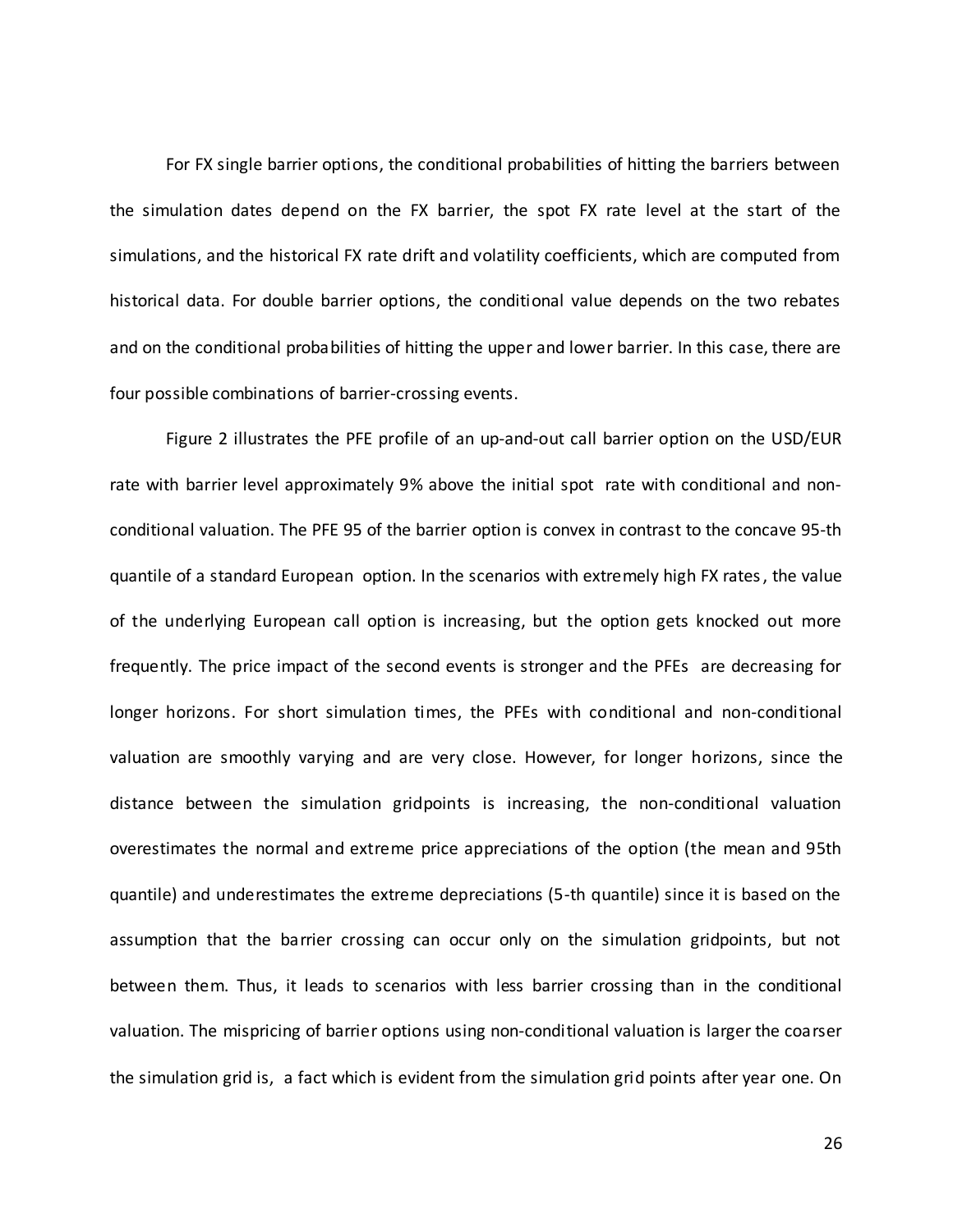the simulation points after a year and half, the decrease of the 95th quantile with conditional valuation is so sharp that we are back to the concave shape of the 95th quantile of a standard FX European option.

Figure 3 compares the risk numbers for conditional and non-conditional valuation for an up-and-out call option on the USD/EUR rate with the same simulation parameters, except that the barrier level is much closer to the initial spot FX rate. With a closer barrier, the difference between the conditional and non-conditional option, the 95th quantiles are much larger. With conditional valuation, the option profile is similar to the concave PFE profile of a standard European option, but later, there are so many paths with barrier crossing that the 95th quantile becomes concave and goes close to zero at the maturity date of the option. The PFE profile with non-conditional valuation is more irregular and has a sharp kink, going from extremely large values to almost zero. It is important to note that as the maturity date approaches, the option's PFEs become more irregular because the deltas of the option around the barrier level are discontinuous.

 We investigate the convergence of risk numbers going to simulation times at high frequency by looking at different parts on non-equidistant simulation grids. With very fine partition, as in the first simulation gridpoints of a bank's credit exposure system, the discrete filtration converges to the continuous information filtration. Figure 4 presents the example of the option in Figure 2, but with equidistant daily simulation grid and option time to maturity of one year. Similarly, Figure 5 presents the example of the option from Figure 3 with daily grid and one-year maturity. It is clear that because of the convergence of the information, the means with conditional and non-conditional valuation are much more closer. What is important

27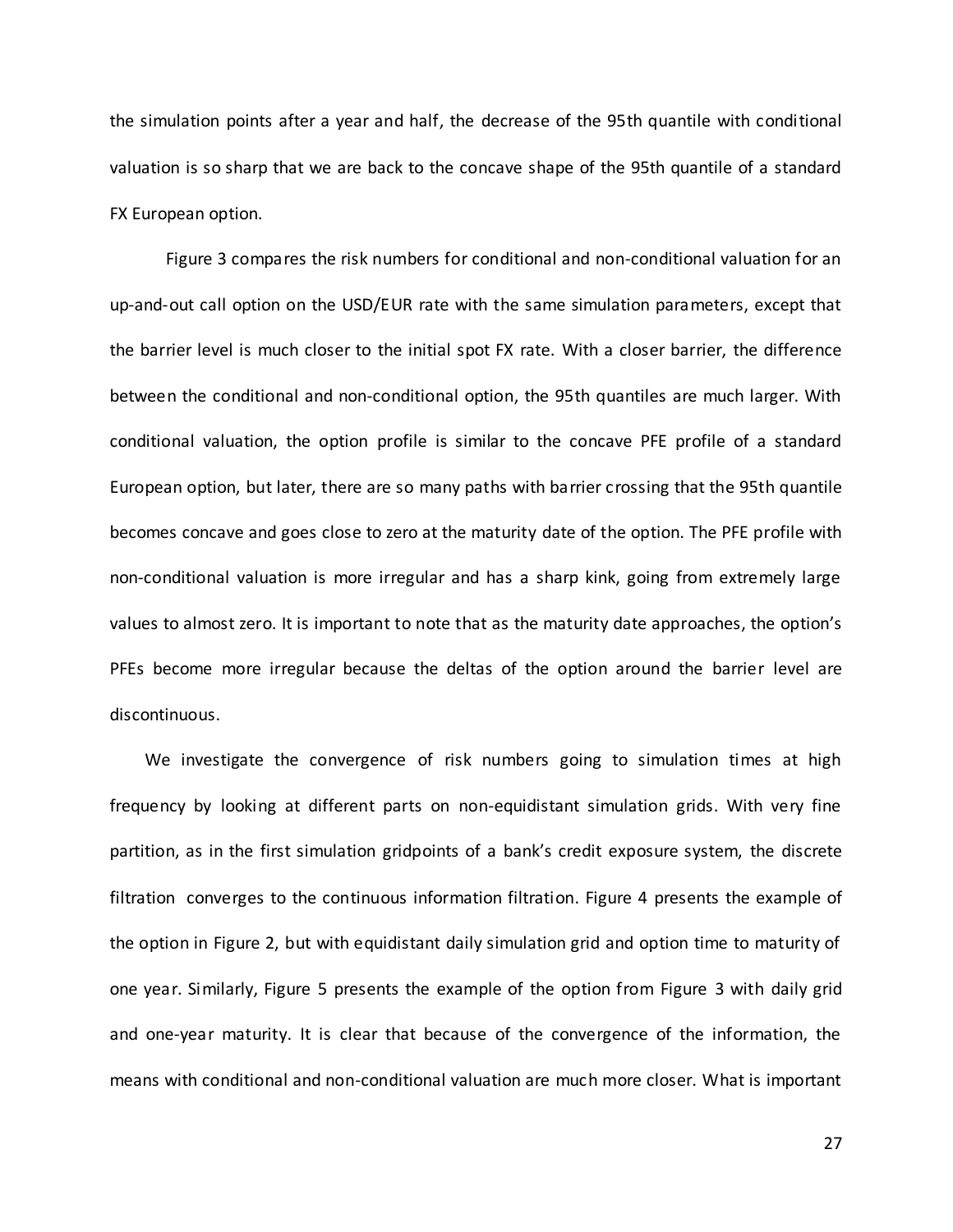for risk managers are not so much the properties of the filtrations, but the risk numbers they generate. The results in Figures 4 and 5 demonstrate that the convergence is faster (1) the further out the barrier is from the spot FX rate and (2) the more distant the maturity of the option is. The extension of the conditional valuation to risk factors with time-dependent volatilities (piecewise constant between the simulation grid-points) is straightforward. In this case the modified barrier becomes time-dependent:

$$
a_{t_j} = \frac{1}{\sigma_{t_j}} \ln(\alpha/\nu)
$$

 $\overline{a}$ 

and one has to use different  $a_{t_j}$ -s in the expression for multiperiod barrier-hitting conditional probability  $P_j^a$ .

# **8 Double-barrier options**

In this section, we propose analytical and efficient Monte Carlo-based methodologies for conditional valuation of double barrier options, the conditional Monte Carlo approach being applicable to all types of barrier options.<sup>5</sup> For conditional valuation of double barrier options it is necessary to compute the conditional barrier hitting probabilities of the upper and lower barrier and the conditional probability that the underlying stays in the range bounded by the two processes. The first two probabilities can be computed using the methodology in this paper. Abundo (2002) obtains analytical solutions for the probability that the underlying stays in the range between the two barriers in the Brownian motion case. The most complicated case is that

<sup>&</sup>lt;sup>5</sup>The advantage of the analytical method is that the 95% PFE is smoother between the two values (in the hit and nohit state). In the Monte Carlo method, in the path with 950-th (out of 1,000) highest exposure, the barrier options is either in the state of hit or no-hit and at certain point jumps sharply from one state to the other and stays there. Also, in the MC methods, there is some instability caused by uniform random numbers used to simulate doubly stochastic barrier hitting times.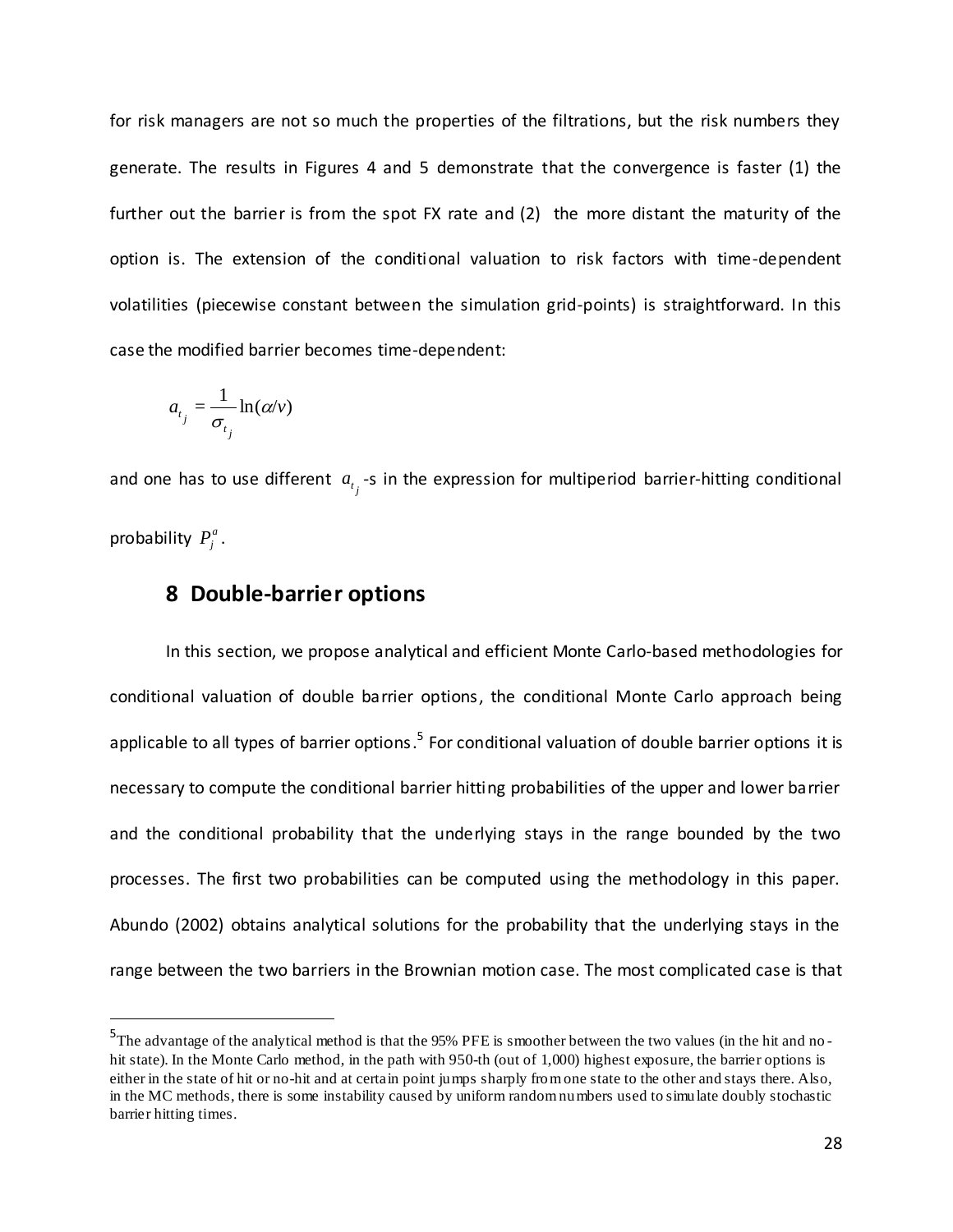of out-out barrier options with two different rebate levels, payable depending on which barrier is hit first. While the first three types of double barrier options can be valued analytically, no analytical formulas for out-out options appears in the option pricing literature.

Denote the lower barrier for asset return process  $X$  with  $a$  and the upper barrier with *b* . The times for reaching the lower and upper barriers are defined as

$$
\tau^a = \inf \{ t : V_t \le \alpha \} = \inf \{ t : X_t \le a \}
$$
\n<sup>(22)</sup>

and

$$
\tau^b = \inf \{ t : V_t \ge \beta \} = \inf \{ t : X_t \ge b \}
$$
\n
$$
(23)
$$

with 
$$
X_t = \frac{1}{\sigma} \ln(V_t/v)
$$
,  $a = \frac{1}{\sigma} \ln(\alpha/v)$  and  $b = \frac{1}{\sigma} \ln(\beta/v)$ .

#### **8.1 Main structures and conditional valuation**

A double barrier is similar to a single barrier option but has two barriers which influence the option's payoff. The option can be "knocked out" by hitting an "out" barrier or deliver a standard European call or put if an "in" barrier is hit. Either barrier can be "in" or "out". If the upper barrier type is "out" and the price of the underlying asset rises above the barrier level, the option ceases to exist and the upper rebate  $\ R_{b}$  become payable according to its style. Similarly, if the lower barrier type, is "out" and the price of the underlying asset falls below the lower barrier level, the option ceases to exist and the lower rebate *Ra* become payable according to its style. If either the lower or upper barrier is "in", and the price of the underlying asset remains between the barriers (that is, neither barrier has been touched or breached over the option's lifetime), no hit rebate  $\ R_{\bar{a}\bar{b}}$  is paid out at maturity.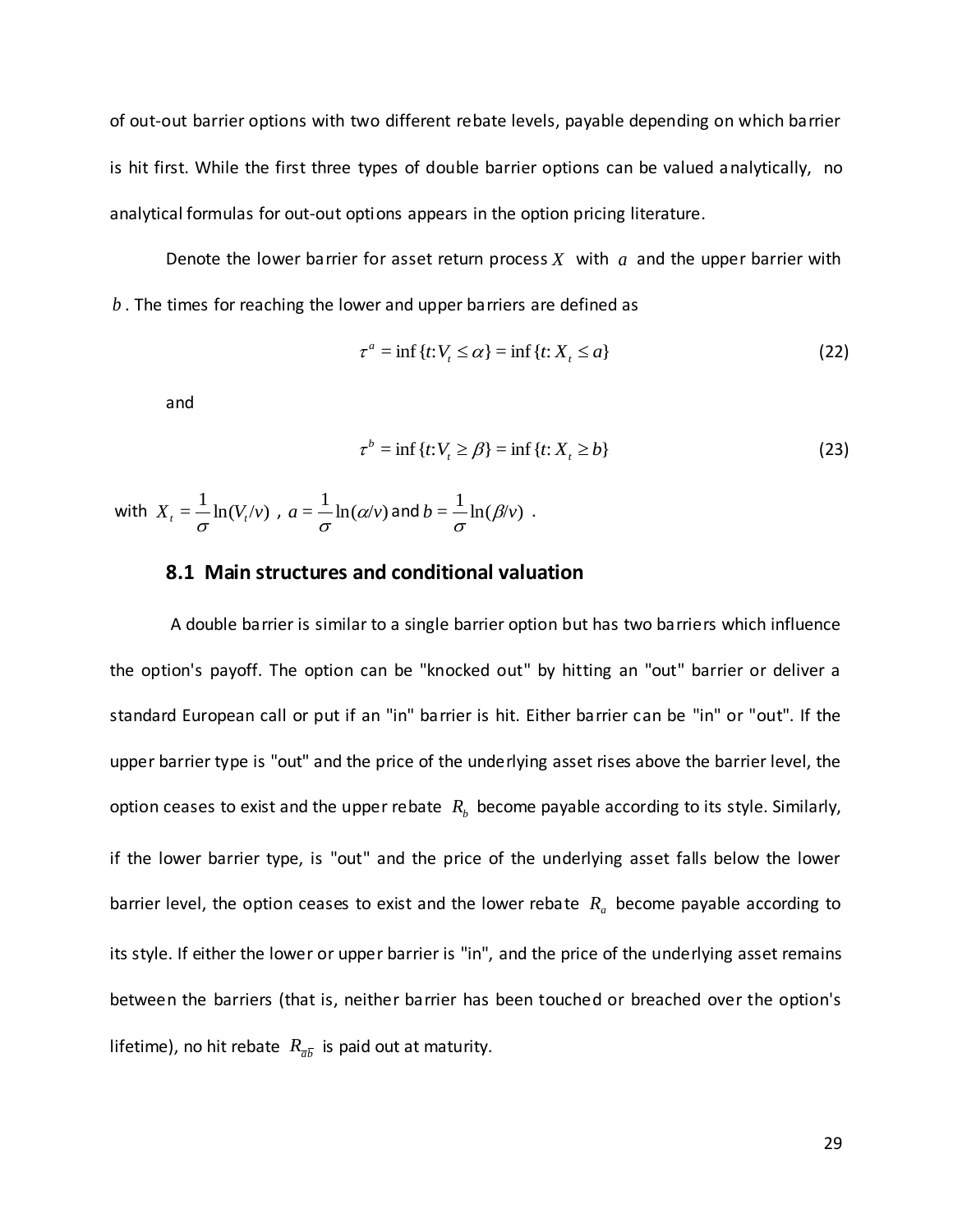Alternatively, if either of the barriers is "in" and if one of these was hit then the option is considered to be "in" and the payout is that of a standard European option; that is, for a call,  $\max(S-K,0)$ , and for a put,  $\max(K-S,0)$ . However, an "out" barrier is not disabled by the option knocking in; that is, the option can still be knocked out by the "out" barrier being hit. Finally, the option is considered to be "in" if both barriers are of type "out", and neither was hit; that is, the option failed to knock out. In this case, the payout is that of a standard European option.

In summary, the payoffs for double barrier options are as follows (upper/lower):

 • in/in - if knocked in by hitting either barrier, the payout is that of a standard European option, otherwise it is the no-hit rebate  $R_{\bar{a}\bar{b}}$  .

 • out/in - if knocked in by hitting the "in" barrier the effect is that of turning the double barrier option into a single barrier option. The out barrier is still active, and if not knocked out, the payout is that of a standard European option. If the option is knocked out by hitting the "out" barrier, the payout is the upper rebate  $R_b$ . Otherwise, if neither barrier is hit, the payout is the no hit rebate  $R_{\bar{a}\bar{b}}$ .

 • in/out - if knocked in by hitting the "in" barrier the effect is that of turning the double barrier option into a single barrier option. The out barrier is still active, and if not knocked out, the payout is that of a standard European option. If the option is knocked out by hitting the "out" barrier, the payoff is the lower rebate *Ra* . Otherwise, if neither barrier is hit, the payoff is  $R_{\bar{a}\bar{b}}$ .

 • out/out - if the option is not knocked out by hitting either barrier, the payoff is that of a standard European option. In contrast, if one of the barriers is hit then the option

30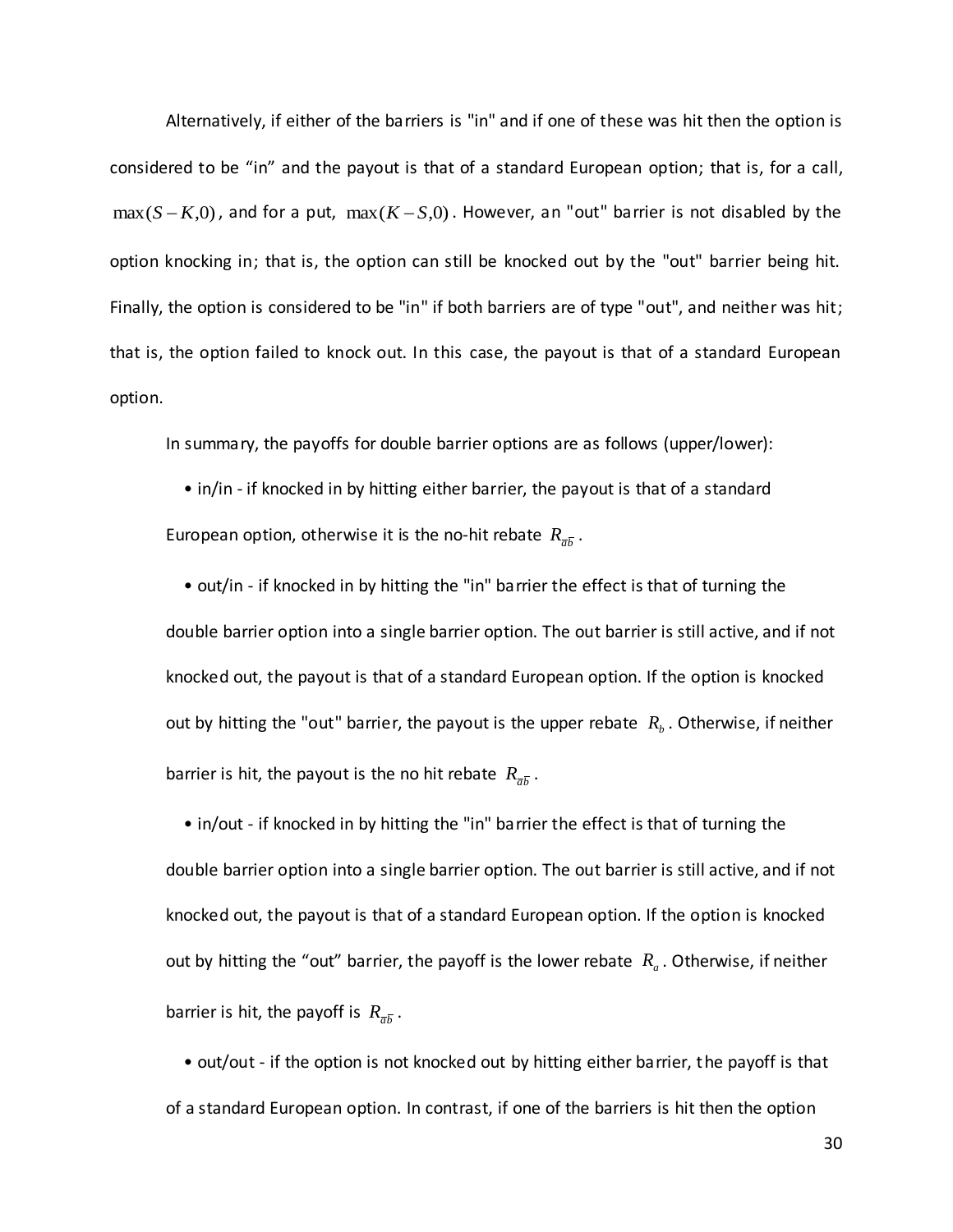ceases to exist and the rebate of the barrier which was first hit is paid out.

By the classical result from Doob (1949) on the first-passage time of a standard Brownian motion to two-sided linear barriers, we have

$$
P(-(d_1 + d_2 t) \le W_t \le d_3 + d_4 t) = G(d_1, d_2, d_3, d_4)
$$
 with

$$
G(d_1, d_2, d_3, d_4) = 1 - \sum_{k=1}^{\infty} \left( e^{-2A_k} + e^{-2B_k} - e^{-2C_k} - e^{-2D_k} \right)
$$
 (24)

where

$$
\begin{cases}\nA_k = -k^2 d_3 d_4 - (k-1)^2 d_1 d_2 + k(k-1)(d_2 d_3 + d_1 d_4) \\
B_k = -k^2 d_3 d_4 - (k-1)^2 d_1 d_2 + k(k-1)(d_2 d_3 + d_1 d_4) \\
C_k = k^2 (d_3 d_4 + d_1 d_2) + k(k-1) d_3 d_2 + k(k+1) d_1 d_4 \\
D_k = k^2 (d_3 d_4 + d_1 d_2) + k(k+1) d_3 d_2 + k(k-1) d_1 d_4\n\end{cases}
$$

With the second type of incomplete information,  $F^2$ , the conditional probability of

crossing the upper barrier is

$$
P(\tau^b \le t_j \mid F_{t_j}^2) = 1 \qquad \text{if } X_{t_k} > b \text{ for at least one } t_k, t_k \le t_j
$$

$$
= 1 - P_j^b, \text{ otherwise,}
$$

where

$$
P_j^b = \prod_{k=1}^j \left( 1 - \exp\left( -\frac{2}{t_k - t_{k-1}} (b - X_{t_{k-1}})(b - X_{t_k}) \right) \right)
$$
(25a)

The conditional probability of crossing the lower barrier is

$$
P(\tau \le t_j \mid F_{t_j}^2) = 1 \qquad \text{if } X_{t_k} < a \text{ for at least one } t_k, t_k \le t_j
$$
\n
$$
= 1 - P_j^a, \quad \text{otherwise}
$$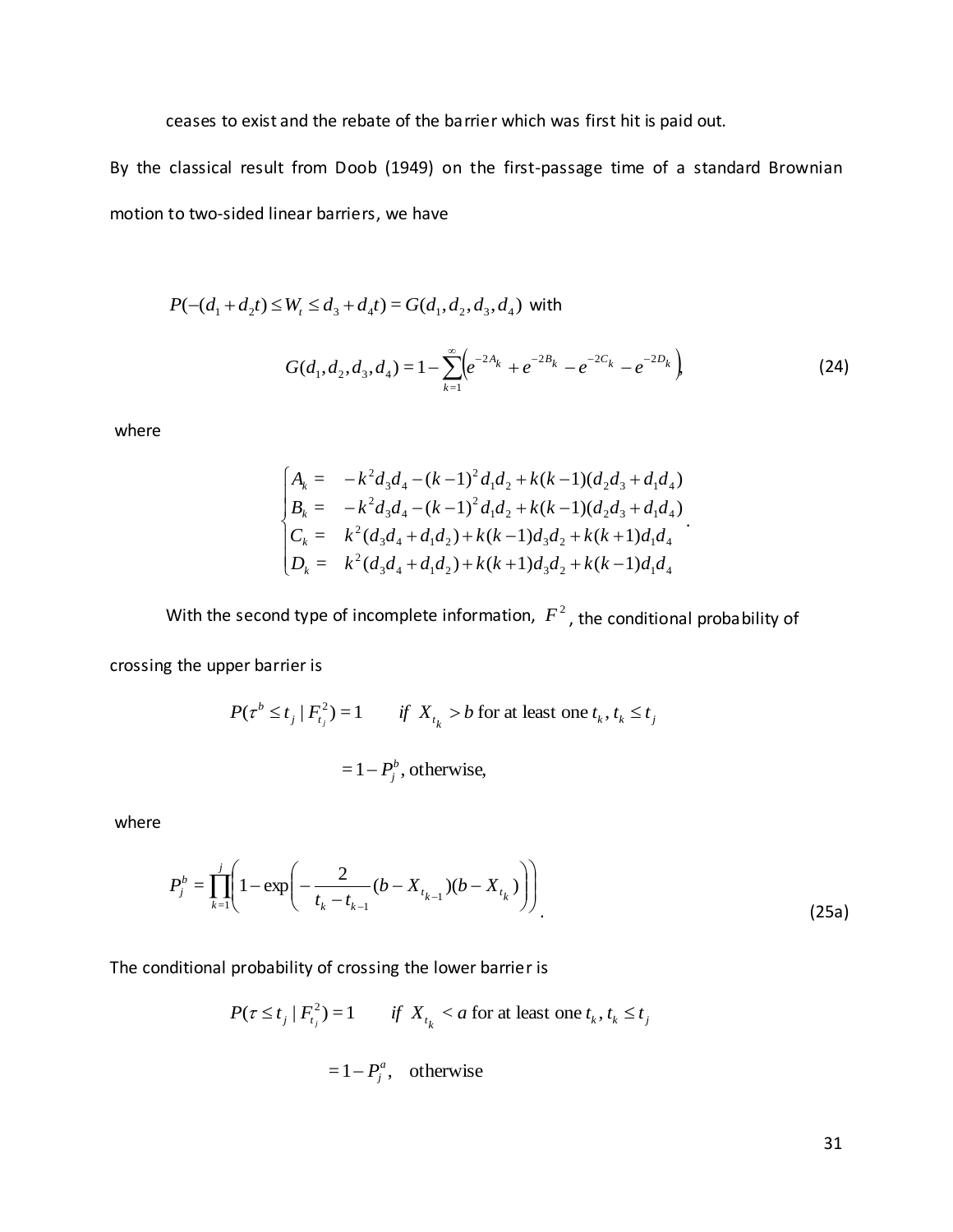where

$$
P_j^a = \prod_{k=1}^j \left( 1 - \exp\left( -\frac{2}{t_k - t_{k-1}} (a - X_{t_{k-1}}) (a - X_{t_k}) \right) \right)
$$
(25b)

In contrast to the case of single barrier options, there are three possible payoffs to double barrier options depending on whether the upper or lower barrier has been crossed or there has been no hit up to the valuation time.

Consider an up-and-out/down-and-in double barrier option  $C_{\textit{2bar}}^{\textit{UODD}}$  $\frac{UO/DI}{2bar}$ . Its value at simulation time  $t_j$  is

$$
C_{2bar}^{UO/DI}(t_j) = \begin{cases} C_{bar}^{UO}(t_j, V_{t_j}) & \text{on the set } \{\tau^a \le t_j, \tau^b > t_j\} \\ R_b e^{-r(T-t_j)} & \text{on the set } \{\tau^a \le t_j, \tau^b \le t_j\} \\ R_{\overline{a}\overline{b}} e^{-r(T-t_j)} & \text{on the set } \{\tau^a > T, \tau^b > T\} \end{cases}
$$
 (26)

where  $C^{UO}_{bar}(t_j, V_{t_j})$  is the value of a single barrier up-and-out option. The conditional value of the  $CV^{UO/DI}_{2bar}(t_i)$  $_{2bar}$   $\vee$ <sub>j</sub>  $CV_{2bar}^{UO/DI}(t_j)$  option in the filtration  $F^2$  on the simulation date  $t_j$  is the weighted average of the three values above with the respective probabilities of the three sets.

In evaluating the probabilities above, it is important to note that

$$
P(\tau^b \le t_j \mid F_{t_j}^2) = P(\tau^b \le t_j, \tau^a \le t_j \mid F_{t_j}^2) + P(\tau^b \le t_j, \tau^a > t_j \mid F_{t_j}^2)
$$
\n(27)

$$
P(\tau^a \le t_j \mid F_{t_j}^2) = P(\tau^a \le t_j, \tau^b \le t_j \mid F_{t_j}^2) + P(\tau^a \le t_j, \tau^b > t_j \mid F_{t_j}^2)
$$
\n(28)

$$
P(\tau^{a} > t_{j}, \tau^{b} > t_{j} | F_{t_{j}}^{2}) = 1 - P(\tau^{a} \le t_{j}, \tau^{b} \le t_{j} | F_{t_{j}}^{2})
$$
  
- 
$$
P(\tau^{a} > t_{j}, \tau^{b} \le t_{j} | F_{t_{j}}^{2}) - P(\tau^{a} \le t_{j}, \tau^{b} > t_{j} | F_{t_{j}}^{2})'
$$
 (29)

where the last equality follows by partitioning the probability space into four disjoint sets. The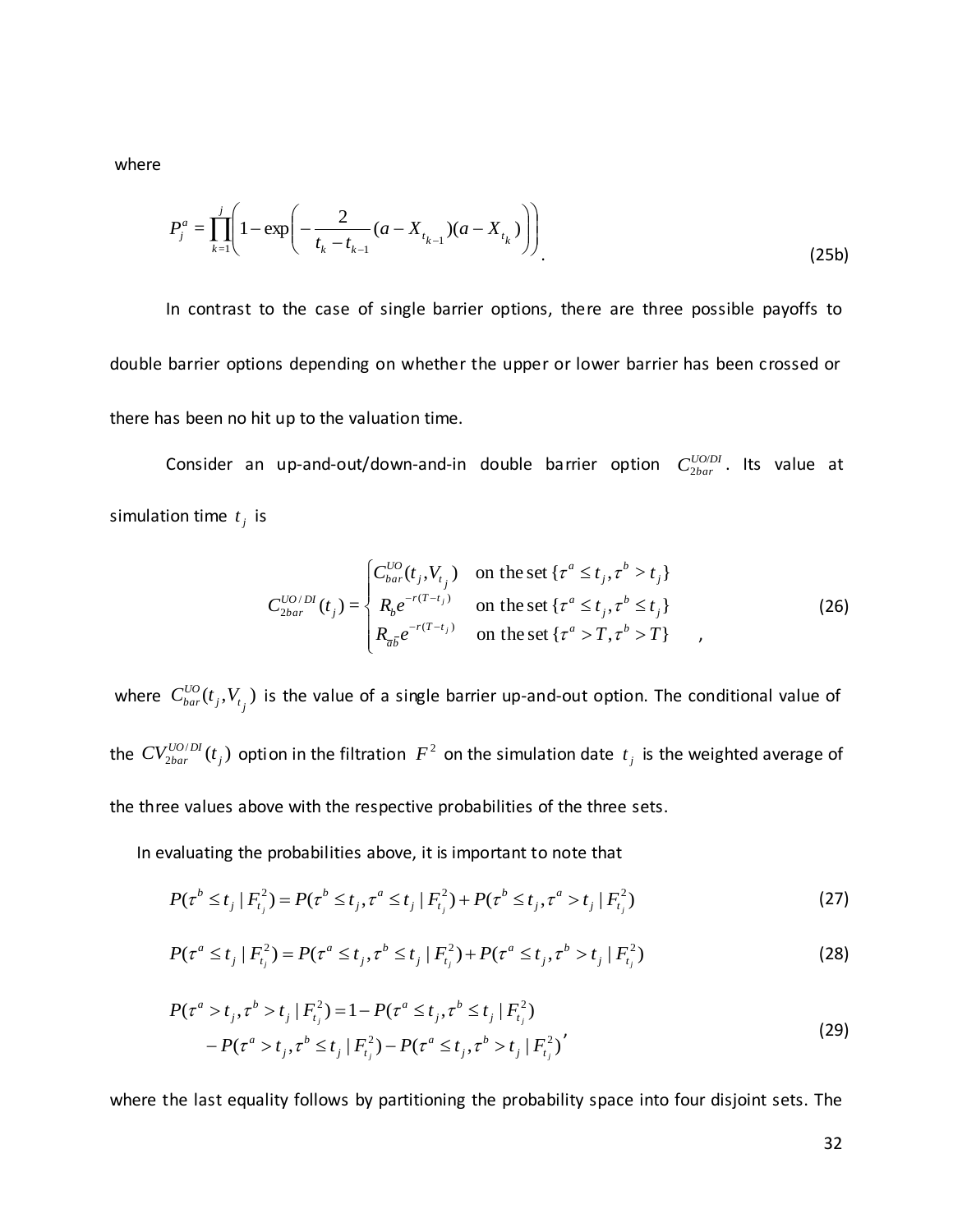double barrier probabilities in (26) can be derived by single barrier hitting probabilities by solving this system of equations. The explicit solutions for double-barrier crossing probabilities are

$$
P(\tau^{a} \leq t_{j}, \tau^{b} \leq t_{j} | F_{t_{j}}^{2}) = P(\tau^{a} > t_{j}, \tau^{b} > t_{j} | F_{t_{j}}^{2}) + P(\tau^{a} \leq t | F_{t_{j}}^{2}) + P(\tau^{b} \leq t_{j} | F_{t_{j}}^{2}) - 1
$$
\n(30)

$$
P(\tau^{a} > t_{j}, \tau^{b} < t_{j} | F_{t_{j}}^{2}) = 1 - P(\tau^{a} > t_{j}, \tau^{b} > t_{j} | F_{t_{j}}^{2}) - P(\tau^{b} \leq t_{j} | F_{t_{j}}^{2})
$$
\n(31)

$$
P(\tau^a \le t_j, \tau^b > t_j \mid F_{t_j}^2) = 1 - P(\tau^a > t_j, \tau^b > t_j \mid F_{t_j}^2) - P(\tau^a \le t_j \mid F_{t_j}^2)
$$
\n(32)

where the single barrier crossing probabilities are given in (25a) and (25b).

 Analytical probability that a standard Brownian bridge stays in a corridor with piecewise linear boundaries from the start to the end date  $|P(\tau^a > t_i, \tau^b > t_i | F_t^2)$  $j \mid \boldsymbol{I}$ <sub>t<sub>j</sub></sub> *b*  $P(\tau^a > t_j, \tau^b > t_j | F_{t_i}^2)$  is obtained using the results of Abundo (2002) and some additional derivations. Indeed, from Abundo (2002),

$$
P\left[\bigcap_{[0,T]} -(d_1 + d_2 t) < W_t < (d_3 + d_4 t) \, | \, W_T = \eta \right]
$$
\n
$$
= P\left[\bigcap_{s \ge 0} -\left(d_1 s + d_2 + \frac{d_1 + \eta}{T}\right) < W_s < \left(d_3 s + \left(d_4 + \frac{d_3 - \eta}{T}\right)\right)\right]
$$
\n
$$
= G\left(d_1, d_2 + \frac{d_1 + \eta}{T}, d_3, d_4 + \frac{d_3 - \eta}{T}\right).
$$

The probability that the process  $X$  stays in the corridor  $(a,b)$  for a single simulation interval is

$$
P\left[\bigcap_{[t_{j-1},t_j]}a < X_t < b\middle|X_{t_j} = x_j\right]
$$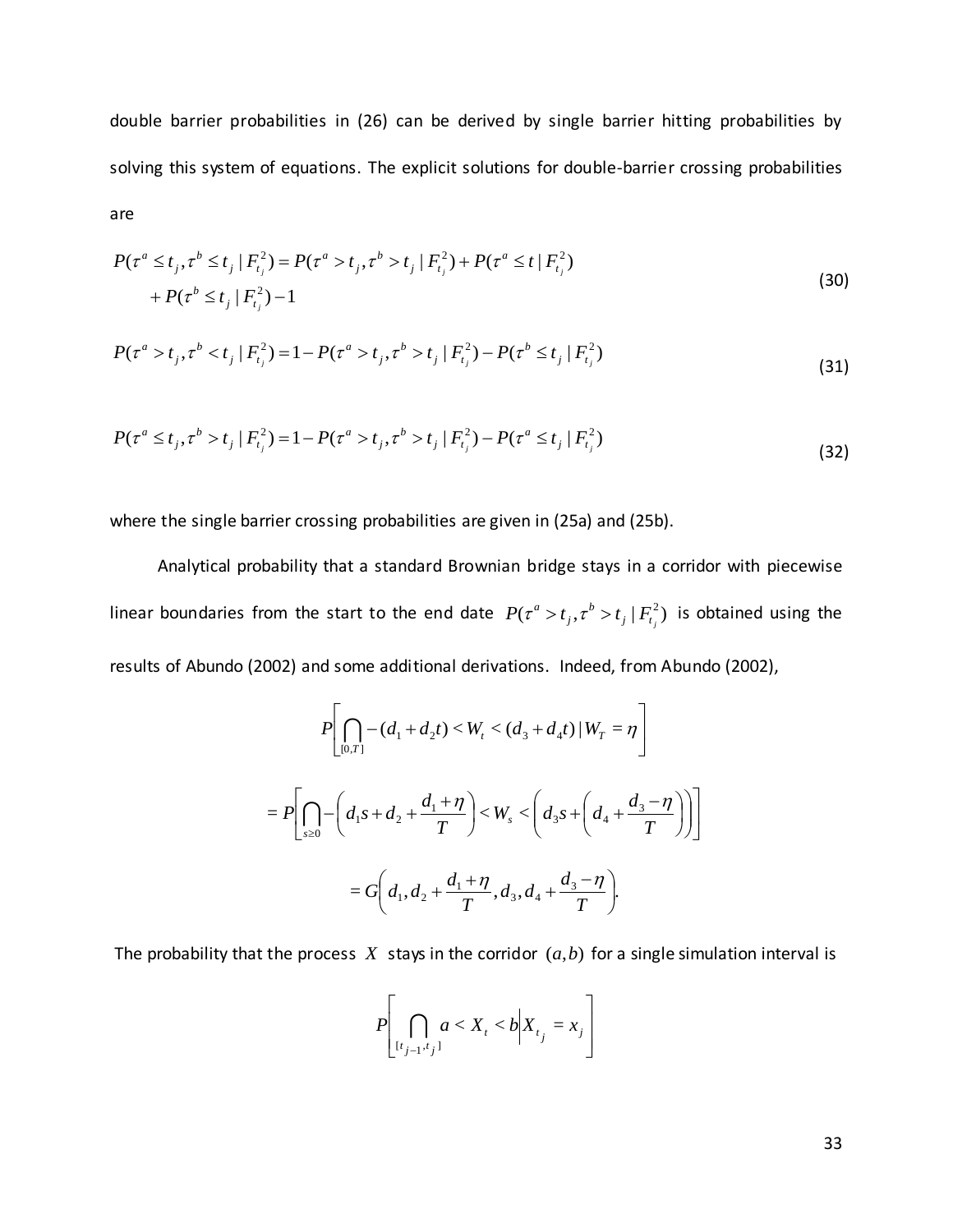$$
= P\left[\bigcap_{[t_{j-1},t_{j}]} a < X_t - X_{t_{j-1}} < b \middle| X_{t_j} - X_{t_{j-1}} = x_j - X_{t_{j-1}} \right]
$$
\n
$$
= P\left[\bigcap_{s \in [0,t_j - t_{j-1}]} a < \widetilde{X}_s < b \middle| \widetilde{X}_{t_j - t_{j-1}} = X_{t_j} - X_{t_{j-1}} \right]
$$
\n
$$
= P\left[\bigcap_{s \in [0,t_j - t_{j-1}]} a - \nu s < \widetilde{W}_s < b - \nu s \middle| \widetilde{W}_{t_j - t_{j-1}} = X_{t_j} - X_{t_{j-1}} - \nu(t_j - t_{j-1}) \right]
$$
\n
$$
= G\left(\nu, a + \frac{\nu + X_{t_j} - X_{t_{j-1}} - \nu(t_j - t_{j-1})}{t_j - t_{j-1}}, -\nu, b + \frac{-\nu - X_{t_j} + X_{t_{j-1}} + \nu(t_j - t_{j-1})}{t_j - t_{j-1}}\right). \tag{33}
$$

Using (33) and consecutive conditional expectations, with the second type of incomplete information,  $F^2$ , the conditional probability of the process  $X$  staying in the corridor of the two barriers is

$$
P(\tau^{a} > t_{j}, \tau^{b} > t_{j} | F_{t_{j}}^{2}) = 0 \quad \text{if } X_{t_{k}} < a \text{ or } X_{t_{k}} > b \text{ for at least one } t_{k}, t_{k} \le t_{j}
$$
 (34)  
=  $P_{j}^{a,b}$ ,

where

$$
P_j^{a,b} = \prod_{k=1}^j G\left(v, a + \frac{v + X_{t_k} - X_{t_{k-1}} - v(t_k - t_{k-1})}{t_k - t_{k-1}}, -v, b + \frac{-v - X_{t_k} + X_{t_{k-1}} + v(t_k - t_{k-1})}{t_k - t_{k-1}}\right)
$$
(35)

The conditional value of up-and-out/down-and-in double barrier option  $C_{\textit{2bar}}^{\textit{UODI}}$  $\frac{U O D D I}{2bar}$  in the filtration  $F^2$  on the simulation date  $t_j$  is the weighted average of the three values in (26) with the respective probabilities of the three sets

$$
CV_{2bar}^{UO/DI}(t_j) = C_{bar}^{UO\_new}(t_j, V_{t_j}) P(\tau^a \le t_j, \tau^b > t_j | F_{t_j}^2)
$$
  
+ 
$$
R_b e^{-r(T-t_j)} P(\tau^a \le t_j, \tau^b \le t_j | F_{t_j}^2) + R_{\overline{a}\overline{b}} e^{-r(T-t_j)} P(\tau^a > T, \tau^b > T | F_{t_j}^2),
$$
 (36)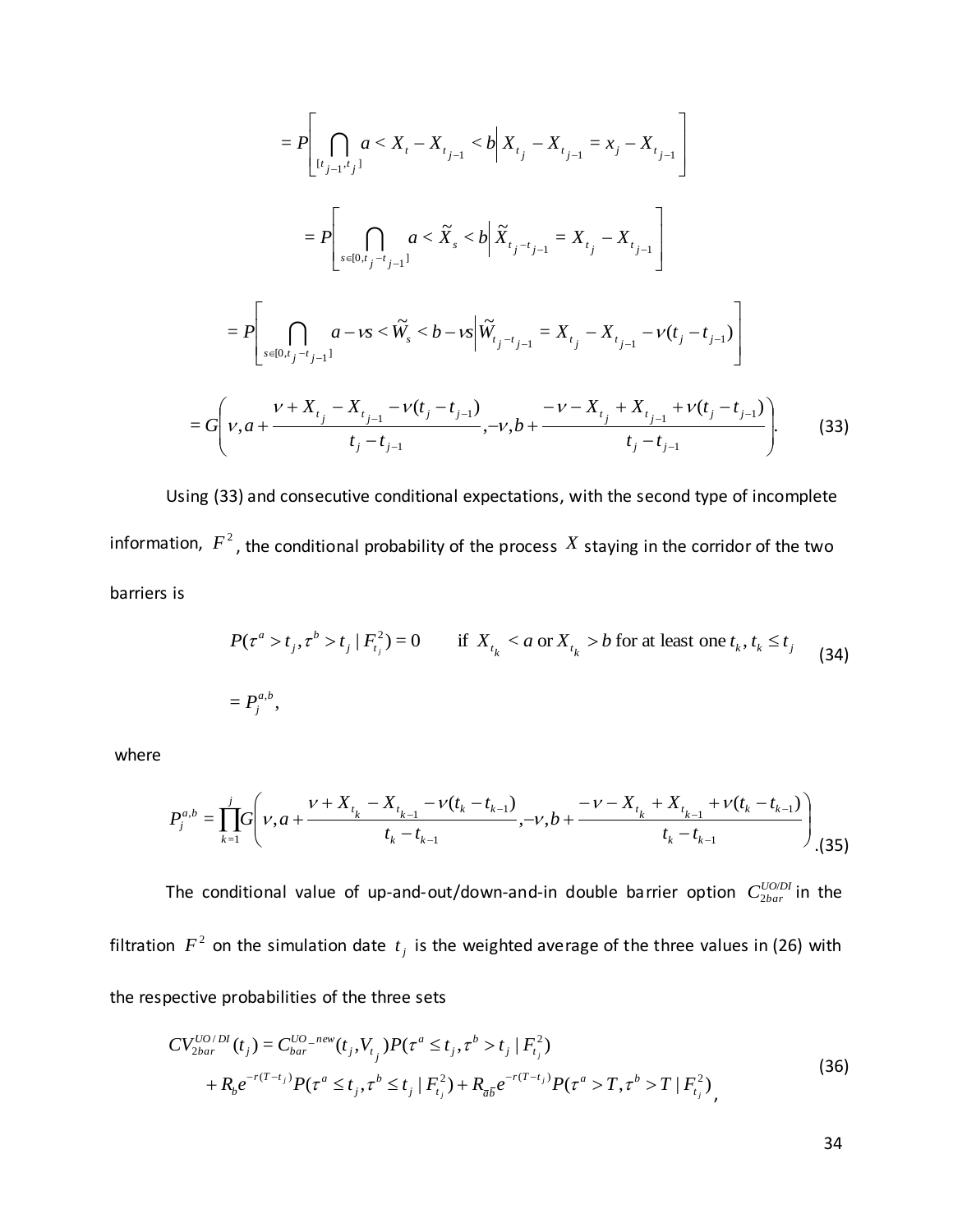where

$$
P(\tau^{a} \leq t_{j}, \tau^{b} > t_{j} | F_{t_{j}}^{2}) \text{ is as in (32)};
$$
\n
$$
P(\tau^{a} \leq t_{j}, \tau^{b} \leq t_{j} | F_{t_{j}}^{2}) \text{ is as in (30)};
$$
\n
$$
P(\tau^{a} > T, \tau^{b} > T | F_{t_{j}}^{2}) = P(\tau^{a} > t_{j}, \tau^{b} > t_{j} | F_{t_{j}}^{2}) + P(\tau^{a}, \tau^{b} \notin [t_{j}, T] | F_{t_{j}}^{2})
$$
\n
$$
= P(\tau^{a} > t_{j}, \tau^{b} > t_{j} | F_{t_{j}}^{2}) + P\left[\bigcap_{[t_{j}, T]} a < X_{t} < b | X_{t_{j}} = x_{j}\right]
$$
\n
$$
= P(\tau^{a} > t_{j}, \tau^{b} > t_{j} | F_{t_{j}}^{2}) P\left[\bigcap_{s \in [0, T - t_{j}]} a - vs < \widetilde{W}_{s} < b - vs\right]
$$
\n
$$
= P(\tau^{a} > t_{j}, \tau^{b} > t_{j} | F_{t_{j}}^{2}) \int_{a - v(T - t_{j})}^{b - v(T - t_{j})} \frac{e^{-\eta^{2}} / 2(T - t_{j})}{\sqrt{2\pi (T - t_{j})}} G\left(-a, v + \frac{b + \eta}{T - t_{j}}, b, -v + \frac{b - \eta}{T - t_{j}}\right) d\eta \tag{37}
$$

 $\int_{a-v(T-t_j)}^{y'} \sqrt{2\pi (T-t_j)}$   $\int_{a}^{y'} T(t_j) dt_j = T-t_j$ 

 $\setminus$ 

 $\int$ 

with the last equality following from Abundo (2002).

 $\cdot_{\nu}$ 

*j*

 $(T-t_i)$ 

The double-no-touch knock out barrier option  $C^{UODO}_{2bar\_nt}$  $\frac{UU/D}{2bar\_nt}$  is a specific case of out/out double barrier option, where the two rebates are set at zero. Using (37), the digital type of this option  $\textit{DIGC}_{\textit{2bar\_nt}}^{\textit{U0/DO}}$  $\frac{UUDO}{2bar_{nt}}$  can be easily valued in the case of full information

$$
DIGC_{2bar_{nt}nt}^{UODO} = E(e^{-r(T-t)}\mathbb{1}_{\{\tau^a > T, \tau^b > T\}} | F_t^V) =
$$
  
=  $e^{-r(T-t)}\mathbb{1}_{\{\tau > t\}} \int_{a-v(T-t)}^{b-v(T-t)} \frac{e^{-\eta^2} / 2(T-t)}{\sqrt{2\pi(T-t)}} G\left(-a, v + \frac{b+\eta}{T-t}, b, -v + \frac{b-\eta}{T-t}\right) d\eta$  (38)

#### **8.2 Intensity-based valuation of double-barrier options**

π

There are more complex types of double-barrier options, which depend on the order of the hitting times of the two barriers. Here, we present a more general Monte Carlo-based valuation algorithm which applies to all the types of barrier options, including the out-out options, for which analytical solutions are unavilable. The algorithm can be used for MC-based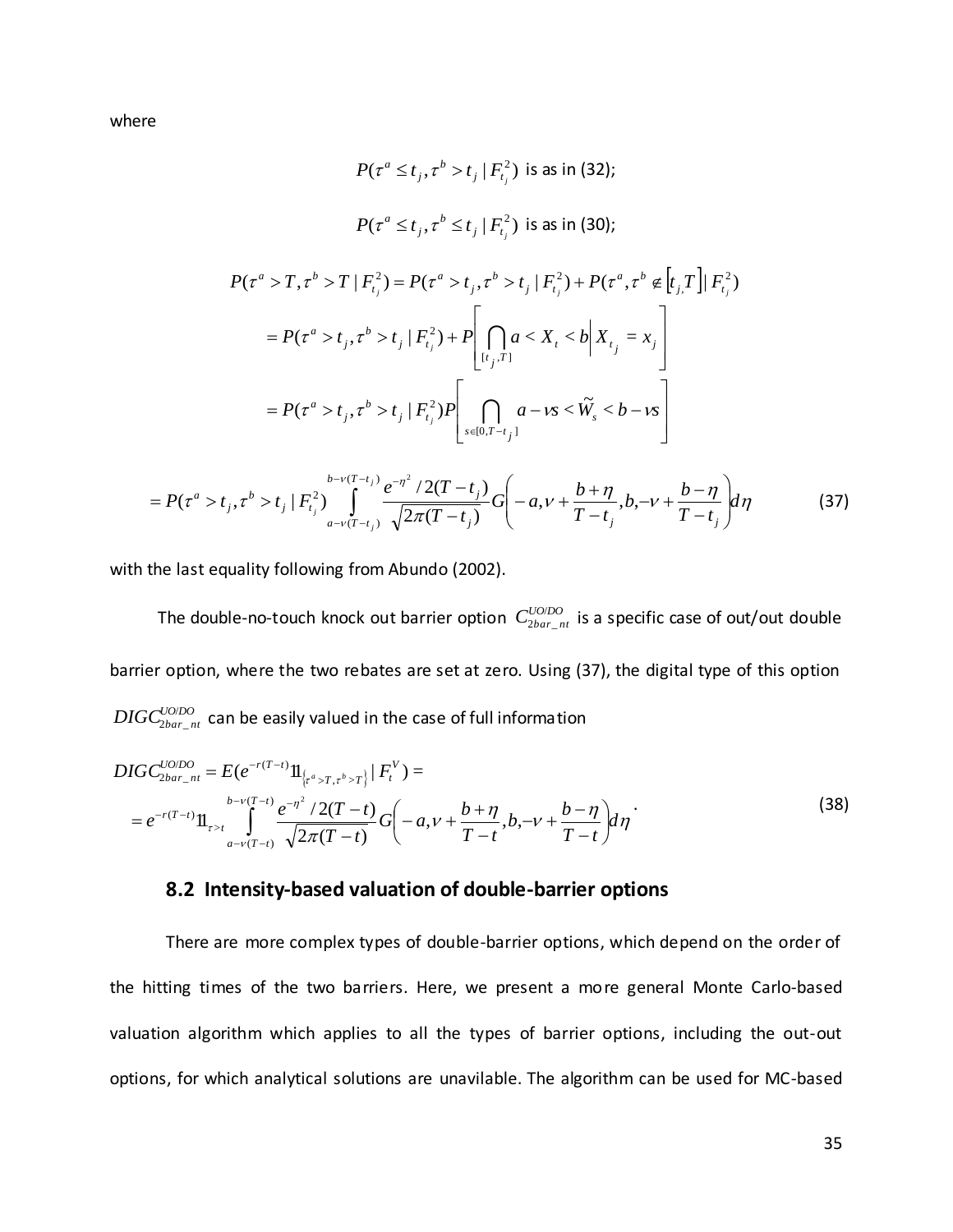market and credit risk computations as well as for mark-to-market valuations.

Suppose that the conditional barrier hitting probability admits intensity representation. Assume also that the barrier hitting intensity is constant between two simulation grid-points, in  $(t_{j-1}, t_j]$ . Then we can write:

$$
P(\tau^{a} \leq t_{j} | F_{t_{j}}^{2}) - P(\tau^{a} \leq t_{j-1} | F_{t_{j}}^{2}) = 1 - e^{-\lambda_{j}^{a}(t_{j} - t_{j-1})},
$$

where  $\lambda_j$  is the intensity of hitting the lower barrier level  $a$  in the filtration  $F^2$ . Solving this equation leads to

$$
\lambda_j^a = -\ln\left(1 - P(\tau^a \le t_j \mid F_{t_j}^2) + P(\tau^a \le t_{j-1} \mid F_{t_j}^2)\right)
$$

The conditional barrier hitting probabilities have closed-form solutions as in Section 4, depending on the simulated risk factors at the simulation gridpoints. Consequently, the time of crossing the barrier a can be simulated on each simulation interval  $(t_{k-1}, t_k]$  as follows

$$
\tau^{a} = \inf \left\{ t : \exp \left( -\lambda_{k}^{a} (t - t_{k-1}) - \sum_{j=1}^{k-1} \lambda_{j}^{a} (t_{j} - t_{j-1}) \right) \geq U^{a} \right\},\tag{39}
$$

where  $U^a$  is a uniform  $[0,1]$  random variable. For each path, the simulation should be run until the hitting time (i.e, as long as  $t_k < \tau^d$  $t_k < \tau^a$ ). Simulation of the time of hitting the upper barrier  $b$  can be done in the same way

$$
\tau^{b} = \inf \left\{ t : \exp \left( -\lambda_{k}^{b} (t - t_{k-1}) - \sum_{j=1}^{k-1} \lambda_{j}^{b} (t_{j} - t_{j-1}) \right) \geq U^{b} \right\},\tag{40}
$$

where  $U^b$  is a uniform [0,1] random variable. The uniform random variables  $U_a$  and  $U_b$  are uncorrelated with each other and with anything else. This is one way to generate random barrier hitting times and to order them.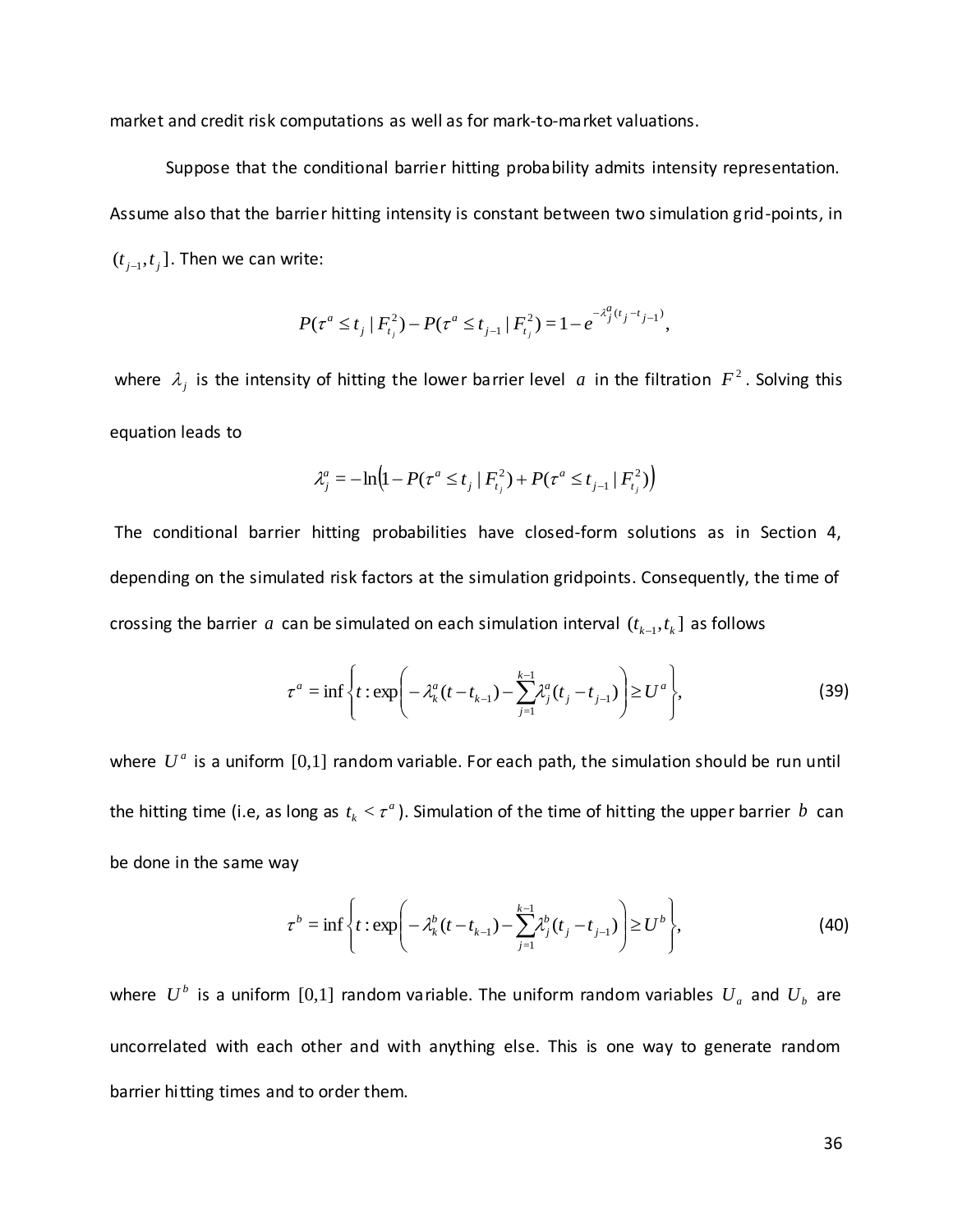## **9 Conclusion**

 The value of a barrier option depends on the whole path of the underlying asset from the issue date to the valuation date, but in many practical situations, investors or modellers have reduced information about this path. In this paper, we study the implications of using delayed historical information, discrete and noisy observations for the underlying asset on the valuation of barrier options. We present new analytical solutions for barrier-crossing probability in a multi-period setting for future underlying asset scenarios based on path-dependent simulation. We apply the multi-step conditional valuation to single and double barrier options and obtain closed-form analytical valuation results.

 Information reductions change the properties of the first passage time to a barrier from predictable to totally inaccessible random time, which affects the value of a barrier option. Market and credit risk implications of barrier option valuations under incomplete information are discussed. Most of the commercially available market and credit risk systems do not value barrier options at the risk horizon dates consistent with the information sets. We demonstrate in this paper that using valuation formulas inconsistent with the available information leads to incorrect valuations and to wrong assessment of the risk.

We obtain closed-form analytical solutions also in the case where additional observation noise is layered over the underlying asset price – information set that is common for some investors in unlisted stocks and other illiquid assets. Using perfect information valuation formulas under conditions of reduced information for barrier options underestimates both the

37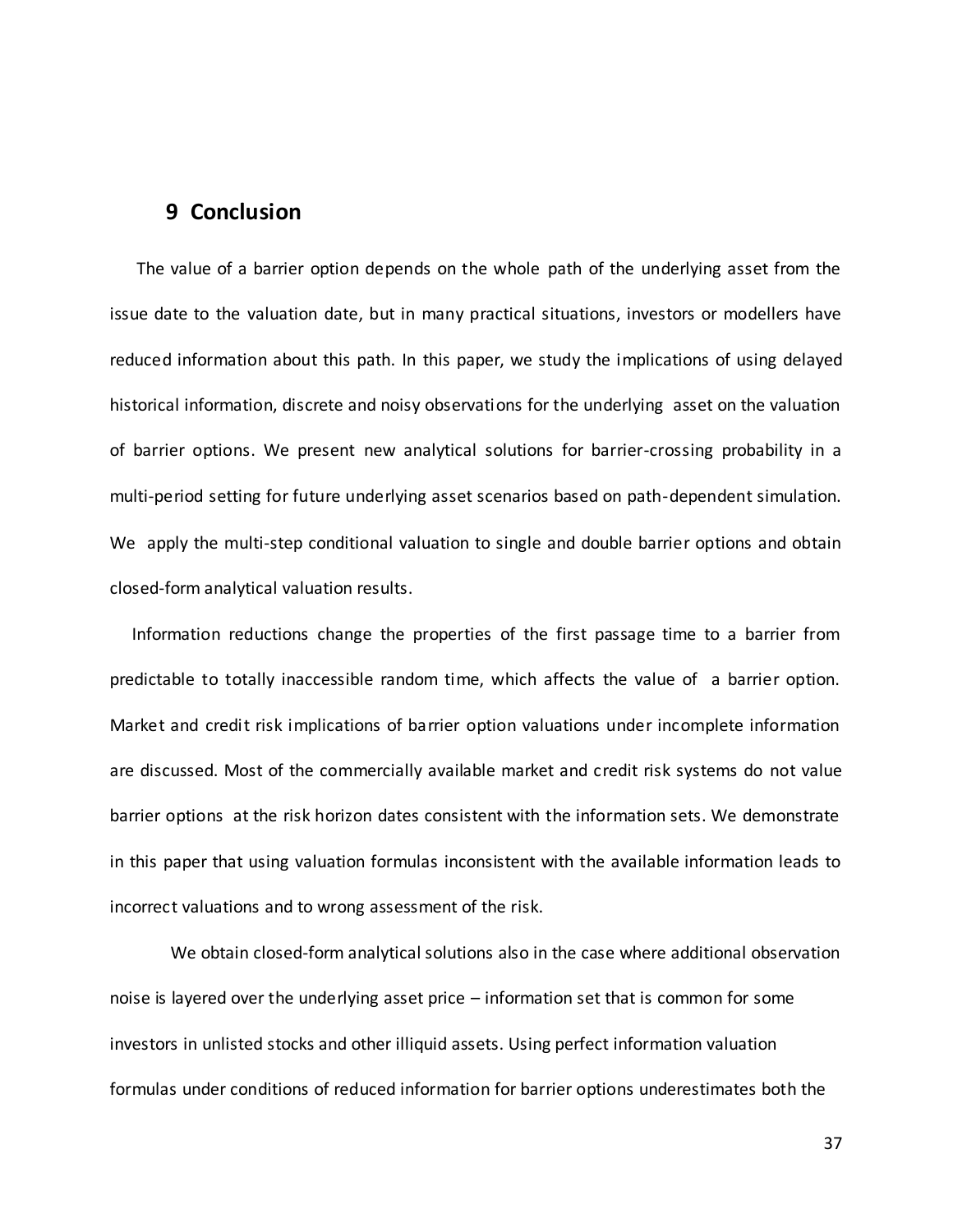risk exposures and the frequency of losses associated with barrier crossing. The pricing errors when using complete information formulas under conditions of imperfect information are greater for deep out-of-the money regular knock-out options and barrier options with short times to maturities.

## **References**

Abundo, M., 2002, "Some Conditional Crossing Results of Brownian Motion over a Piecewise-Linear Boundary." *Statistics and Probability Letters*, 58 (2), 131-145.

Broadie, M., P. Glasserman, and S. Kou, 1997, "A Continuity Correction for Discrete Barrier Options." *Mathematical Finance*, 7 (4), 325-348.

Carr, P., 1995, "Two Extensions to Barrier Option Valuation." *Applied Mathematical Finance*, 2 (3), 173 - 209.

Doob, J., 1949, "Heuristic Approach to the Kolmogorov-Smirnov Theorems," *Annals of Mathematical Statistics*, 20, 393-403.

Duffie D., and D. Lando, 2001, "Term Structure of Credit Spreads with Incomplete Accounting Information," *Econometrica*, 69, 633-664.

Jeanblanc, M. and S. Valchev, 2005, "Partial Information and Hazard Process."

*International Journal of Theoretical and Applied Finance*, 8 (6), 807-838.

Lomibao D., and S. Zhu, 2005, "A Conditional Valuation Approach for Path-Dependent Instruments." In P. Pykhtin (ed.), *Counterparty Credit Risk Modelling: Risk Management Pricing and Regulation*, London: RiskBooks.

Lou, L., 2001, "Various Types of Double-Barrier Options." *Journal of Computational Finance*, 4, 125-138.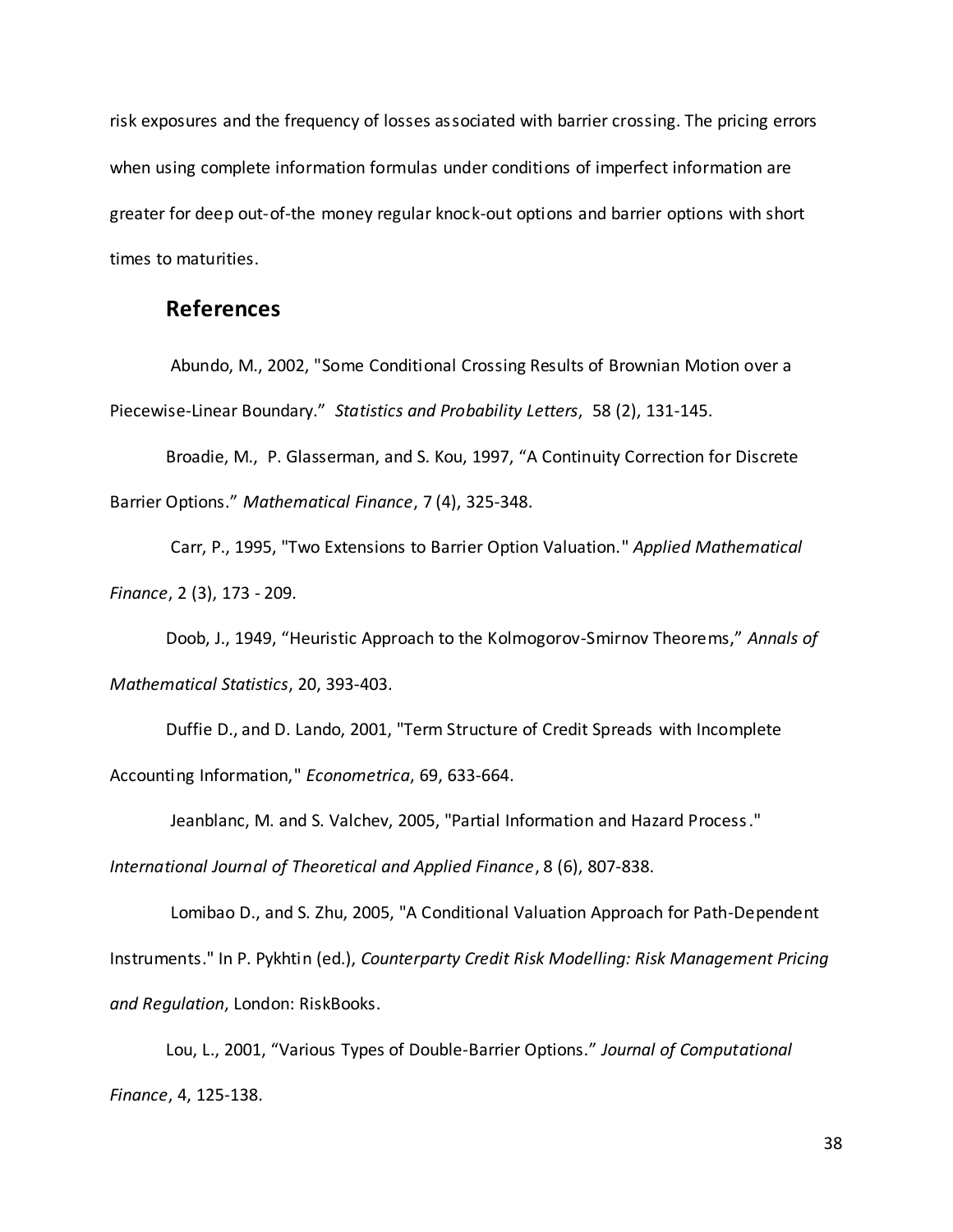Merton, R., 1973, "Theory of Rational Option Pricing," *Bell Jornal of Economics and Management,* 4(1), 141-183.

Branching Processes." Forthcoming in *International Journal of Theoretical and Applied Finance*. Panayotov, G. and G. Bakshi, 2009, "First-Passage Probability, Jump Models and Intra-Period Risk." Forthcoming in *Journal of Financial Economics*.

Mitov, G., S. T. Rachev, Y.S. Kim, and F. J. Fabozzi, 2009, "Barrier Option Pricing by

Reiner, E., and M. Rubinstein, 1991, "Breaking Down the Barriers." *Risk* 4 (8), 28-35.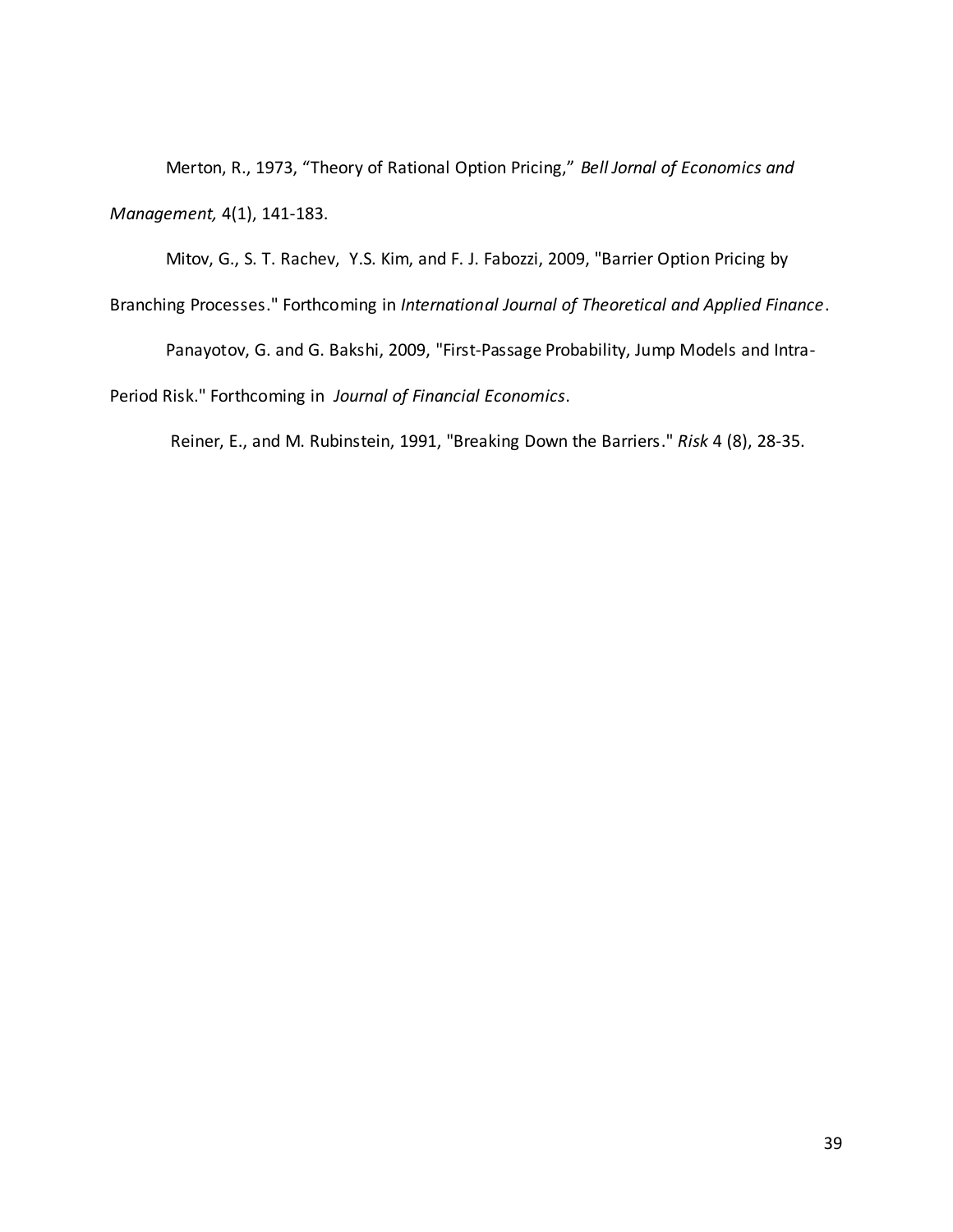Figure 1: FX Digital Barrier Option Values with Full and Delayed Continuous Information



Digital option values with full and delayed information

The starting USD/EUR rate is 0.75, the initial time to maturity is two years,  $\sigma$  and the option implied volatility are both 0.123, and the barrier level is 0.70. The domestic short rate is  $r = 0.75\%$  and the foreign risk-free interest rate is  $\delta = 1.00\%$  . The observation lag is 0.125 years and the number of steps is 1,000.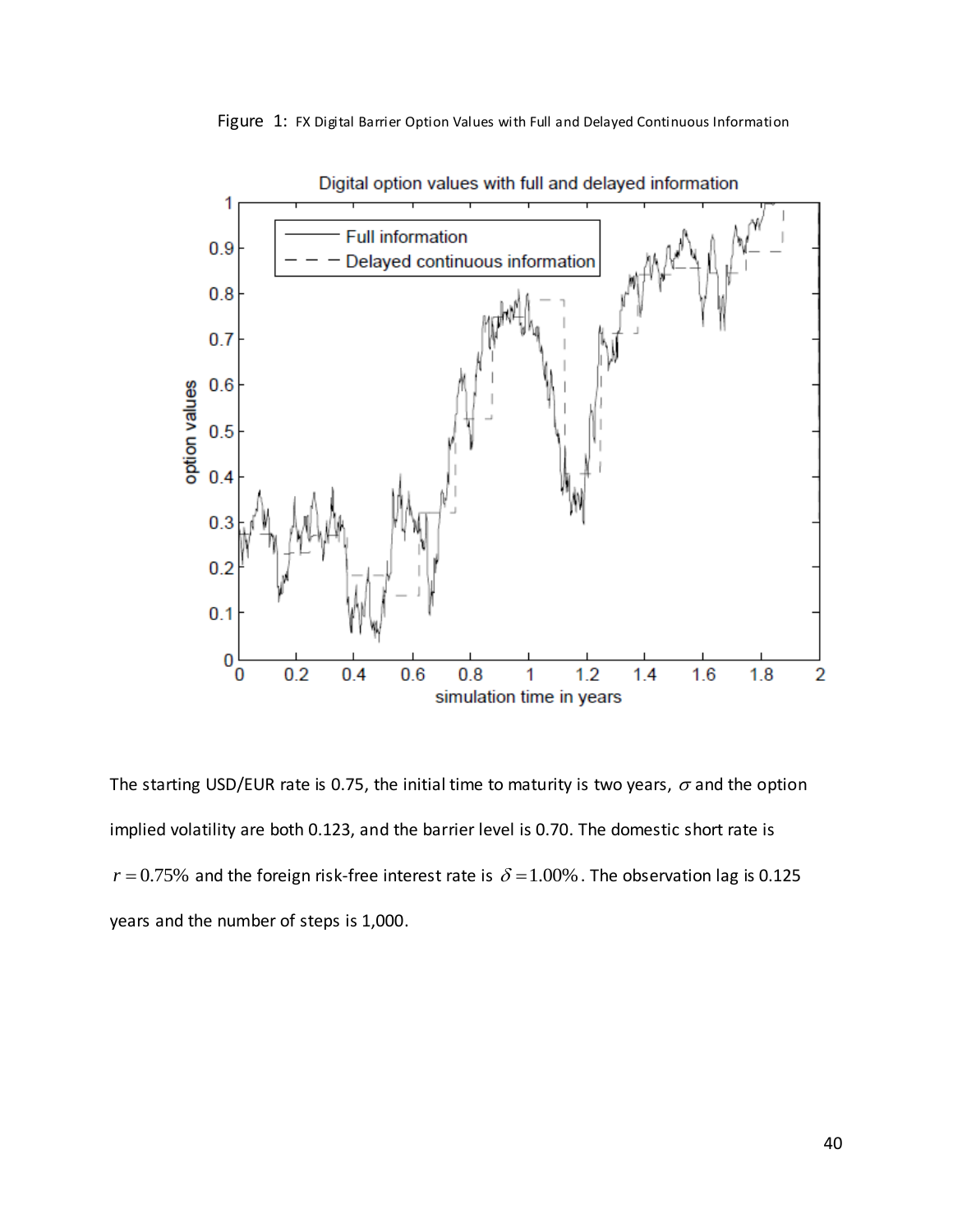



The number of paths is 1,000, the starting USD/EUR rate is 0.7518, the strike is 0.75, the initial time to maturity is two years,  $\sigma$  and the option implied volatility are both 0.123, and the barrier level is 0.82. The domestic short rate is  $r = 0.75\%$  and the foreign risk-free interest rate is  $\delta$  = 1.00%. The abbreviations CV and NC in the legend stand for conditional and non-conditional valuation.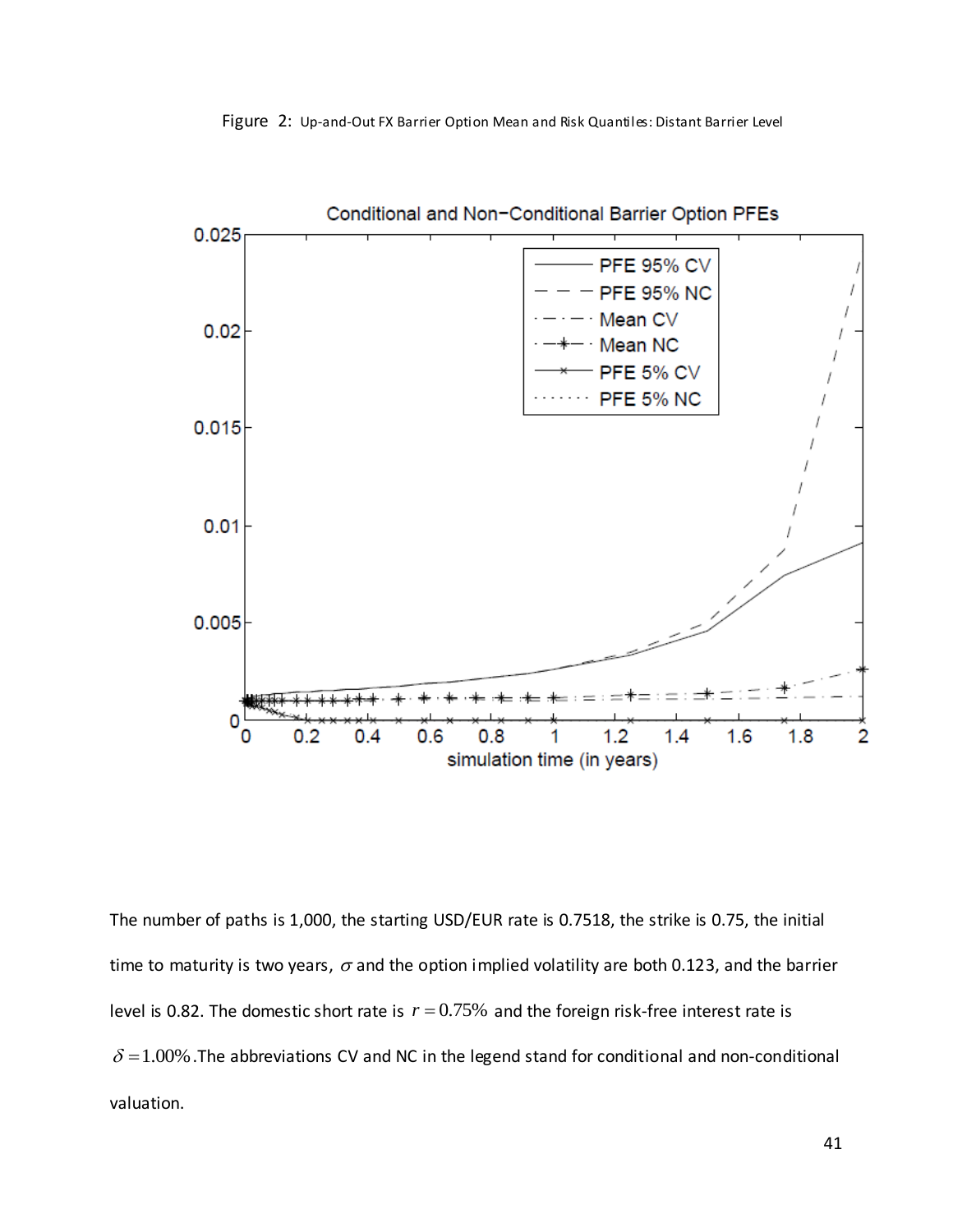



The number of paths is 1,000, the starting USD/EUR rate is 0.7518, the option strike is 0.75, the initial time to maturity is two years, the volatility coefficient of the FX process,  $\sigma$  and the option impled volatility are both 0.123, and the barrier level is 0.7718. The domestic short rate is  $r = 0.75\%$  and the foreign risk-free interest rate is  $\delta = 1.00\%$  . The abbreviations CV and NC in the legend stand for conditional and non-conditional valuation.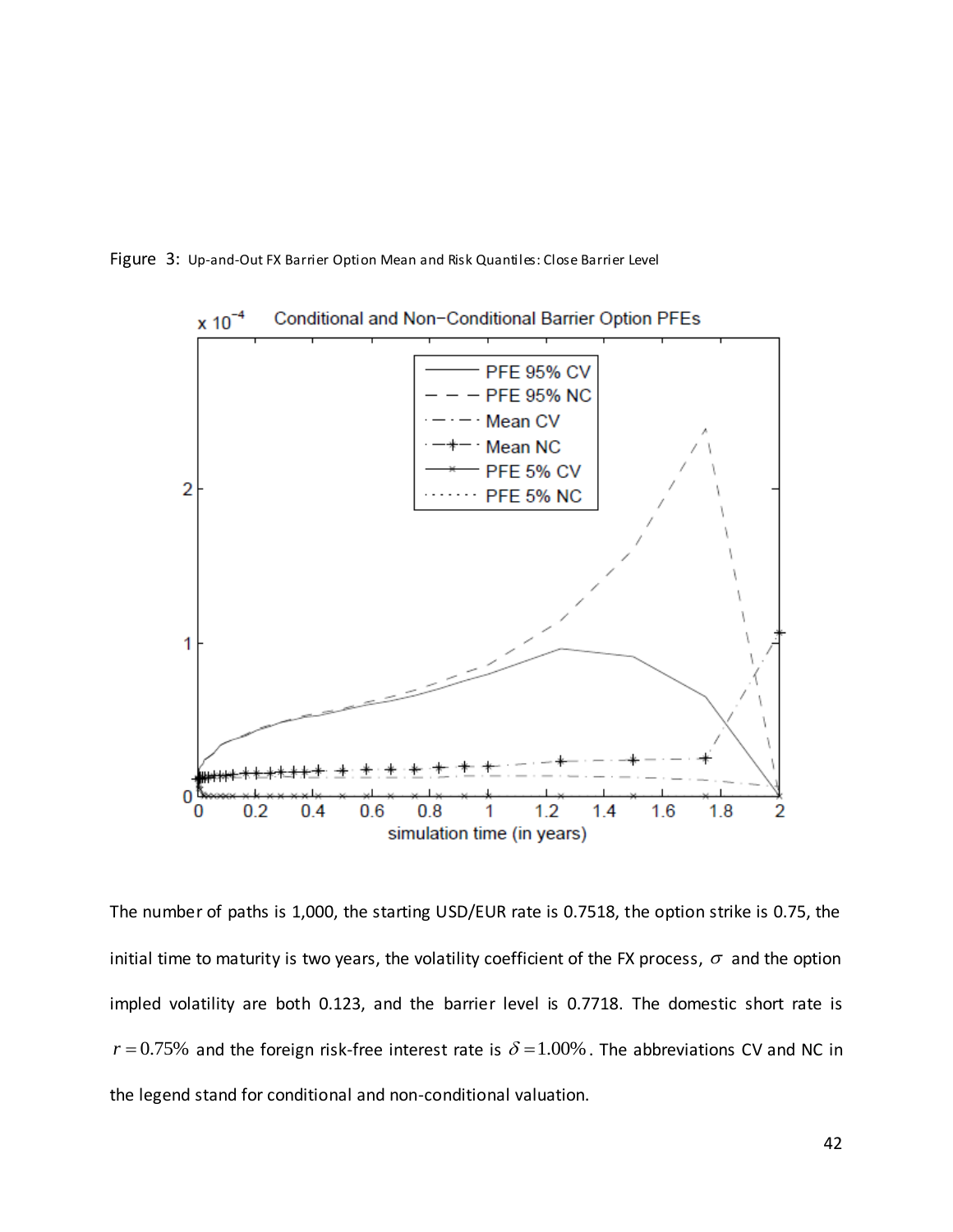



The number of paths is 1,000, the starting USD/EUR rate is  $V_{t_0} = 0.7518$ , the option strike is 0.75, the initial time to maturity is one year,  $\sigma$  and the option impled volatility are both 0.123, and the barrier level is 0.82. The domestic short rate is  $r = 0.75\%$  and the foreign risk-free interest rate is  $\delta$  = 1.00% . The abbreviations CV and NC in the legend stand for conditional and non-conditional valuation.